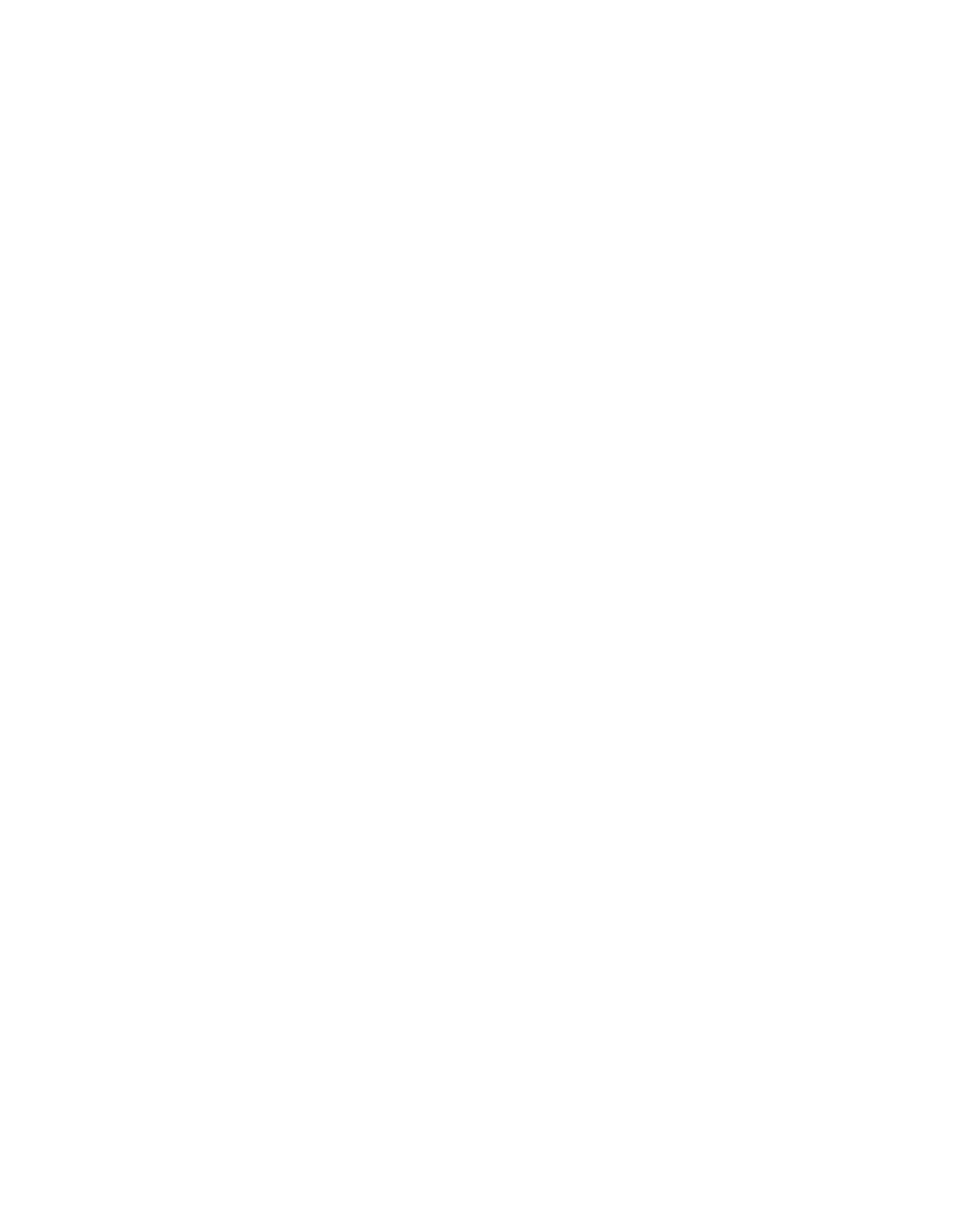

COMMON TRAINING

INSTRUCTIONAL GUIDE



## EO M205.01 – PARTICIPATE IN ORGANIZED RECREATIONAL TEAM SPORTS

Total Time: 3 x 90 min

## PREPARATION

### PRE-LESSON INSTRUCTIONS

Resources needed for the delivery of this lesson are listed in the lesson specification located in A-CR-CCP-802/PG-001, Chapter 4. Specific uses for said resources are identified throughout the Instructional Guide within the TP for which they are required.

Review the lesson content and become familiar with the material prior to delivering the lesson.

Determine the sport to be played and the best environment in which to play. Consider the age, skill level, and physical condition of the participants as these factors will play a role in preventing injuries.

Ensure a first aid station is set up and sports equipment is available.

## PRE-LESSON ASSIGNMENT

N/A.

## APPROACH

An interactive lecture was chosen for TP1 to illustrate the application of rules, principles, or concepts of the specific sport to be played.

A practical activity was chosen for TP2 to TP4 as it allows cadets to participate in sports activities in a safe and controlled environment. This activity contributes to the development of sports skills in a fun and challenging setting.

# INTRODUCTION

#### REVIEW

N/A.

## **OBJECTIVES**

By the end of this lesson the cadet shall have participated in an organized recreational team sport.

## **IMPORTANCE**

It is important for cadets to participate in organized recreational team sports because it is an activity that promotes a healthy lifestyle, while meeting one of the aims of the Cadet Program.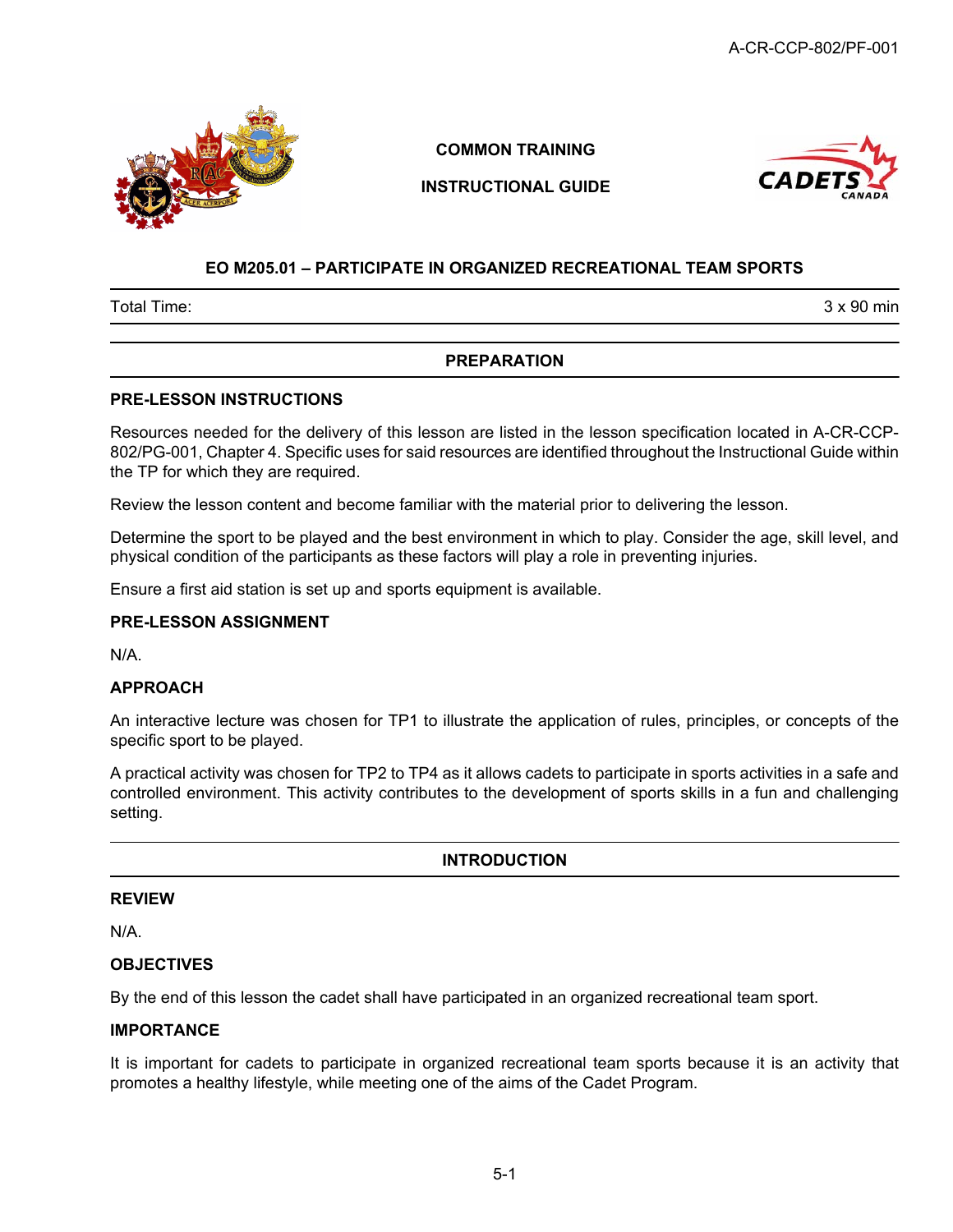# Teaching Point 1 **Introduce Cadets to a Specific Sport's Rules and Regulations**

Time: 10 min Method: Interactive Lecture Communication of the Method: Interactive Lecture

## HOW TO PLAY THE SPORT

The CCO's list of approved sports is located at Annex A. Once the specific sport is chosen, refer to Annex B for an overview of how to play.

### RULES AND REGULATIONS

Refer to Annex B for an overview of the chosen sport's rules and regulations.

## CONFIRMATION OF TEACHING POINT 1

#### **QUESTIONS**

- Q1. How many members are there on a team?
- Q2. What are the rules to be followed while playing?
- Q3. How do you score points?

## ANTICIPATED ANSWERS

- A1. Answer will depend on the sport chosen and can be found at Annex B.
- A2. Answer will depend on the sport chosen and can be found at Annex B.
- A3. Answer will depend on the sport chosen and can be found at Annex B.

Teaching Point 2 Conduct a Warm-up Session Composed of Light Cardiovascular Exercises

Time: 10 min Method: Practical Activity



The following information will be explained to the cadets during the warm-up activity.

## PURPOSE OF A WARM-UP

A warm-up is composed of stretches and light cardiovascular exercises designed to:

- stretch the muscles;
- gradually increase respiratory action and heart rate;
- expand the muscles' capillaries to accommodate the increase in blood circulation which occurs during physical activity; and
- raise the muscle temperature to facilitate reactions in muscle tissue. $\bullet$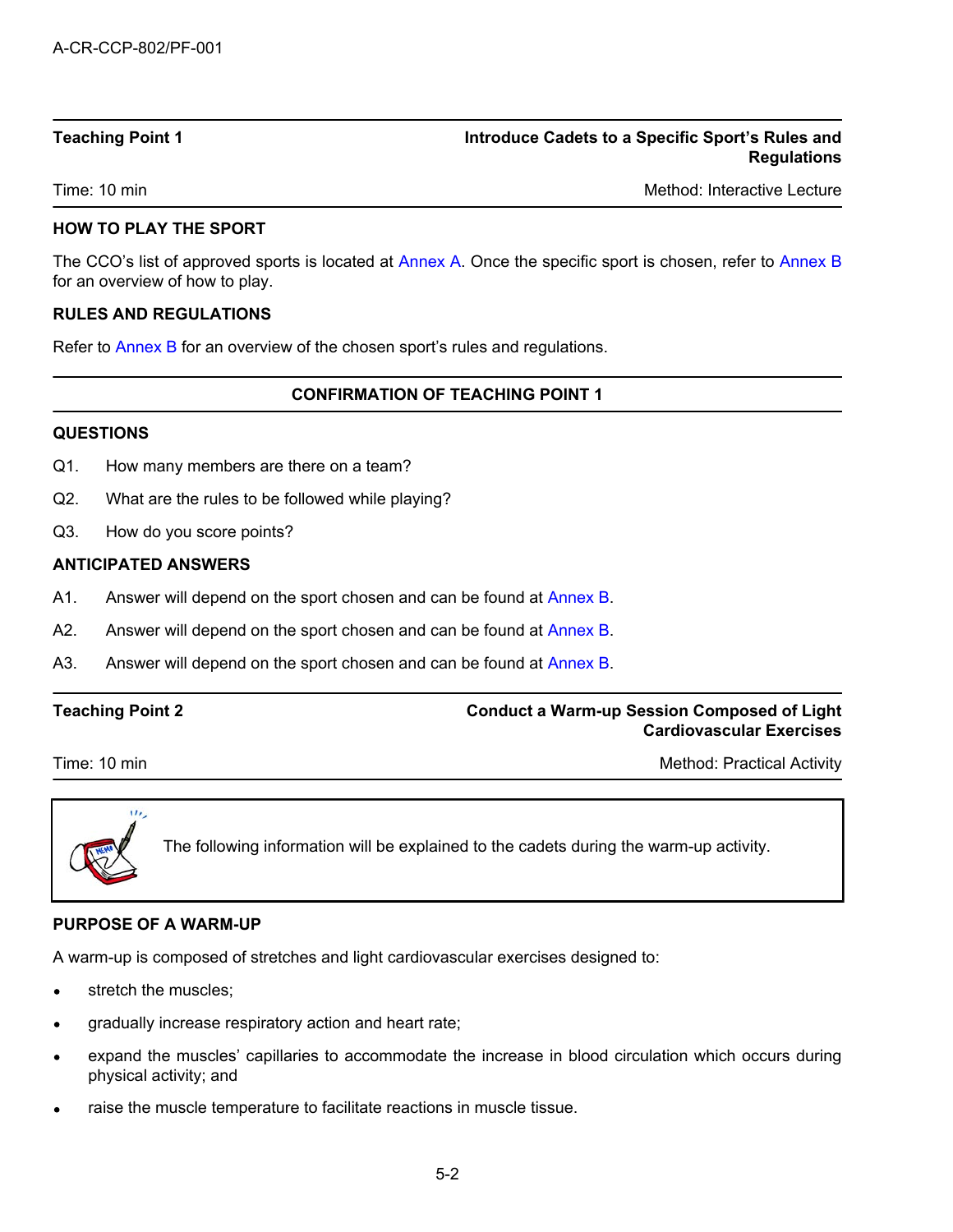## GUIDELINES FOR STRETCHING

The following guidelines should be followed while stretching to prepare for physical activity and to help prevent injury:

- Stretch all major muscle groups, including the back, chest, legs, and shoulders.
- Never bounce while stretching.
- Hold each stretch for 10 to 30 seconds to let the muscles release fully.
- Repeat each stretch two to three times.
- When holding a stretch, support the limb at the joint.
- Static stretching, which is stretching a muscle and holding it in position without discomfort for 10 to 30 seconds, is considered the safest method.
- Stretching helps to relax the muscles and improve flexibility, which is the range of motion in the joints.  $\bullet$
- As a guide, allow 10 minutes to warm-up for every hour of physical activity.



The stretches chosen should focus on the areas of the body that will be used the most during the sports activity.

# **ACTIVITY**

## **OBJECTIVE**

The objective of this warm-up activity is to stretch the muscles and perform light cardiovascular exercises to prepare the body for physical activity and to help prevent injuries.

## RESOURCES

N/A.

# ACTIVITY LAYOUT

N/A.

## ACTIVITY INSTRUCTIONS

Arrange the cadets in either a warm-up circle or in rows (as illustrated in Figures 5-1 and 5-2).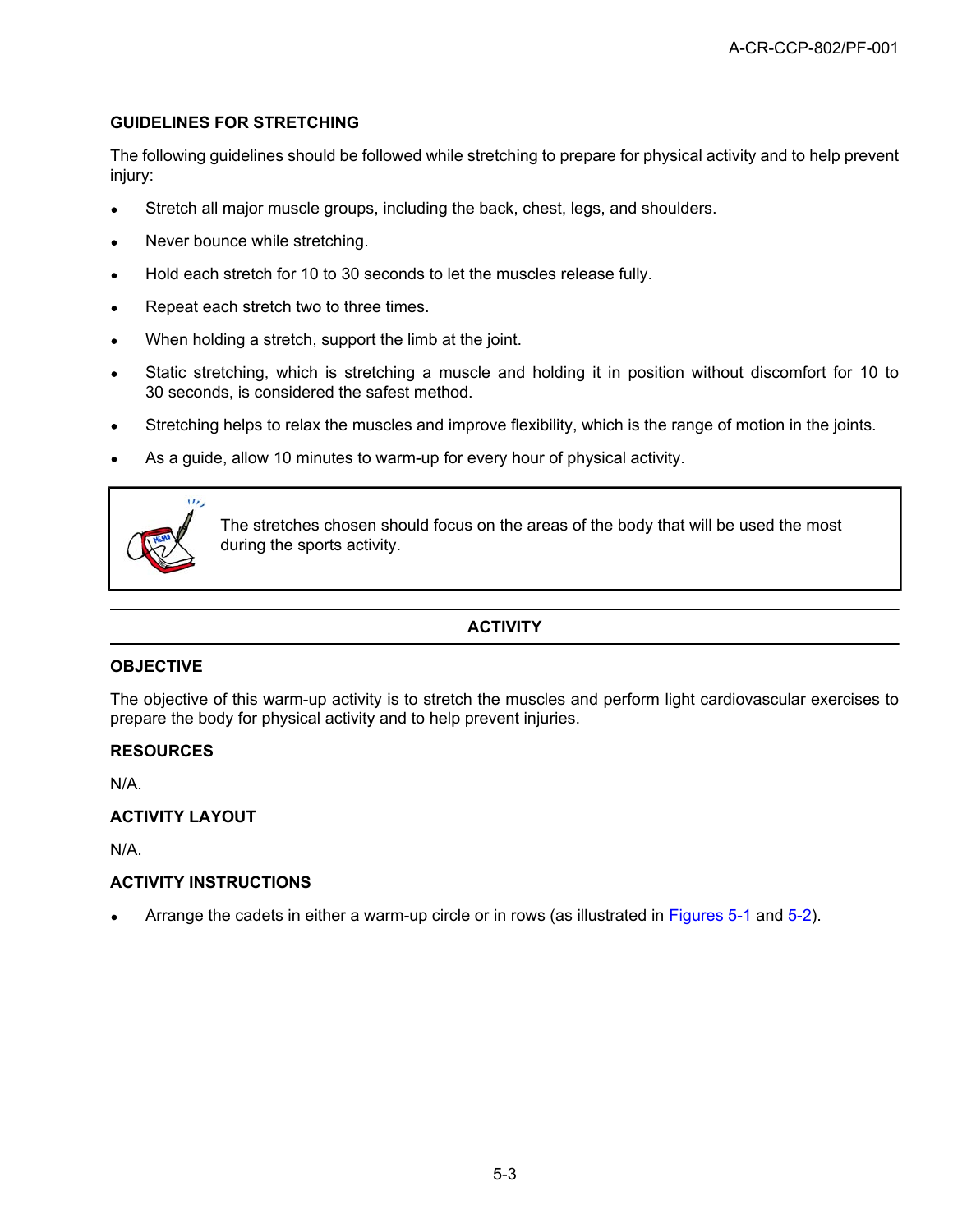

D Cdts 3, 2006, Ottawa, ON: Department of National Defence Figure 5-1 Instructor in the Centre of a Warm-up Circle



D Cdts 3, 2006, Ottawa, ON: Department of National Defence

Figure 5-2 Instructor at the Front With Two Assistant Instructors

- Demonstrate before having the cadets attempt each stretch/light cardiovascular exercise.
- Assistant instructors can help demonstrate the exercises and ensure the cadets are performing them correctly.
- Have cadets perform each stretch/light cardiovascular exercise.



Light cardiovascular exercises should be done to warm-up the muscles prior to stretching to avoid injury to or tearing of the muscles. For example, running on the spot for 30 seconds or performing jumping jacks should be performed prior to conducting the stretches located at Annex C.

## **SAFETY**

- Ensure there are at least two arm lengths between the cadets so they can move freely.
- Ensure the cadets perform the stretches and light cardiovascular exercises in a safe manner, following the guidelines for stretching listed in this TP.

## CONFIRMATION OF TEACHING POINT 2

## **QUESTIONS**

- Q1. What is the purpose of performing a warm-up before participating in physical activities?
- Q2. How long should each stretch be held?
- Q3. Why is it important to stretch?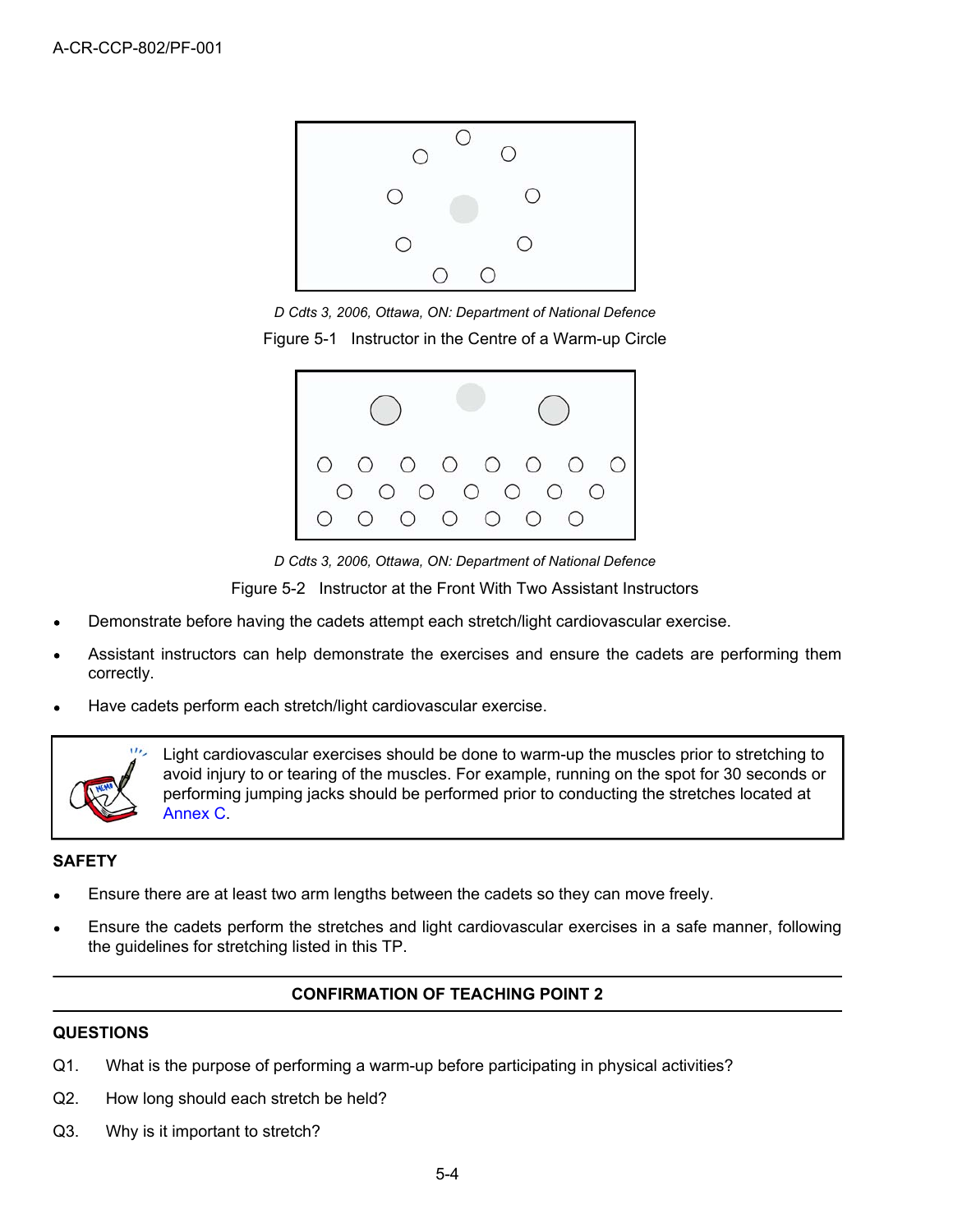## ANTICIPATED ANSWERS

- A1. To gradually increase respiratory action and heart rate and to raise the muscle temperature to facilitate reactions in muscle tissue.
- A2. Approximately 10 to 30 seconds.
- A3. It helps relax the muscles and increase flexibility.

# Teaching Point 3 Supervise the Cadets' Participation in a Given Sports **Activity**

Time: 50 min Method: Practical Activity

## **ACTIVITY**

### **OBJECTIVE**

The objective of this activity is to provide cadets with the opportunity to participate in an organized recreational team sport.

## RESOURCES

- Sports/safety equipment required for the chosen sport,
- Whistle,  $\bullet$
- Stopwatch, and  $\bullet$
- First aid equipment.

#### ACTIVITY LAYOUT

- Set up the sporting venue prior to the commencement of the sport.
- Ensure a whistle, or other sound device, is available to stop play when necessary.

## ACTIVITY INSTRUCTIONS

- Divide cadets into teams.
- Supervise the cadets' participation in the sport.
- The rules and regulations for the sport chosen are located at Annex B.  $\bullet$

#### **SAFETY**

- Ensure cadets are aware of the rules and regulations.
- Ensure constant supervision throughout the activity.  $\bullet$
- Ensure a first aid station/kit is readily accessible.  $\bullet$
- Ensure a first aider is identified at the start of the activity and is available at all times.

## CONFIRMATION OF TEACHING POINT 3

The cadets' participation in the sports activity will serve as the confirmation of this TP.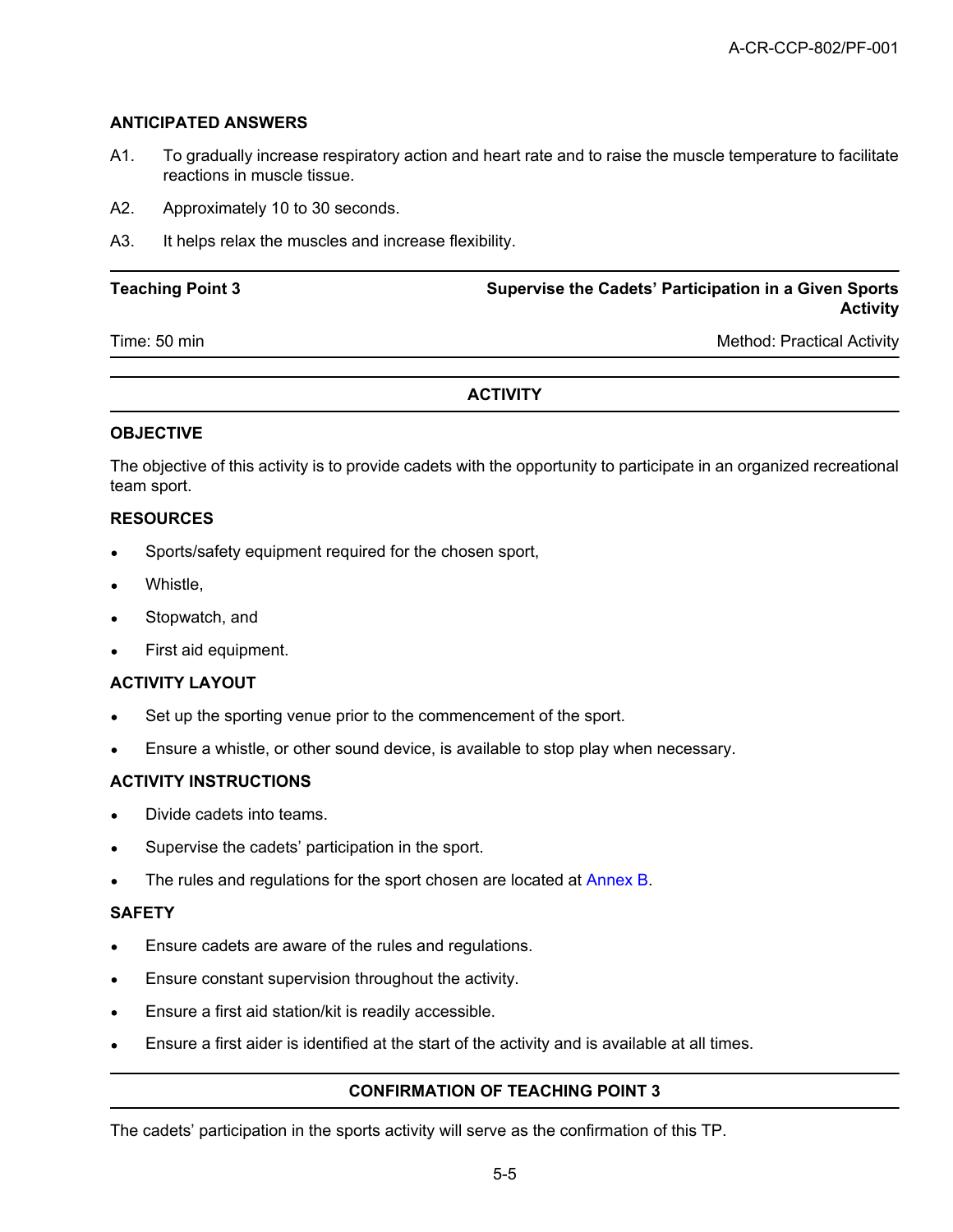# Teaching Point 4 Conduct a Cool-down Session Composed of Light Cardiovascular Exercises

Time: 10 min Method: Practical Activity



The following information will be explained to the cadets during the cool-down activity.

# PURPOSE OF A COOL-DOWN

A cool-down is composed of stretches and light cardiovascular exercises designed to:

- allow the body time to slowly recover from physical activity and to help prevent injury;
- prepare the respiratory system to return to its normal state; and
- stretch the muscles to help relax and restore them to their resting length.



The stretches chosen should focus on the areas of the body that were used the most during the sports activity.

## **ACTIVITY**

## **OBJECTIVE**

The objective of the cool-down is to stretch the muscles and perform light cardiovascular exercises that allow the body time to recover from physical activity, and to prevent injury.

## RESOURCES

N/A.

# ACTIVITY LAYOUT

N/A.

# ACTIVITY INSTRUCTIONS

- Arrange the cadets in either a warm-up circle or in rows (as illustrated in Figures 5-1 and 5-2).
- Demonstrate before having the cadets attempt each stretch/light cardiovascular exercise.
- Assistant instructors can help demonstrate the movements and ensure the cadets are performing them correctly.
- Have cadets perform each stretch/light cardiovascular exercise.

## **SAFETY**

Ensure there are at least two arm lengths between the cadets so they can move freely.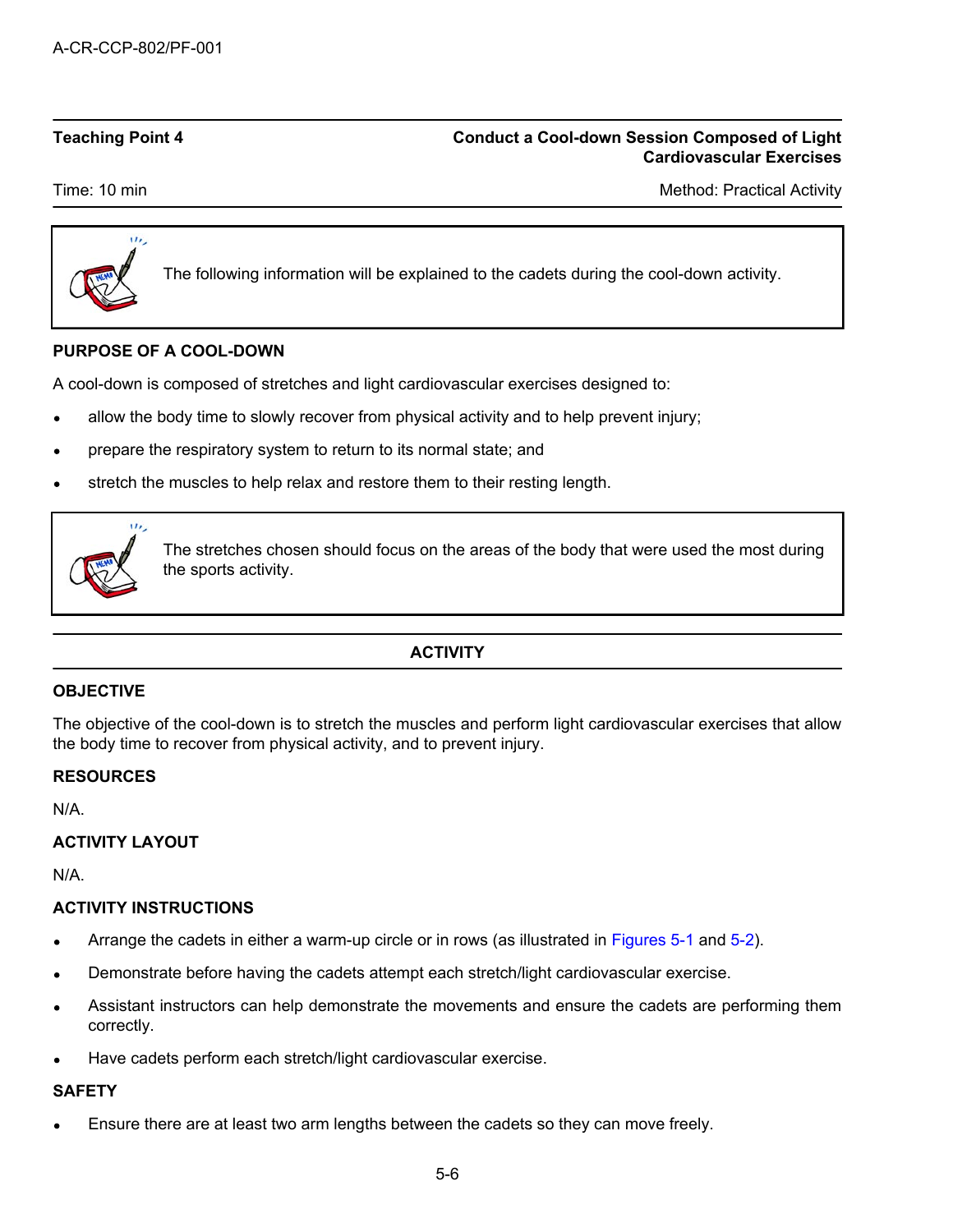Ensure the cadets perform the stretches and light cardiovascular exercises in a safe manner, following the guidelines for stretching listed in TP2.

## CONFIRMATION OF TEACHING POINT 4

## QUESTIONS

- Q1. What is the purpose of a cool-down?
- Q2. How many times should each stretch be repeated?
- Q3. How much cool-down time should you allow for each hour of training?

## ANTICIPATED ANSWERS

- A1. A cool-down is composed of stretches and light cardiovascular exercises designed to:
	- allow the body time to slowly recover from physical activity and to help prevent injury;  $\bullet$
	- prepare the respiratory system to return to its normal state; and  $\bullet$
	- stretch the muscles to help relax and restore them to their resting length.  $\bullet$
- A2. Two to three times.
- A3. Ten minutes.

## END OF LESSON CONFIRMATION

The cadets' participation in recreational team sports will serve as the confirmation of this lesson.

## **CONCLUSION**

#### HOMEWORK/READING/PRACTICE

N/A.

### METHOD OF EVALUATION

N/A.

#### CLOSING STATEMENT

Recreational team sports are fun activities that promote physical fitness, which is one of the aims of the Cadet Program.

## INSTRUCTOR NOTES/REMARKS

Recreational sports can be carried out as nine periods during a supported day or over three sessions of three periods each.

## REFERENCES

C0-001 (ISBN 0-88011-807-5) Hanlon, T. (1998). The Sports Rules Book: Essential Rules for 54 Sports. USA: Human Kinetics Publishers, Inc.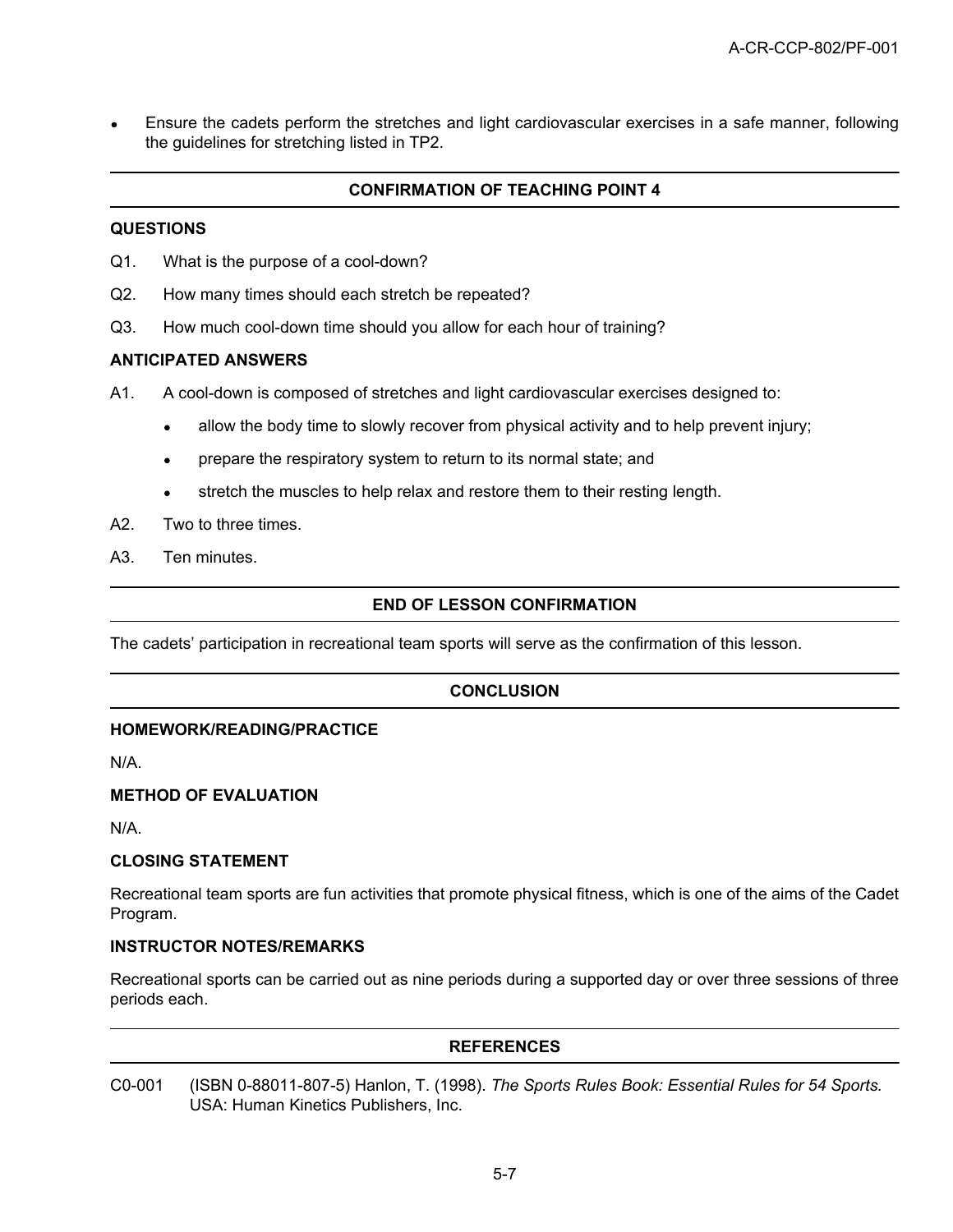- C0-002 (ISBN 0-88962-630-8) LeBlanc, J. & Dickson, L. (1997). Straight Talk About Children and Sport: Advice for Parents, Coaches, and Teachers. Oakville, ON and Buffalo, NY: Mosaic Press.
- C0-030 Ringette Canada. (2006). How Ringette Is Played. Retrieved 30 October 2006, from http:// www.ringette.ca/e/about/played.htm.
- C0-031 What Is Ultimate Frisbee? (2006). What Is Ultimate The Game. Retrieved 30 October 2006, from http://www.whatisultimate.com/what/what\_game\_en.html.
- C0-034 About Ultimate. (2006). About Ultimate. Retrieved 30 October 2006, from http://www.upa.org/ ultimate.
- C0-057 Martha Jefferson Hospital. (2001). Warm-ups. Retrieved 26 October 2006, from http:// www.marthajefferson.org/warmup.php.
- C0-058 Webb Physiotherapists Inc. Running Exercises. Retrieved 26 October 2006, from http:// www.physionline.co.za/conditions/article.asp?id=46.
- C0-059 Webb Physiotherapists Inc. Exercise Programme for Squash, Tennis, Softball, Handball. Retrieved 25 October 2006, from http://www.physionline.co.za/conditions/article.asp?id=49.
- C0-060 Impacto Protective Products Inc. (1998). Exercises. Retrieved 25 October 2006, from http:// www.2protect.com/work3b.htm.
- C0-061 City of Saskatoon, Community Services Department. (2006). Stretch Your Limits: A Smart Guide to Stretching for Fitness. Retrieved 26 October 2006, from http://www.in-motion.ca/ walkingworkout/plan/flexibility/.
- C0-074 Norris, G. (Ed.). (1998). National Football Federation: Touch Football Rule Book 2004. Ottawa, ON: National Football Federation.
- C0-089 (ISBN 0-936070-22-6) Anderson, B. (2000). Stretching:  $20^{th}$  Anniversary (Rev. ed.). Bolinas, CA: Shelter Publications, Inc.
- C0-154 Hansen, B. (1999). Moving on the Spot: Fun and Physical Activity: A Collection of 5 Minute Stretch and Movement Sessions. Retrieved 26 October 2006, from http://lin.ca/resource/html/ dn3.htm#l1.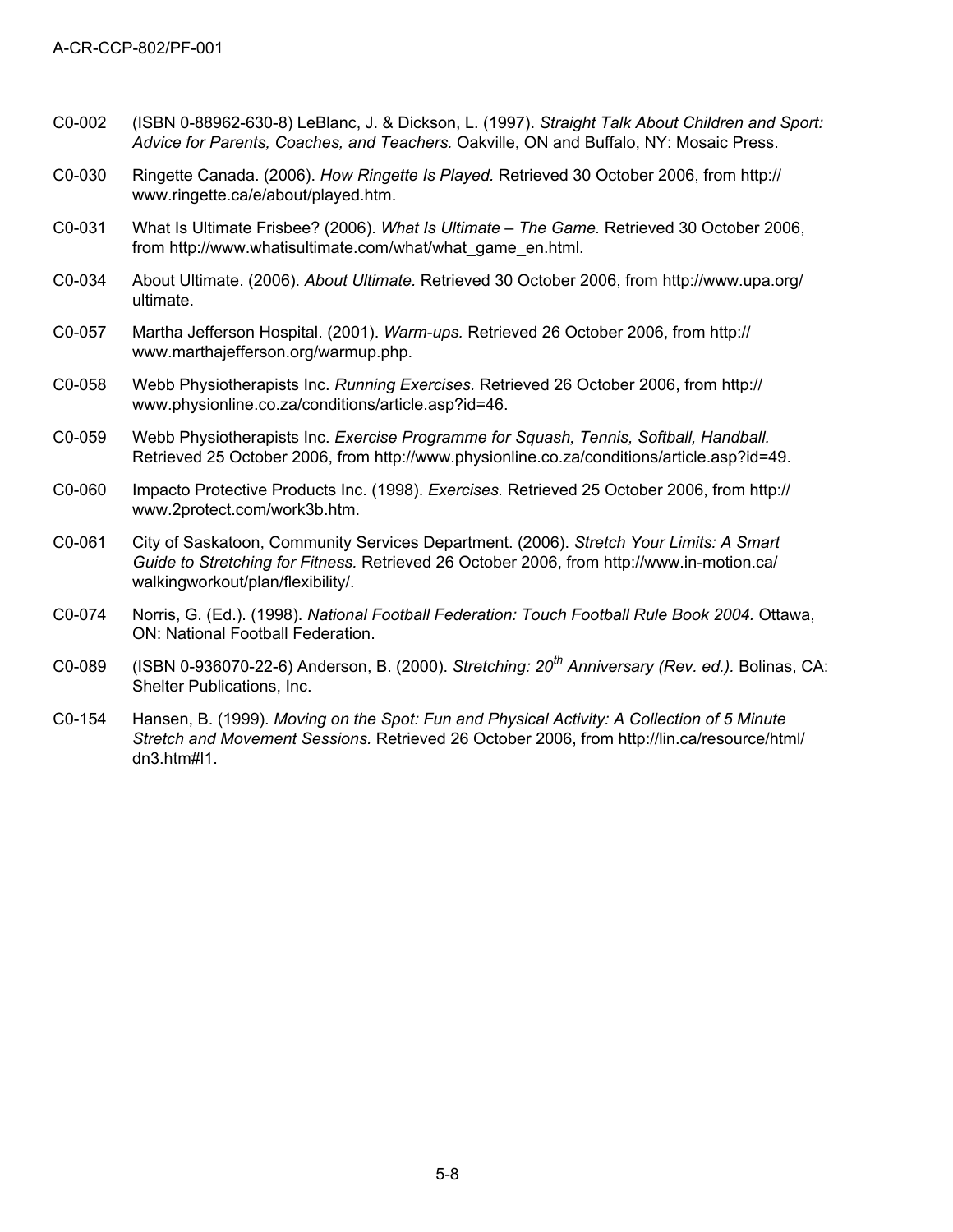# CANADIAN CADET ORGANIZATION LIST OF APPROVED SPORTS

- Baseball,  $\bullet$
- Basketball,  $\bullet$
- Floor Hockey,  $\bullet$
- Football (Flag/Touch),  $\bullet$
- Lacrosse,  $\bullet$
- Orienteering,  $\bullet$
- Ringette,  $\bullet$
- Soccer,  $\bullet$
- Soccer Baseball,  $\bullet$
- Softball,  $\bullet$
- Ultimate Frisbee, and  $\bullet$
- Volleyball. $\bullet$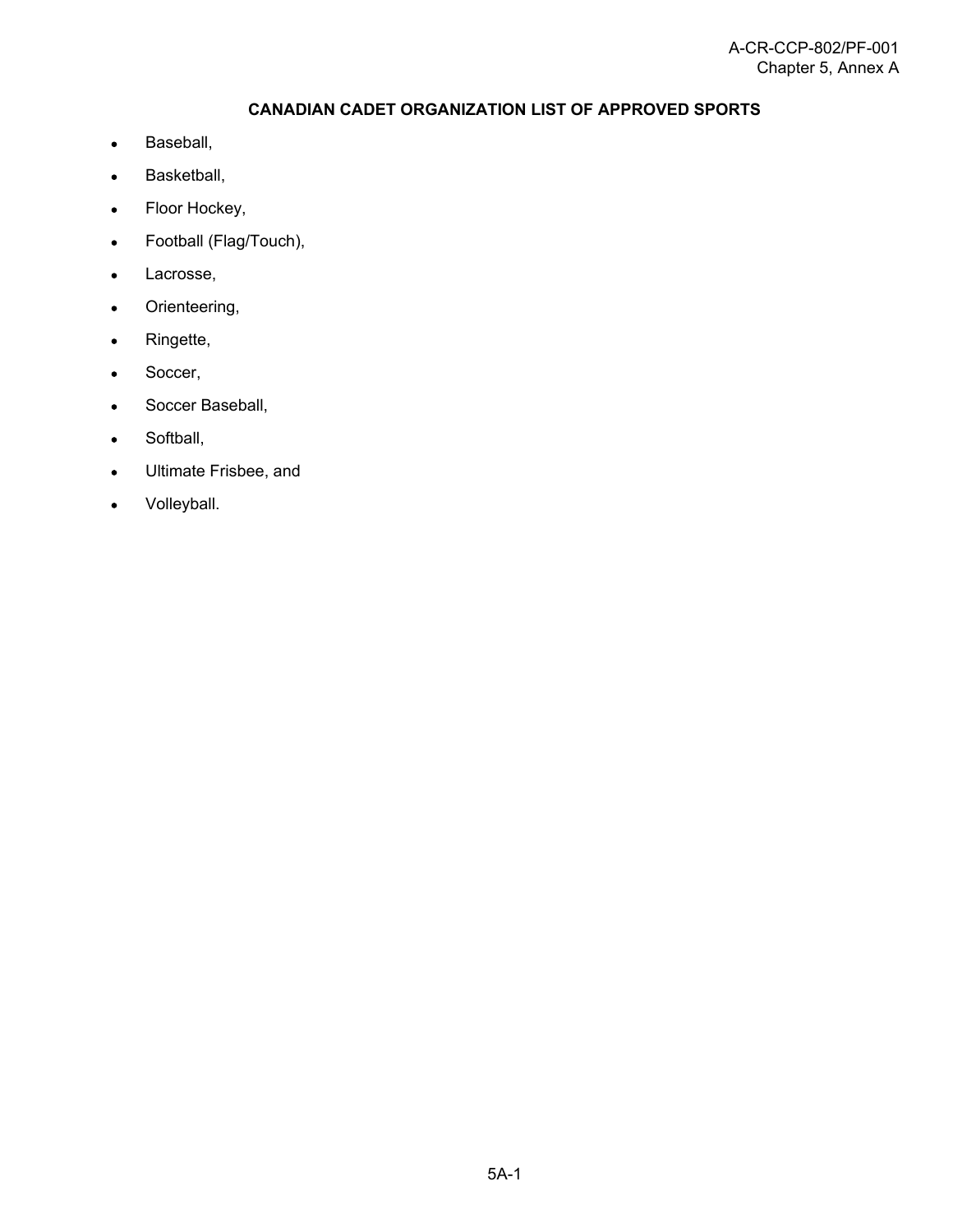THIS PAGE INTENTIONALLY LEFT BLANK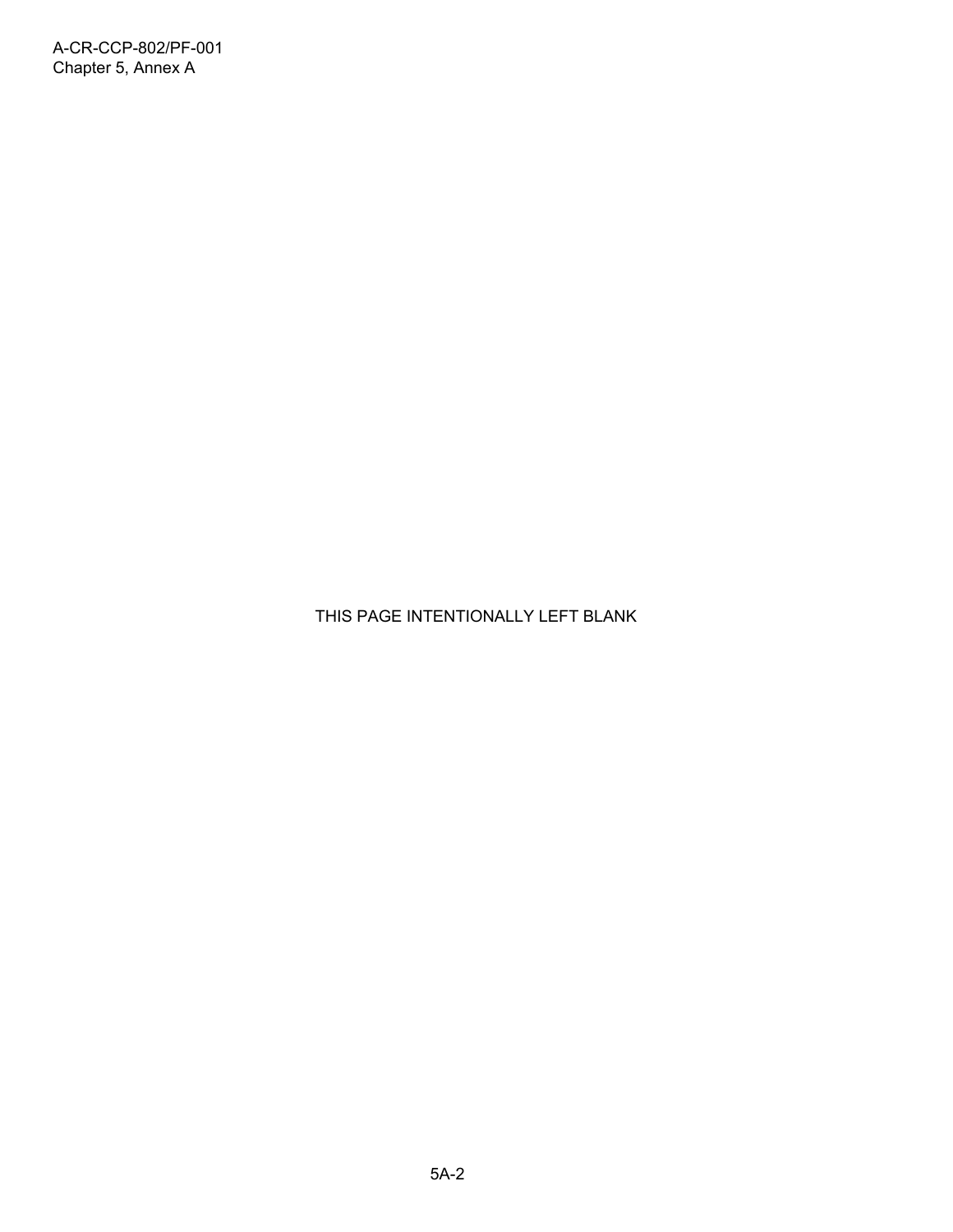# RECREATIONAL SPORTS OVERVIEW

### BASEBALL

Objective: While trying to prevent the opposing team from scoring runs, each team tries to score as many runs as possible. A run is scored when a team's player runs (in a counterclockwise direction) and steps on all three bases and the home plate. A game lasts nine innings where the team with the highest score wins, unless there is a tie. In the case of a tie, the game will continue for additional innings until a team, scoring an additional run, breaks the tie.

Scoring: One point is awarded as a member completes a circuit around the bases.

## Definitions:

| Ball                  | A pitch that is outside the strike zone.                                                                                                                                                                                                    |                                                                                                           |
|-----------------------|---------------------------------------------------------------------------------------------------------------------------------------------------------------------------------------------------------------------------------------------|-----------------------------------------------------------------------------------------------------------|
| <b>Bunt</b>           | When a batter hits the ball by letting the ball meet the bat to drop as a soft ground ball on<br>the infield.                                                                                                                               |                                                                                                           |
| Double Play           |                                                                                                                                                                                                                                             | When two outs are made on the same play.                                                                  |
| <b>Fair Ball</b>      | The ball when it is legally in play.                                                                                                                                                                                                        |                                                                                                           |
| Fly Ball              | A ball batted high into the air.                                                                                                                                                                                                            |                                                                                                           |
| Fly-out               | A fly ball that is caught before it touches the ground or the fence.                                                                                                                                                                        |                                                                                                           |
| Force Play            | When a runner is forced to move to the next base because the batter becomes a runner.                                                                                                                                                       |                                                                                                           |
| <b>Foul Ball</b>      | A ball that is hit into foul territory (see Figure 5B-1).                                                                                                                                                                                   |                                                                                                           |
| <b>Foul Territory</b> | The area outside the foul lines (see Figure 5B-1).                                                                                                                                                                                          |                                                                                                           |
| Home Run              | When a batter hits a fair ball over the fence, or circles all bases on a hit inside the fence<br>without getting an out on their way around.                                                                                                |                                                                                                           |
| Inning                | Consists of a top and a bottom. During either the top or bottom half each team will get<br>the opportunity to bat and field accordingly.                                                                                                    |                                                                                                           |
| Out                   | An out can be given due to strikeout, force-out, tag-out, and fly-out.                                                                                                                                                                      |                                                                                                           |
|                       | <b>Strikeout</b>                                                                                                                                                                                                                            | When a batter has three strikes.                                                                          |
|                       | Force-out                                                                                                                                                                                                                                   | When a fielder touches second base with the ball in their possession<br>before the runner reaches second. |
|                       | Tag-out                                                                                                                                                                                                                                     | When a fielder tags a runner with the ball when they are not on a<br>base.                                |
|                       | Fly-out                                                                                                                                                                                                                                     | When a fly ball is caught before it touches the ground or fence.                                          |
| <b>Strike</b>         | A pitch, in the strike zone, at which the batter does not swing, at which the batter swings<br>and misses, or that the batter hits into foul territory during their first two hits. A foul ball on<br>the third is not considered a strike. |                                                                                                           |
| Strike Zone           | The area over the home plate, between the batter's knees and the midpoint between the<br>top of their shoulders and the top of their pants.                                                                                                 |                                                                                                           |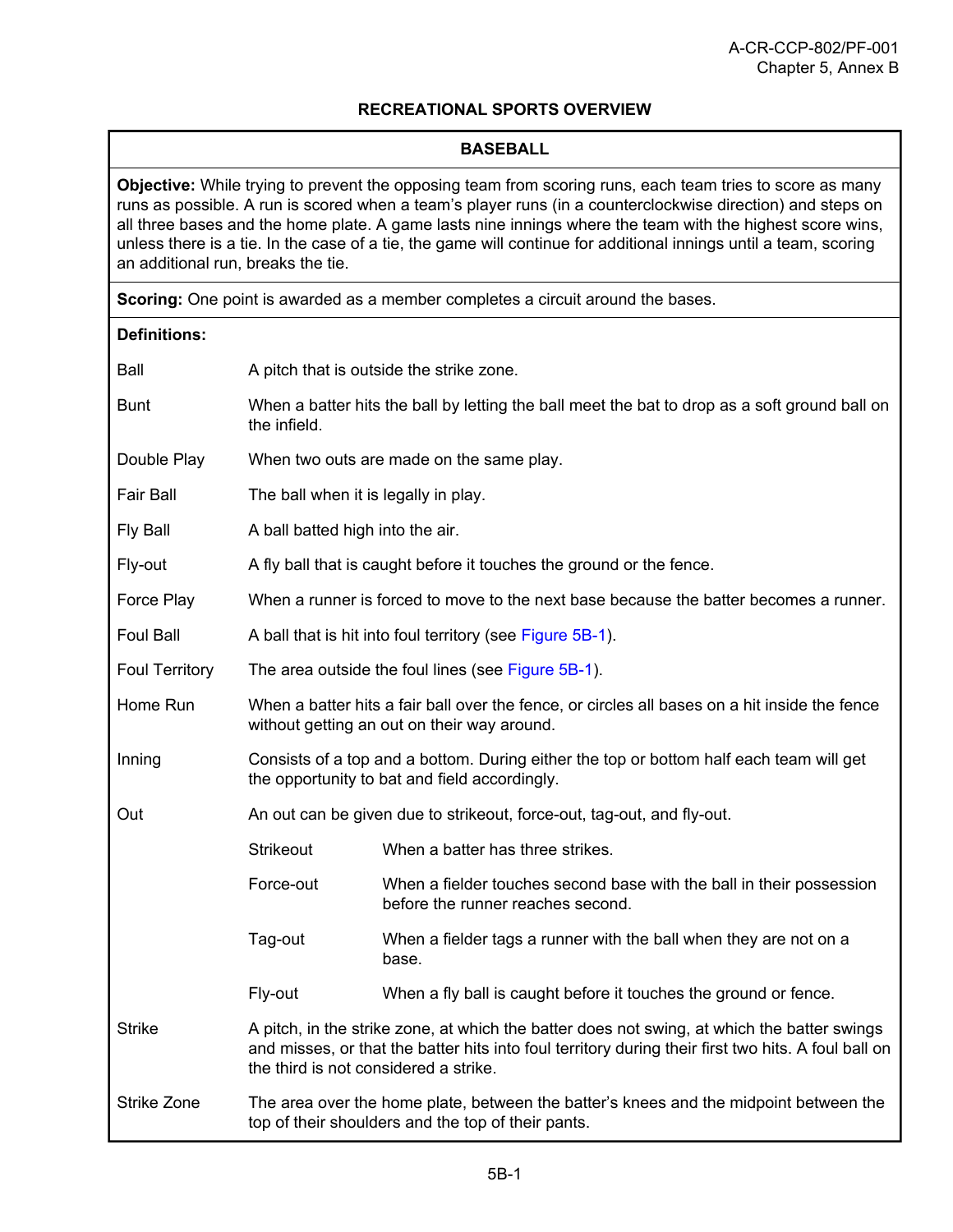## BASEBALL

Walk A batter is awarded first base if four "balls" are pitched to the batter during one time up to bat.

## Number of Players: Nine players per team.

## Equipment Required:

- Bases (four),  $\bullet$
- Bats (two),
- Batter's helmets (two),  $\bullet$
- Baseball (extras should be on hand),
- Various gloves, and
- Baseball/Softball field.

## Basic Rules:

- The game consists of nine innings, with three outs per inning (for each team). Innings may be reduced  $\bullet$ due to time constraints.
- One team takes the field first, taking up the various positions, to include: pitcher, catcher, first  $\bullet$ baseman, second baseman, third baseman, shortstop, left fielder, centre fielder, and right fielder (see Figure 5B-1).
- The other team bats first in the top half of the inning, according to the batting order for their players.  $\bullet$
- The pitcher attempts to get the batter out, preventing him or her from reaching first base and the subsequent bases.
- A batter is out if they receive a strikeout, force-out, tag-out, or fly-out.  $\bullet$
- The batter's objective is to get around the bases before the ball reaches the base. The batter has to  $\bullet$ attempt to get to first base before the ball reaches the base. While the ball is in play the batter can attempt to reach subsequent bases. Once their play is over the next batter is up.
- A team scores a run when a player has safely touched all three bases and has made it back to home  $\bullet$ base, or hits the ball over the fence resulting in a home run.

Further details on the sport of baseball can be found in Thomas Hanlon, The Sports Rules Book: Essential Rules for 54 Sports, Human Kinetics Publishers, Inc., pp. 25 to 35.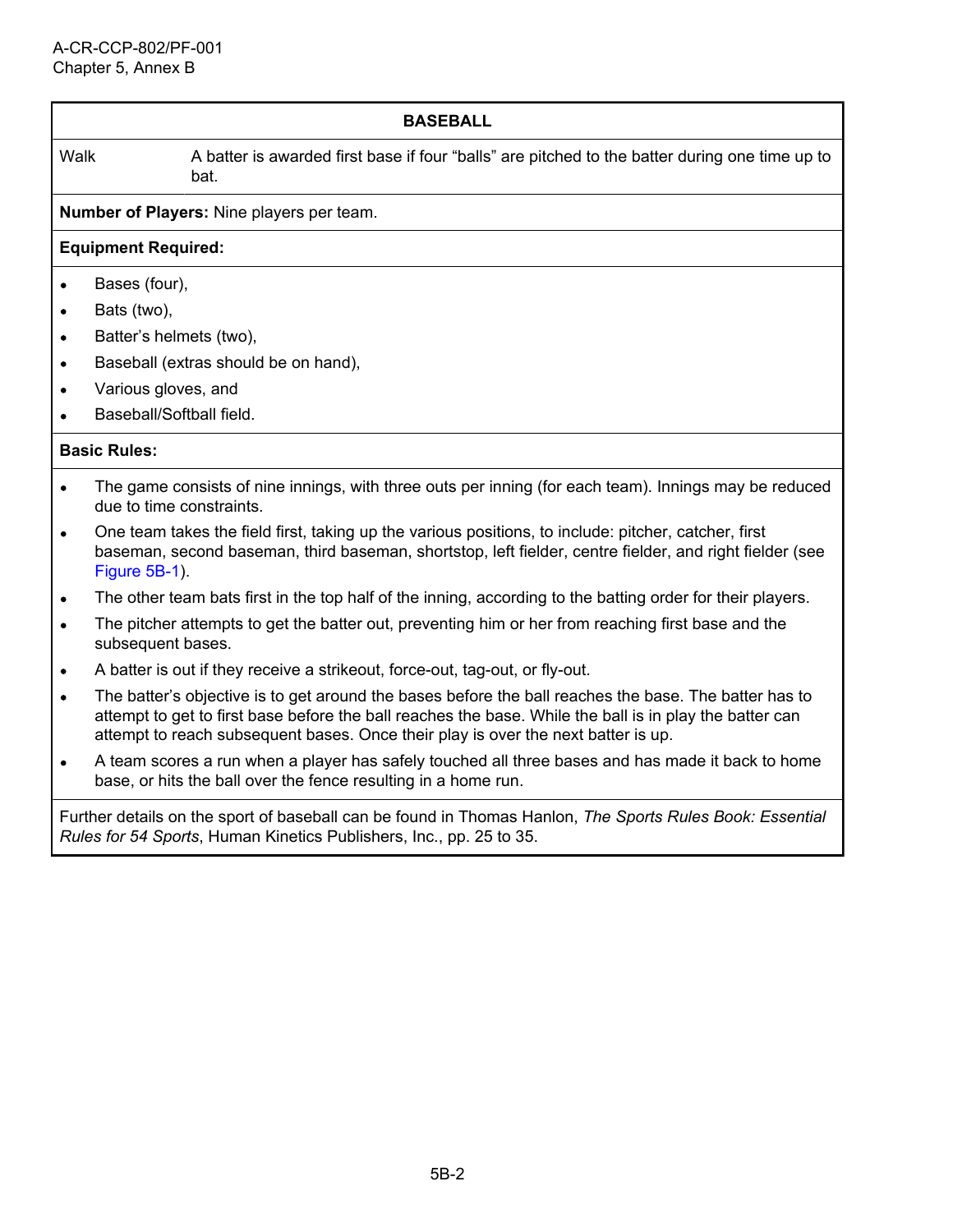

- 1. Pitcher
- 2. Catcher
- 3. First Baseman
- 4. Second Baseman
- 5. Third Baseman
- 6. Shortstop
- 7. Left Fielder
- 8. Centre Fielder
- 9. Right Fielder

Thomas Hanlon, The Sports Rules Book: Essential Rules for 54 Sports, Human Kinetics Publishers, Inc. (p. 31)

Figure 5B-1 Baseball Diamond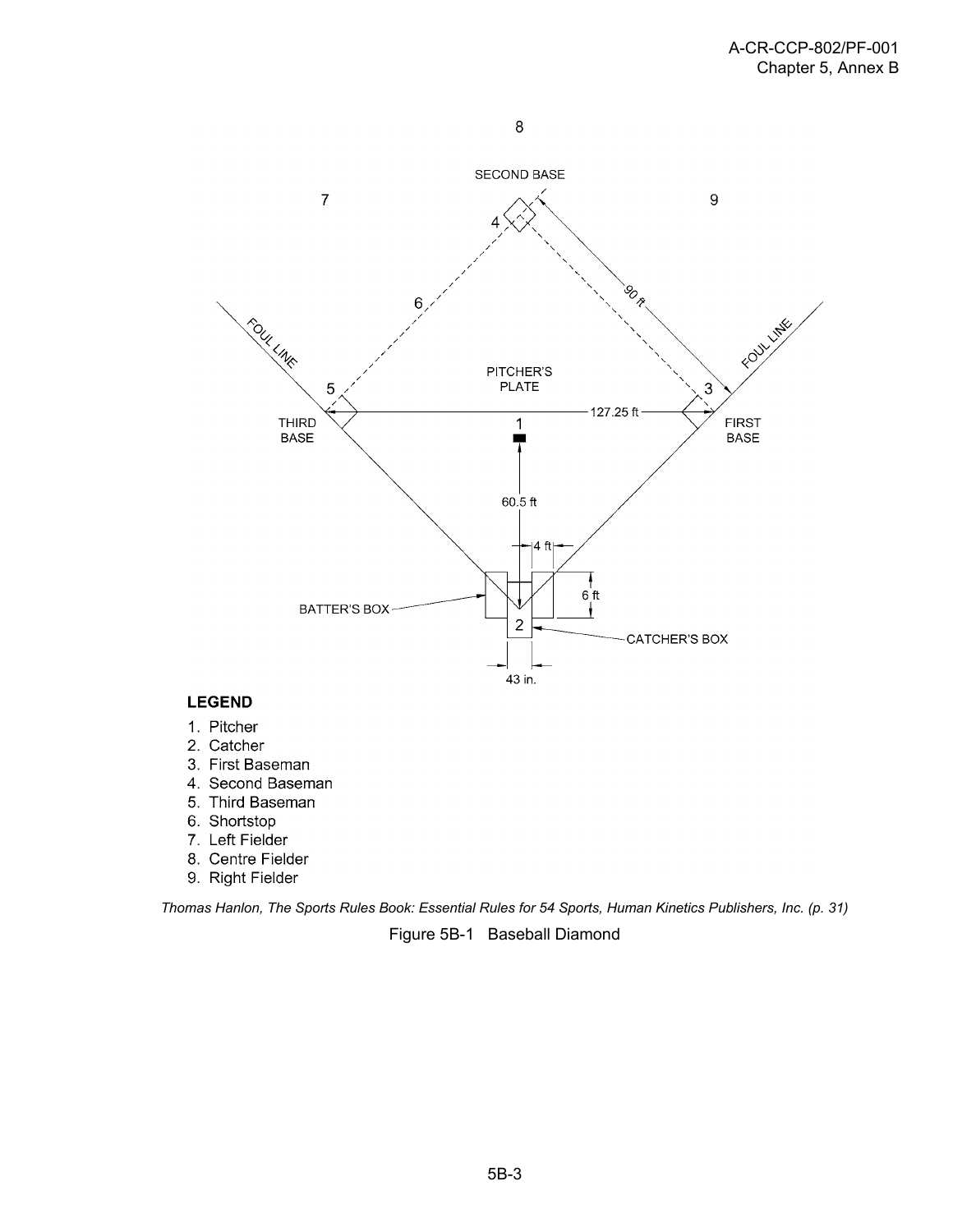|                     | <b>BASKETBALL</b>                                                                                                                                                                                                                                                                                                                                                                                                                                                                                                                                                                                                                                                                                                                                                                                                                                                                                                                                                                                                                                                                                                                                                                                                                                                                                                                                                                                                                                                                                                                                                                                                                                                                    |  |  |
|---------------------|--------------------------------------------------------------------------------------------------------------------------------------------------------------------------------------------------------------------------------------------------------------------------------------------------------------------------------------------------------------------------------------------------------------------------------------------------------------------------------------------------------------------------------------------------------------------------------------------------------------------------------------------------------------------------------------------------------------------------------------------------------------------------------------------------------------------------------------------------------------------------------------------------------------------------------------------------------------------------------------------------------------------------------------------------------------------------------------------------------------------------------------------------------------------------------------------------------------------------------------------------------------------------------------------------------------------------------------------------------------------------------------------------------------------------------------------------------------------------------------------------------------------------------------------------------------------------------------------------------------------------------------------------------------------------------------|--|--|
|                     | Objective: Teams attempt to score as many points as possible by passing the basketball through the<br>opposing teams' basket. The team with the highest score at the end of the game is the winner.                                                                                                                                                                                                                                                                                                                                                                                                                                                                                                                                                                                                                                                                                                                                                                                                                                                                                                                                                                                                                                                                                                                                                                                                                                                                                                                                                                                                                                                                                  |  |  |
| Scoring:            |                                                                                                                                                                                                                                                                                                                                                                                                                                                                                                                                                                                                                                                                                                                                                                                                                                                                                                                                                                                                                                                                                                                                                                                                                                                                                                                                                                                                                                                                                                                                                                                                                                                                                      |  |  |
| <b>Field Goal</b>   | A basket worth two points if scored inside the three-point line and three points if scored<br>from outside the line (see Figure 5B-2).                                                                                                                                                                                                                                                                                                                                                                                                                                                                                                                                                                                                                                                                                                                                                                                                                                                                                                                                                                                                                                                                                                                                                                                                                                                                                                                                                                                                                                                                                                                                               |  |  |
| Free Throw          | A basket worth one point.                                                                                                                                                                                                                                                                                                                                                                                                                                                                                                                                                                                                                                                                                                                                                                                                                                                                                                                                                                                                                                                                                                                                                                                                                                                                                                                                                                                                                                                                                                                                                                                                                                                            |  |  |
| <b>Definitions:</b> |                                                                                                                                                                                                                                                                                                                                                                                                                                                                                                                                                                                                                                                                                                                                                                                                                                                                                                                                                                                                                                                                                                                                                                                                                                                                                                                                                                                                                                                                                                                                                                                                                                                                                      |  |  |
| <b>Dribble</b>      | Dribbling consists of bouncing the ball on the floor, using only one hand at a time. This<br>can be done while moving on the court or while the player is stationary. Once a player<br>stops dribbling and holds the ball, they cannot dribble again until another player touches<br>the ball.                                                                                                                                                                                                                                                                                                                                                                                                                                                                                                                                                                                                                                                                                                                                                                                                                                                                                                                                                                                                                                                                                                                                                                                                                                                                                                                                                                                       |  |  |
| Double Dribble      | Dribbling with both hands at once is a violation that results in a turnover.                                                                                                                                                                                                                                                                                                                                                                                                                                                                                                                                                                                                                                                                                                                                                                                                                                                                                                                                                                                                                                                                                                                                                                                                                                                                                                                                                                                                                                                                                                                                                                                                         |  |  |
| <b>Field Goal</b>   | A two or three-point basket.                                                                                                                                                                                                                                                                                                                                                                                                                                                                                                                                                                                                                                                                                                                                                                                                                                                                                                                                                                                                                                                                                                                                                                                                                                                                                                                                                                                                                                                                                                                                                                                                                                                         |  |  |
| Foul                | A foul is awarded to a player or coach for misconduct and includes the following:<br>Away from the ball: Committed by a player in a play not involving the player with the<br>ball.<br>Blocking and charging: Blocking is illegal contact by a defender, impeding the<br>progress of an offensive player. Charging is illegal contact by an offensive player,<br>pushing or moving into the defender's torso.<br>Delay of game: When a player prevents the ball from being promptly put into play.<br>Double personal: Occurs when two opposing players commit personal fouls at the<br>same time.<br>Double technical: When two opposing players commit technical fouls at the same<br>time.<br>Elbow: When a player elbows a member of the opposing team.<br>Excessive timeout: When a team calls a timeout when they have no timeouts left,<br>they are granted a technical foul, but the timeout is allowed.<br>Face guarding: When a defender places a hand in the face or eyes of an opponent<br>they are guarding from the rear, if the opponent does not have the ball.<br>Fighting and flagrant fouls.<br>Hand checking: When a defender uses their hands to check the progress of<br>offensive players when those players are in front of them.<br>Hanging on the rim: When a player hangs off the rim of the basket, unless it is to<br>protect themselves or another player.<br>Offensive: If a defender has established legal position in a dribbler's path, the<br>dribbler cannot make contact with the opponent.<br>Personal: A wide variety of contact fouls including holding, pushing, charging,<br>tripping, and illegally interfering with a player's progress. |  |  |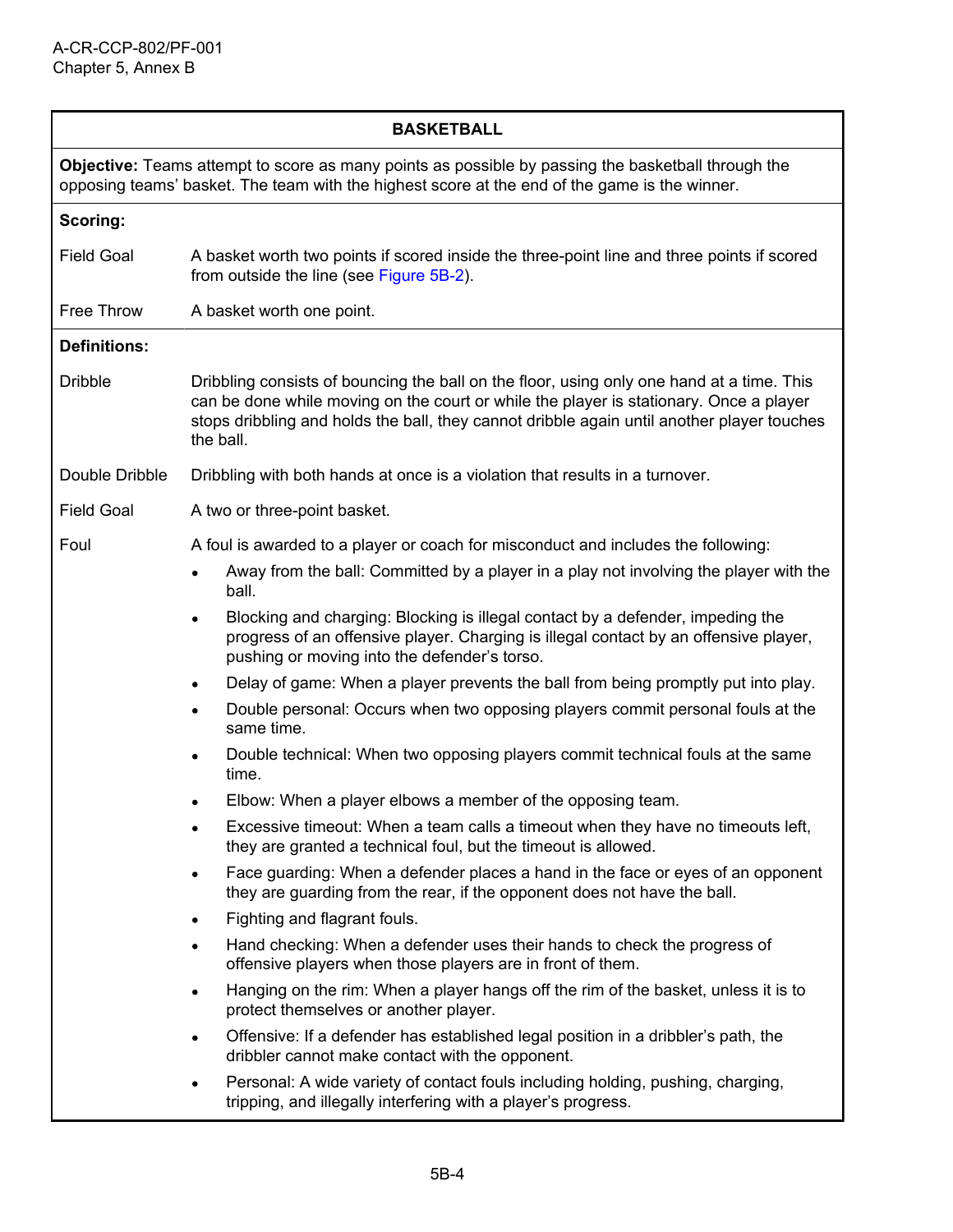|                            | <b>BASKETBALL</b>                                                                                                                                                                                                                                  |  |
|----------------------------|----------------------------------------------------------------------------------------------------------------------------------------------------------------------------------------------------------------------------------------------------|--|
|                            | Player-control: Charging, which is when the dribbler commits an offensive by<br>$\bullet$<br>charging into a defender who has established legal position.                                                                                          |  |
|                            | Technical: Can be on a player, coach, etc. and does not involve contact with the<br>$\bullet$<br>opponent while the ball is alive. Some include profanity, delay of game, excessive<br>time outs, unsportsmanlike conduct, and hanging on the rim. |  |
|                            | Unsportsmanlike conduct: Includes actions such as disrespectfully addressing an<br>$\bullet$<br>official; trying to influence an official's decision; arguing with an official; taunting an<br>opponent; etc.                                      |  |
| Free Throw                 | A shot given to a player from the free throw line as a result of a foul. This shot is worth<br>one point.                                                                                                                                          |  |
| Rebound                    | When a player controls possession of a missed shot, either by a teammate or an<br>opponent.                                                                                                                                                        |  |
| Pass                       | The movement of the ball by a player to another player by throwing, batting, or rolling the<br>ball.                                                                                                                                               |  |
| Pivot                      | When a player holding the ball pivots with one foot kept at a point of contact with the<br>floor, while stepping in other directions with the other foot.                                                                                          |  |
| Sideline Pass              | When a player throws the ball in from the sidelines of the court.                                                                                                                                                                                  |  |
| Travelling                 | When a player advances on the court with the ball without dribbling it.                                                                                                                                                                            |  |
| Violations                 | When a player breaks a rule without contact. These include: backcourt, basket<br>interference and goaltending, double dribble, faking a free throw, kicking or hitting the<br>ball, out of bounds, shot clock, travelling, and throw-in.           |  |
|                            | <b>Number of Players:</b> Five players per team on the court at a time.                                                                                                                                                                            |  |
| <b>Equipment Required:</b> |                                                                                                                                                                                                                                                    |  |

- Basketball,  $\bullet$
- Gymnasium/outdoor court, and
- Nets (two).  $\bullet$

## Basic Rules:

- $\bullet$ The game consists of two 20-minute halves.
- $\bullet$ Teams will consist of a point guard, an off guard/shooting guard, a small forward, a power forward, and a centre/post.
- The game begins with what is known as a "jump ball". A player from each team will meet face to face  $\bullet$ at the centre of the court. When the official tosses the ball straight up between them, both players will attempt to catch or hit the ball to a teammate.
- Once the game has begun, the player in possession of the ball must dribble at all times in order to  $\bullet$ continue to move forward along the court. The player may pass the ball at any time to a teammate.
- If a player in possession of the ball stops, they may only pivot on the spot or take a maximum of three  $\bullet$ steps and then pass or shoot the ball towards the basket.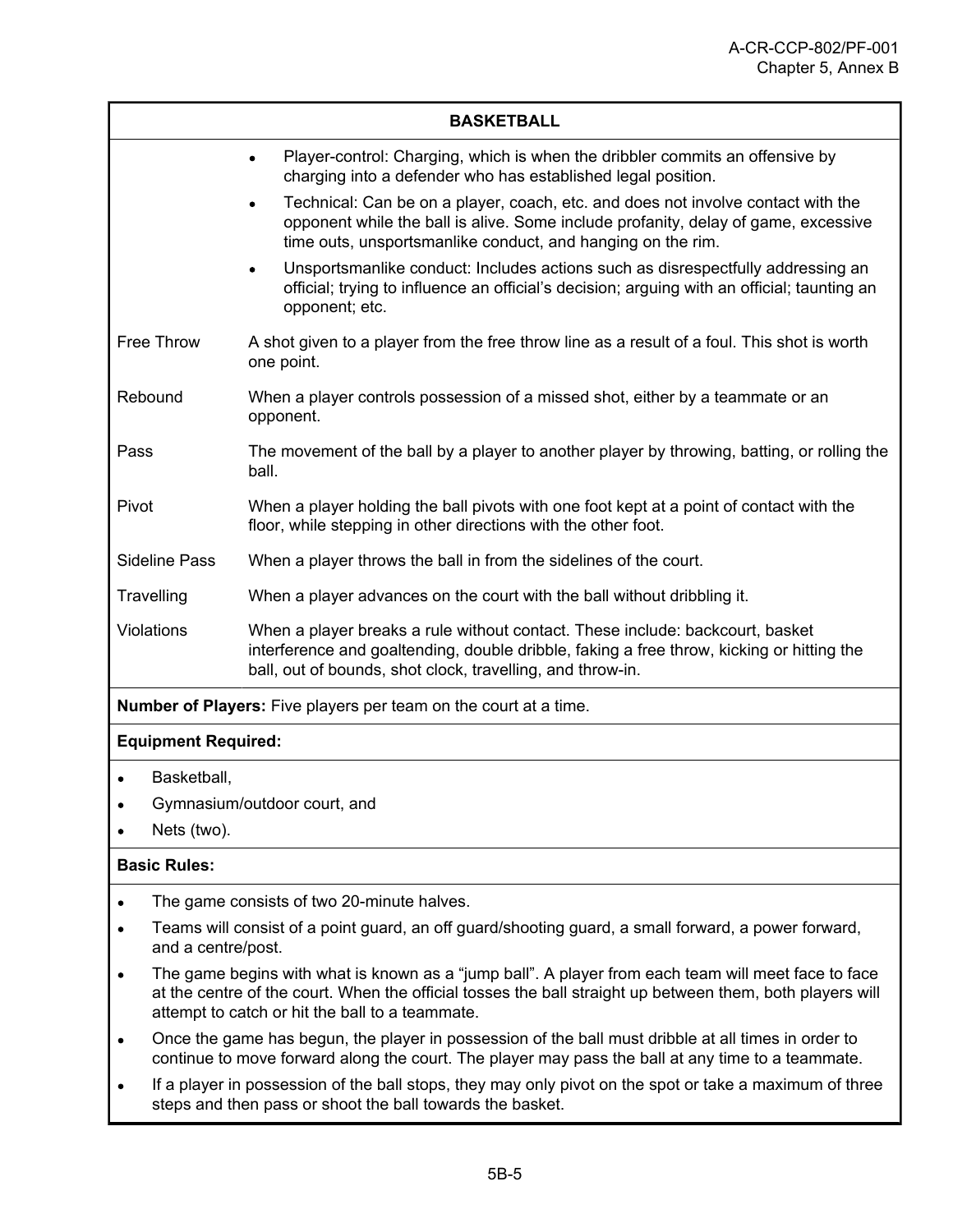# BASKETBALL

- If a team scores, the opposing team will gain possession of the ball. The opposing team throws the  $\bullet$ ball inbounds to put the ball back into play. On this throw-in, the thrower cannot step on or over the line while still in possession of the ball.
- During the game, if the ball is tossed out of bounds or a person is fouled, the opposite team will gain  $\bullet$ the ball where a free throw will be awarded or a sideline pass will take place.

Further details on the sport of basketball can be found in Thomas Hanlon, The Sports Rules Book: Essential Rules for 54 Sports, Human Kinetics Publishers, Inc., pp. 37 to 46.



Thomas Hanlon, The Sports Rules Book: Essential Rules for 54 Sports, Human Kinetics Publishers, Inc. (p. 41) Figure 5B-2 Basketball Court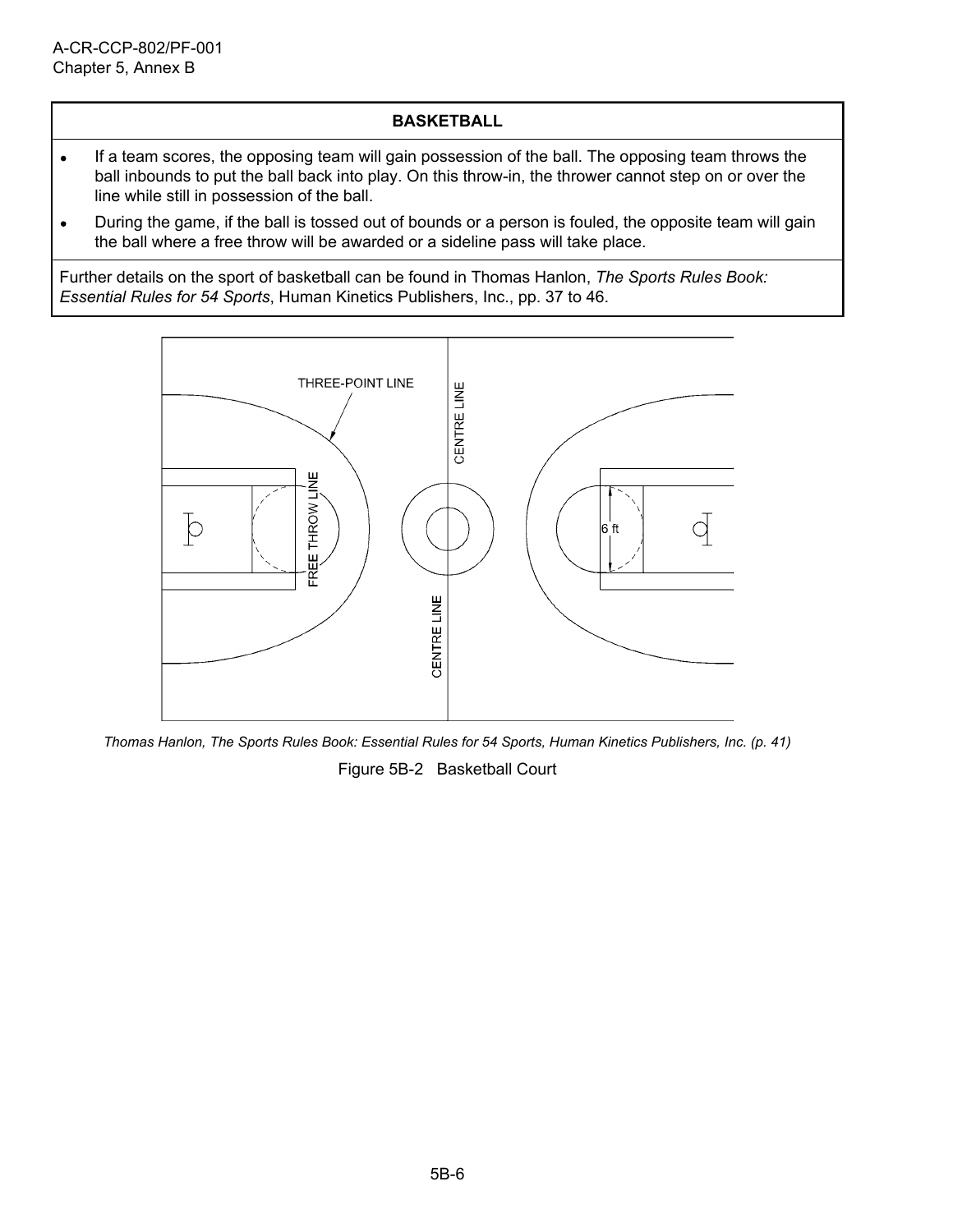# FLOOR HOCKEY

Objective: Teams attempt to score as many points as possible by passing the ball through the opposing team's net. The team with the highest score at the end of the game is the winner.

Scoring: A player passing the ball off their stick into the net, scores a goal.

## Definitions:

Face-off When two players meet to try to gain possession of the ball when the referee drops it.

Goal A point/goal is scored when a player gets the ball across the goal line.

Rebound A puck that bounces off the goalkeeper or the goal post.

Save When the goalkeeper prevents a goal from being scored.

Number of Players: Six players per team on the floor at one time.

## Equipment Required:

- $\bullet$ Hockey ball,
- Hockey sticks for the number of players,  $\bullet$
- Goalie sticks (two),
- Goalie equipment, and  $\bullet$
- Hockey nets (two).  $\bullet$

## Basic Rules:

- A game consists of three 20-minute periods.  $\bullet$
- Teams will consist of a goalkeeper, three forwards—centre, left wing, and right wing—and two  $\bullet$ defencemen.
- A game begins with a faceoff between two opposing players where an official drops the ball at the  $\bullet$ centre of the playing field/gymnasium.
- Players advance with the ball while stickhandling the ball or passing it to fellow teammates. The ball  $\bullet$ must be in motion at all times.
- Every time a goal is scored, the players return to the initial set-up for a faceoff at the centre of the area  $\bullet$ of play.
- If an attacker in the team's attacking zone causes the play to stop, a face-off will occur at the nearest  $\bullet$ face-off spot in the neutral zone (the central portion between the blue lines).
- If a defender in the team's defensive zone causes the play to stop, a face-off occurs at the point of stoppage.

Further details on the sport of hockey can be found in Thomas Hanlon, The Sports Rules Book: Essential Rules for 54 Sports, Human Kinetics Publishers, Inc., pp. 159 to 168. These rules then must be adapted for floor hockey.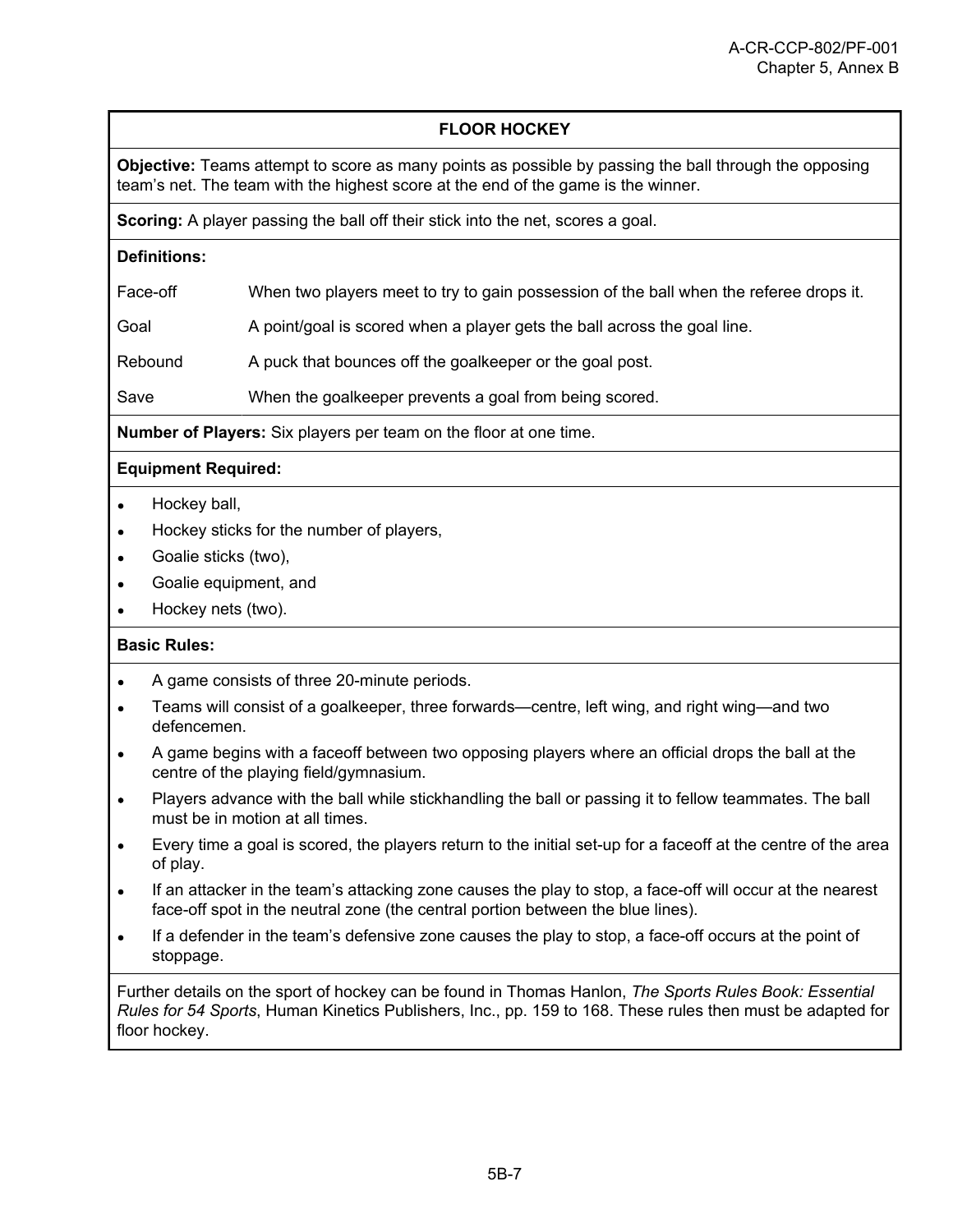

Thomas Hanlon, The Sports Rules Book: Essential Rules for 54 Sports, Human Kinetics Publishers, Inc. (p. 162) Figure 5B-3 Hockey Set-up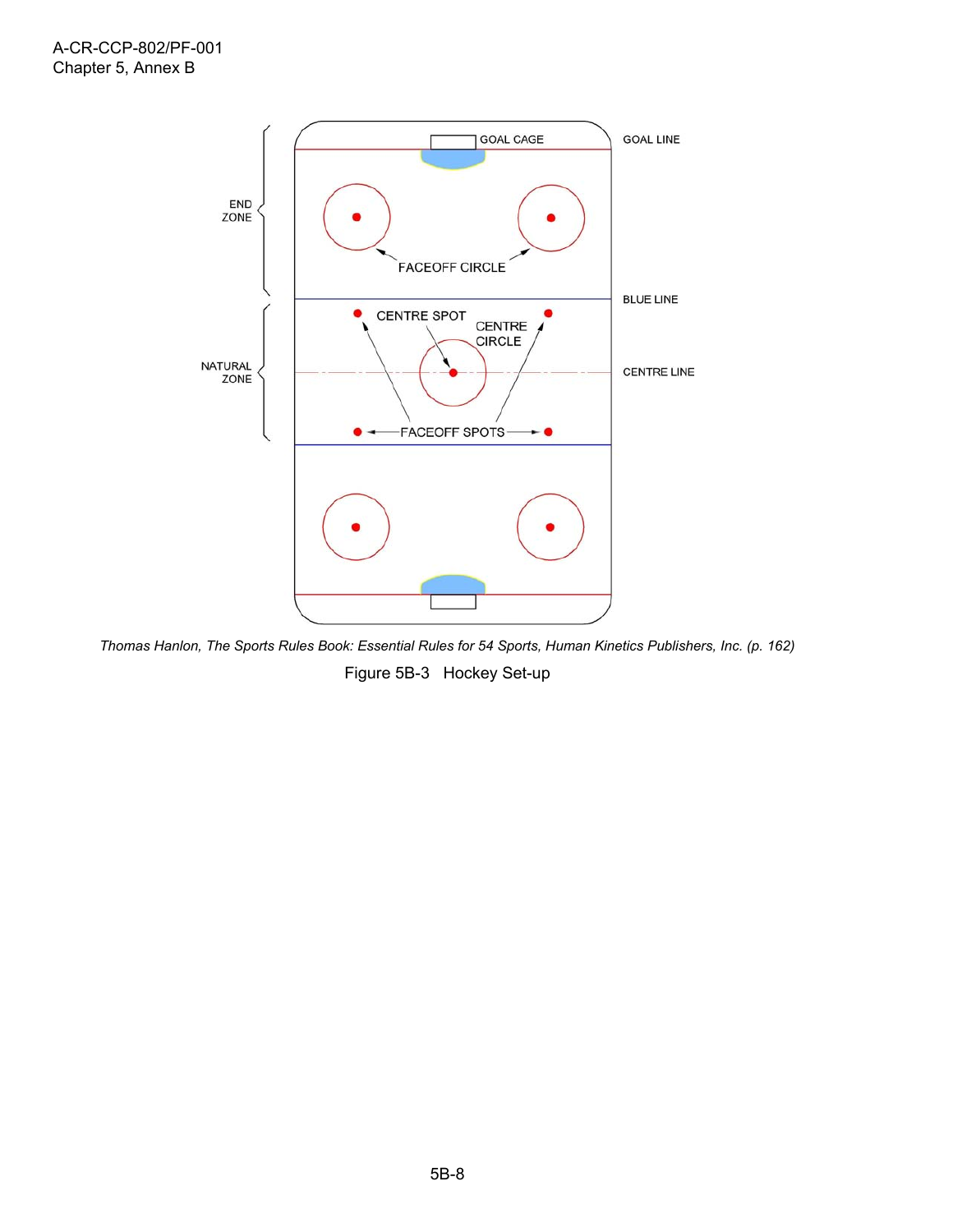Objective: Teams attempt to score as many points as possible through touchdowns. The team with the highest score at the end of the game is the winner.

| Scoring:                    |                                                                                                                                                                                                                                                                                                                                                                                                                                               |  |
|-----------------------------|-----------------------------------------------------------------------------------------------------------------------------------------------------------------------------------------------------------------------------------------------------------------------------------------------------------------------------------------------------------------------------------------------------------------------------------------------|--|
| Touchdown                   | A touchdown is worth six points and is scored when a player carries the ball into the<br>opponent's end zone or catches the ball in the opponent's end zone before it touches<br>the ground. After a touchdown has been scored, the scoring team can make a one-point<br>convert attempt from the 5-yard line (approximately 4-1/2 metres/15 feet) or a two-point<br>convert attempt from the 10-yard line (approximately 11 metres/36 feet). |  |
| Safety                      | An interception return to the opponent's end zone, on any extra-point play by the<br>defence, will result in the defence scoring two points, plus they will gain possession for<br>the next series at their own 5-yard (4-1/2 metres/15 feet) line.                                                                                                                                                                                           |  |
| Rouge                       | A team is awarded one point when they legally kick the ball into the opponent's end zone<br>and the ball is not brought out of the end. To score off a kick off, the ball must land in the<br>field of play or in the end zone before it goes out of bounds.                                                                                                                                                                                  |  |
| <b>Definitions:</b>         |                                                                                                                                                                                                                                                                                                                                                                                                                                               |  |
| Convert                     | A pass or a run attempt; no kicking allowed.                                                                                                                                                                                                                                                                                                                                                                                                  |  |
| Dead Ball                   | When the ball is no longer in play and the play is over.                                                                                                                                                                                                                                                                                                                                                                                      |  |
| <b>First Down</b>           | Is a new set of three downs. Each team, when they are the offence, get three downs in<br>which to make a play.                                                                                                                                                                                                                                                                                                                                |  |
| <b>Forward Pass</b>         | When the ball is intentionally thrown or handed towards the opponent's goal line.                                                                                                                                                                                                                                                                                                                                                             |  |
| Fumble                      | When a player loses possession of the ball while the play is still in progress.                                                                                                                                                                                                                                                                                                                                                               |  |
| Punt                        | When the ball is deliberately dropped and then kicked with the foot or leg before the ball<br>touches the ground.                                                                                                                                                                                                                                                                                                                             |  |
|                             | Scrimmage Line The line where the players line up for the snap.                                                                                                                                                                                                                                                                                                                                                                               |  |
| Snap                        | When a player designated as the centre passes the ball between the legs to the<br>quarterback.                                                                                                                                                                                                                                                                                                                                                |  |
| Touchback                   | Occurs when the ball is dead on or behind a team's own goal line, provided the ball's<br>force came from an opponent and it is not a touchdown.                                                                                                                                                                                                                                                                                               |  |
|                             | Number of Players: Seven players per team on the field at one time for touch football. Eight players per<br>team on the field at one time for flag football.                                                                                                                                                                                                                                                                                  |  |
| <b>Equipment Required:</b>  |                                                                                                                                                                                                                                                                                                                                                                                                                                               |  |
| Football,<br>Flags/ribbons, |                                                                                                                                                                                                                                                                                                                                                                                                                                               |  |

- Field, and  $\bullet$
- Safety/protective equipment. $\bullet$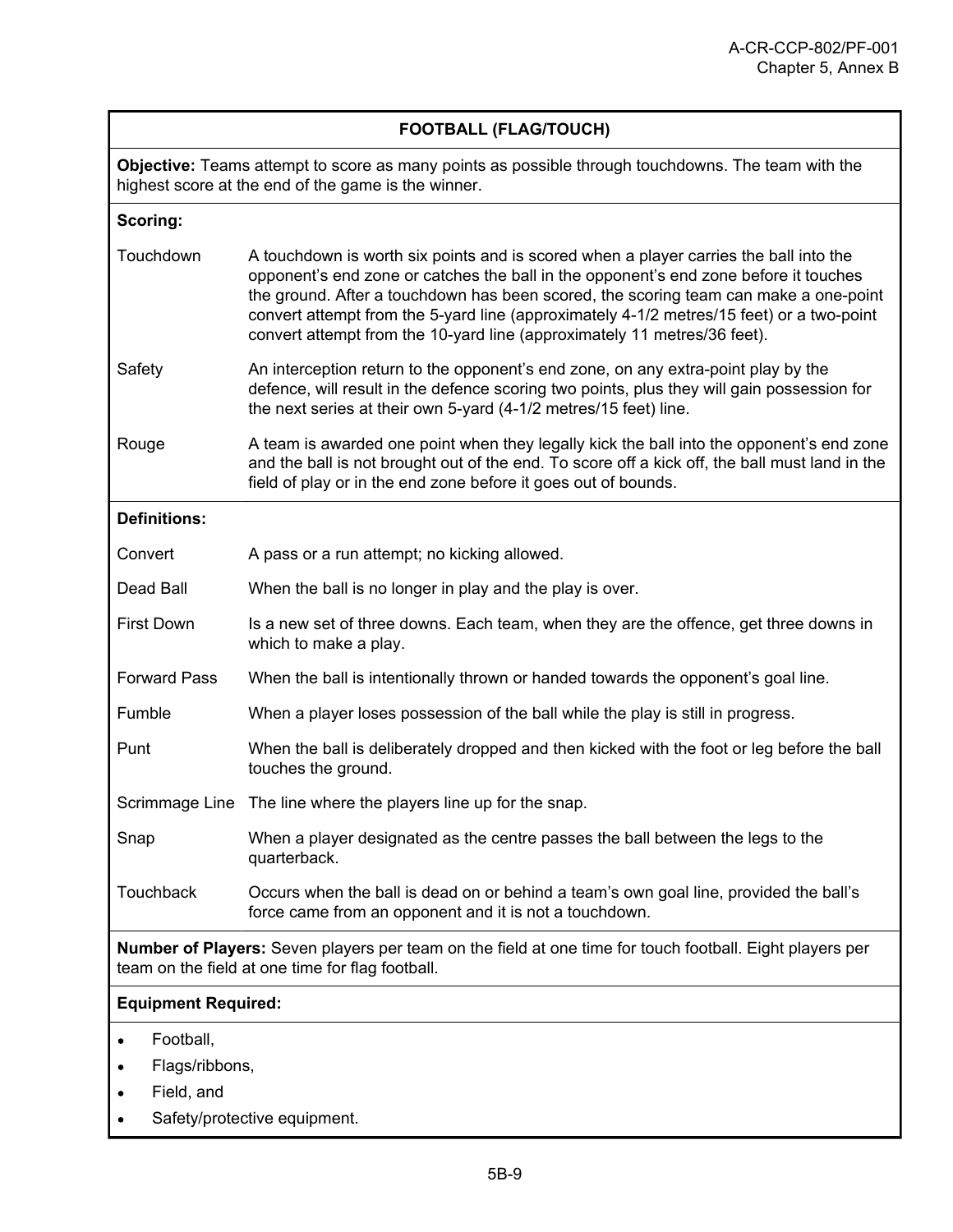# FOOTBALL (FLAG/TOUCH)

## Basic Rules:

- The game consists of four 15- to 18-minute quarters.  $\bullet$
- Whichever team takes first possession of the ball is the offence. The other team becomes the defence.  $\bullet$
- The offence has three downs to obtain 10 yards, keep possession of the ball, and attempt to score. If they do not gain 10 yards and a first down, possession of the ball changes and that team then becomes the offence.
- To begin the game, a team will kick off from their own 45-yard line (or on a non-regulation field, ten  $\bullet$ yards back from the centre line). The remaining players of the team must stay behind the kick off line until the ball has been kicked.
- At the kick off, all players of the receiving team must be at least 20 yards away from the kick off line.  $\bullet$
- To begin a series of three downs, the ball will be placed on the ground at the point where the ball  $\bullet$ carrier was touched after the kick off. All members of the offensive team will line up on or behind the line of scrimmage. A player designated as the centre will begin the play by snapping the ball between the legs to the quarterback who must receive the ball from a minimum of five yards behind the line of scrimmage.
- The defensive players must be at least one yard from the line of scrimmage on the opposite side  $\bullet$ during the snap.
- All players on the offence, with the exception of the centre, can be in motion prior to the snap. They  $\bullet$ may not cross the line of scrimmage until after the snap.
- In touch football, play is terminated when a defender touches the ball carrier with the hand. In flag football, play is terminated when a defender removes the ball carrier's flag.
- The defensive team will have one player during scrimmage play, called the rusher, who will pursue  $\bullet$ the quarterback after the ball is snapped. The rusher must be at least five yards away from the line of scrimmage at the time the ball is snapped and cannot be lined up directly with the centre of the opposing team.
- No player is permitted to block or obstruct the rusher in the direct path to the quarterback.  $\bullet$
- Teams are only permitted one forward pass on each scrimmage play. Forward passes are not  $\bullet$ permitted on kick offs or after punts.
- The team that plays defence at the beginning of the first half receives possession at the start of the  $\bullet$ second half.
- If a team fails to make it across midfield within three plays, possession of the ball changes.  $\bullet$
- Once a ball is punted, the team gives up possession of the ball.
- There are no fumbles in touch football.
- Must be played as non-contact. Blocking and tackling are not allowed.  $\bullet$

Further details on the sport of football can be found in Thomas Hanlon, The Sports Rules Book: Essential Rules for 54 Sports, Human Kinetics Publishers, Inc., pp. 125 to 136. These rules must be adapted for flag/ touch football. Some of these modifications can be found on pp. 132 to 133. Further rules may be found in the National Football Federation's Touch Football Rule Book.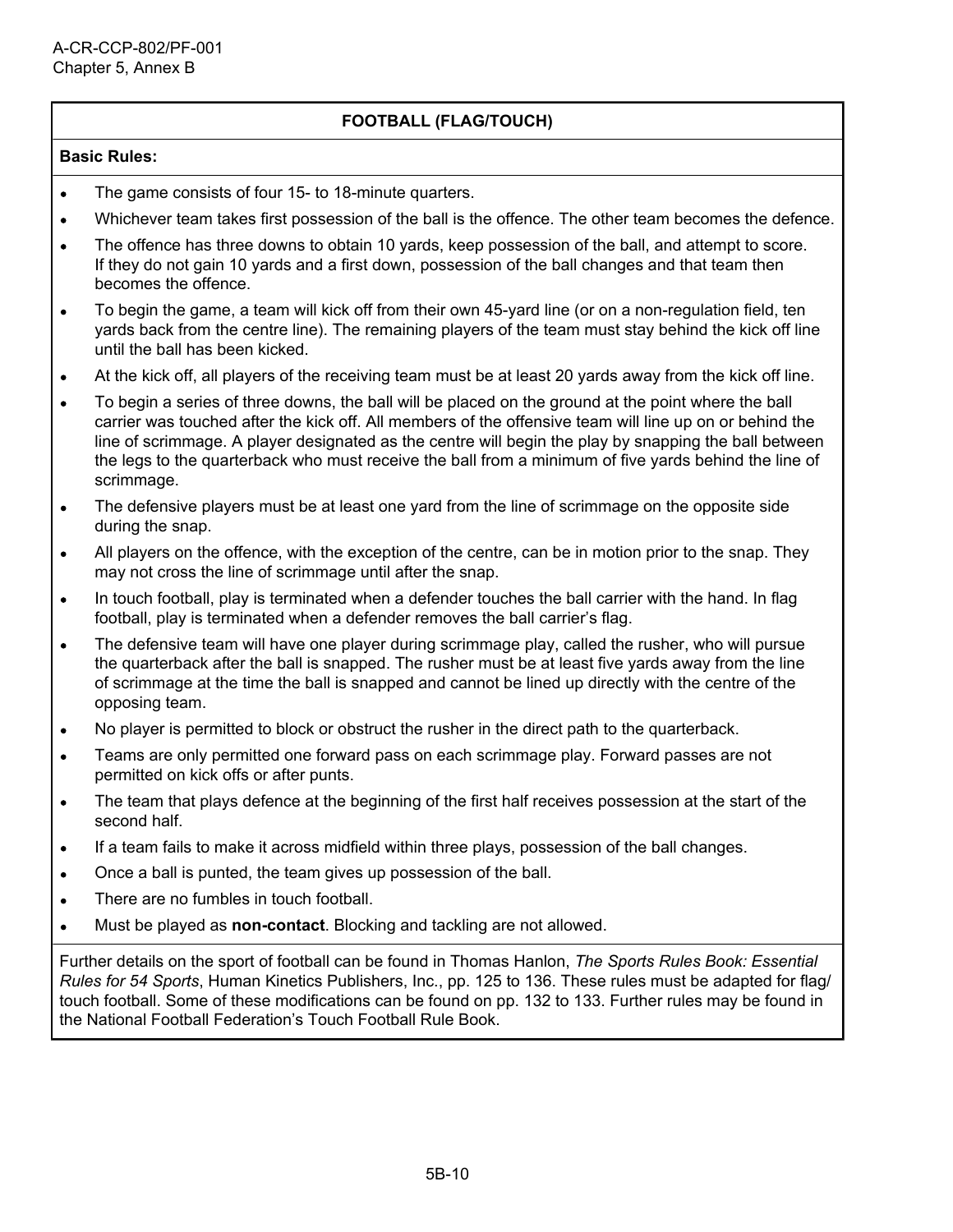

Thomas Hanlon, The Sports Rules Book: Essential Rules for 54 Sports, Human Kinetics Publishers, Inc. (p. 129) Figure 5B-4 Football Field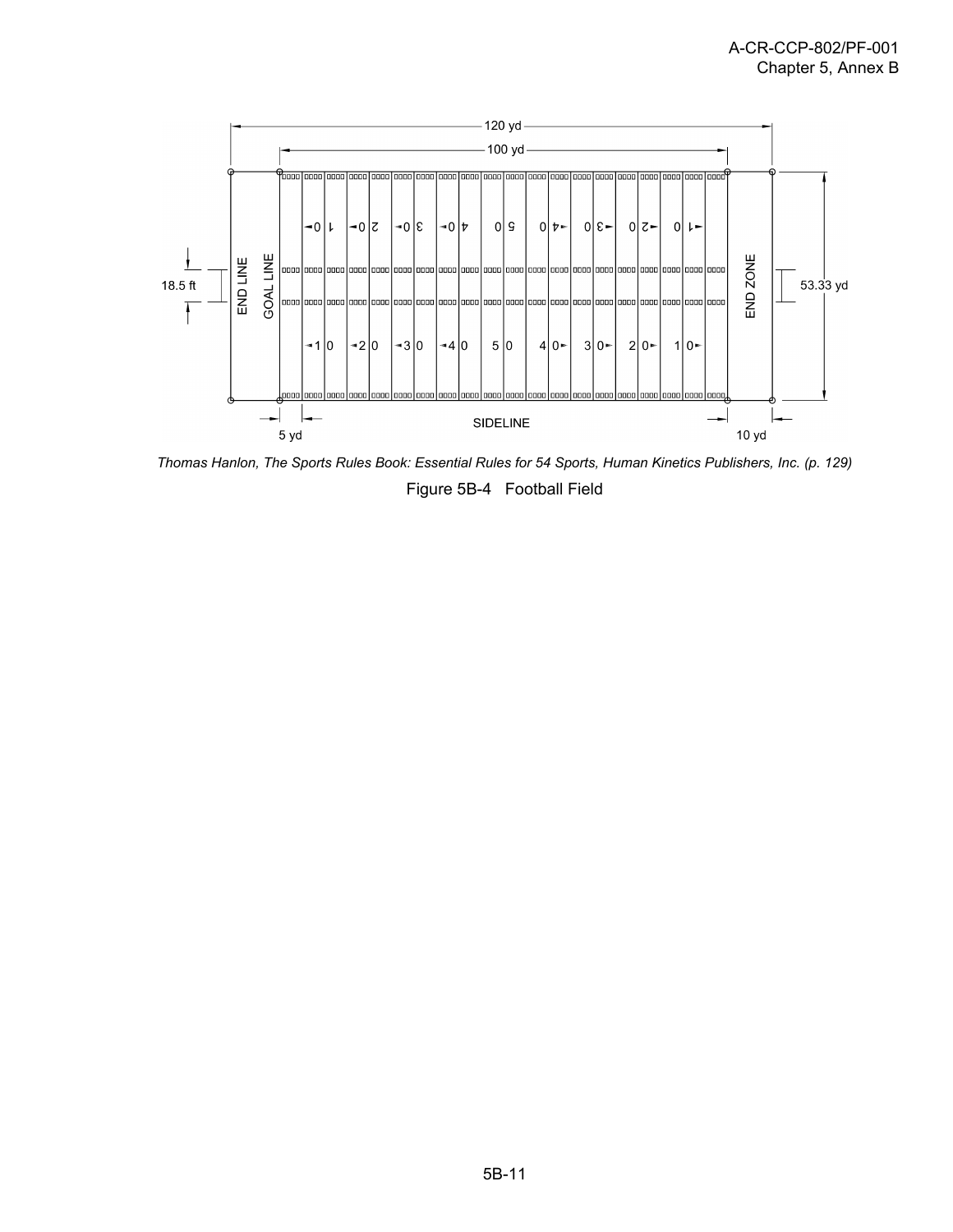# LACROSSE

Objective: Teams attempt to score as many points as possible by passing the ball into the opposing team's goal. The team with the highest score at the end of the game is the winner.

Scoring: A goal is scored when the ball passes completely over the goal line, between the posts, and under the cross bar of the opponent's goal.

| <b>Definitions:</b>                                                                    |                                                                                                                                                                                                                                                                                                                                             |  |
|----------------------------------------------------------------------------------------|---------------------------------------------------------------------------------------------------------------------------------------------------------------------------------------------------------------------------------------------------------------------------------------------------------------------------------------------|--|
| <b>Blocking</b>                                                                        | Occurs when one player moves into the path of an opponent with the ball without giving<br>the opponent a chance to stop or change direction without contact.                                                                                                                                                                                |  |
| <b>Critical Scoring</b><br>Area                                                        | An area at each end of the field, where the attacking team shoots for a goal.                                                                                                                                                                                                                                                               |  |
| Deputy                                                                                 | A player on the defensive goalkeeper's team who may enter the goal circle when his or<br>her team is in possession of the ball and the goalkeeper is out of the goal circle.                                                                                                                                                                |  |
| Draw                                                                                   | With two opposing players toeing the centreline, holding their crosses in the air, parallel<br>to the centreline. The umpire places the ball between the players and when they call<br>ready the players pull their sticks up and away, lifting the ball into the air. All other<br>players must be outside the centre circle for the draw. |  |
| Free Space to<br>Goal                                                                  | The path to the goal within the critical scoring area.                                                                                                                                                                                                                                                                                      |  |
| Marking                                                                                | Guarding an opponent within a stick's length.                                                                                                                                                                                                                                                                                               |  |
| <b>Penalty Lane</b>                                                                    | The path to the goal that is cleared when a free position is awarded to the attacking team<br>within the critical scoring area in front of the goal line.                                                                                                                                                                                   |  |
| <b>Pick</b>                                                                            | A technique used by a player without the ball to force an opponent to take a different<br>direction. The player must give the opponent time to see the pick and react to it.                                                                                                                                                                |  |
| Throw                                                                                  | Two players of opposing teams stand one metre (3-1/3 feet) apart; the umpire stands<br>four to eight metres (13 to 26 feet) away, and throws the ball into the air and the players<br>take it as they move toward the field. No other player can be within four metres (13 feet)<br>of the players taking the throw.                        |  |
| <b>Number of Players:</b> Twelve players per team on the field at one time.            |                                                                                                                                                                                                                                                                                                                                             |  |
| <b>Equipment Required:</b>                                                             |                                                                                                                                                                                                                                                                                                                                             |  |
| Ball,                                                                                  |                                                                                                                                                                                                                                                                                                                                             |  |
| Field crosses for the number of players,<br>$\bullet$                                  |                                                                                                                                                                                                                                                                                                                                             |  |
| Goalkeeper's crosse (two),<br>٠                                                        |                                                                                                                                                                                                                                                                                                                                             |  |
| Goalkeeper's helmet, face mask, and throat and chest protector (two of each), and<br>٠ |                                                                                                                                                                                                                                                                                                                                             |  |
| Mouth guards for the number of players.<br>٠                                           |                                                                                                                                                                                                                                                                                                                                             |  |
| <b>Basic Rules:</b>                                                                    |                                                                                                                                                                                                                                                                                                                                             |  |
|                                                                                        |                                                                                                                                                                                                                                                                                                                                             |  |

The game consists of two 30-minute halves.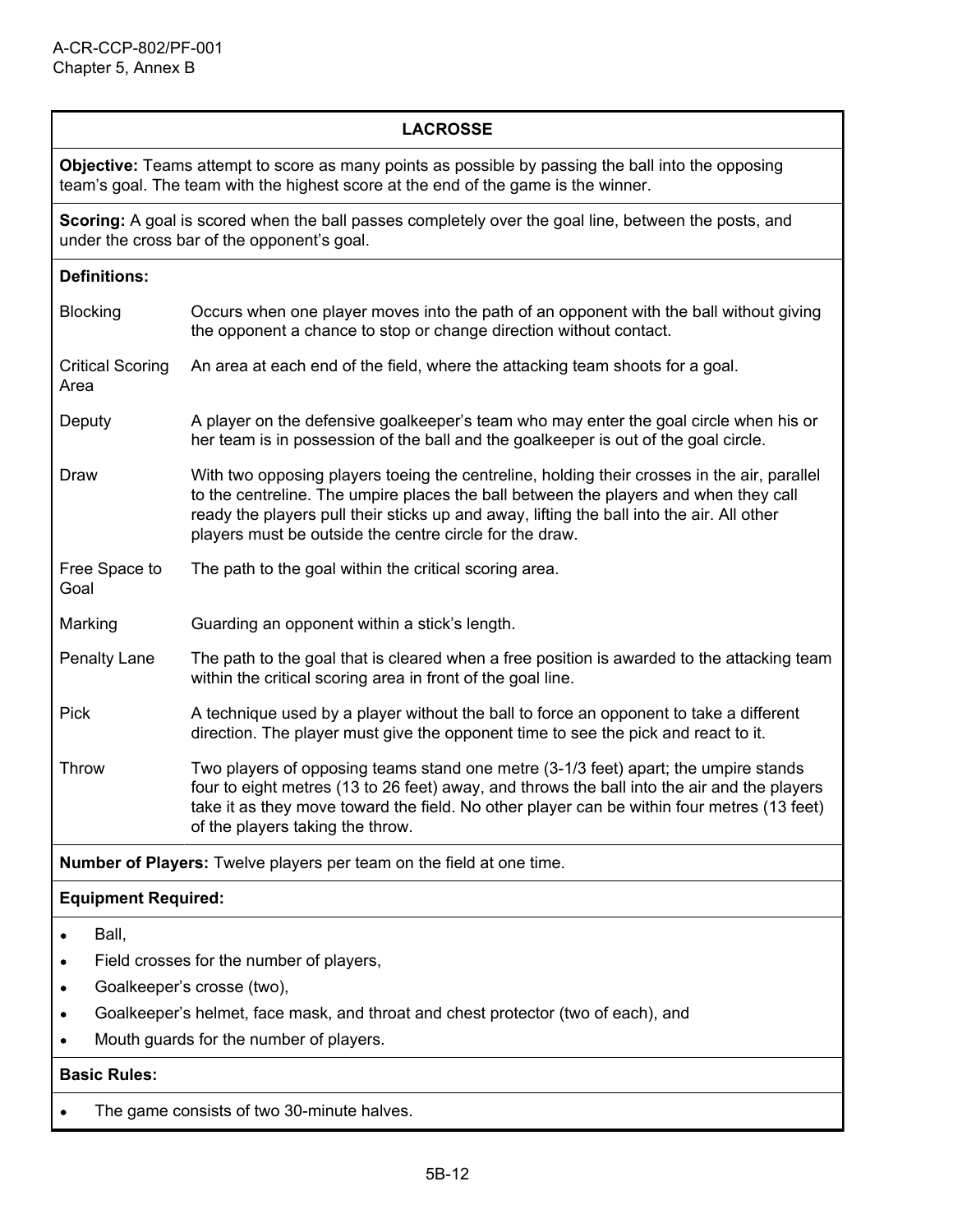# LACROSSE

- The team consists of a goalkeeper, point, coverpoint, third man, left defence wing, right defence wing,  $\bullet$ left attack wing, right attack wing, third home, second home, first home, and centre, as per Figure 5B-5.
- The game begins with a draw.  $\bullet$
- The team in possession of the ball attempts to score goals by advancing the ball down the field. This is  $\bullet$ done by carrying, throwing, rolling, or batting the ball.
- If the ball goes out of bounds, it is given to the closest player. If two players of opposing teams are an  $\bullet$ equal distance from the ball, the game is continued with a throw.
- Only one player can be in the goal circle at a time. This can only be the goalkeeper or the deputy.  $\bullet$
- Within the goal circle, the goalkeeper must clear the ball within 10 seconds. This can be done with the  $\bullet$ goalkeeper's crosse, hands, or body.
- After each goal, the ball is put back into play with a draw.  $\bullet$

Further details on the sport of lacrosse can be found in Thomas Hanlon, The Sports Rules Book: Essential Rules for 54 Sports, Human Kinetics Publishers, Inc., pp. 179 to 186.



Thomas Hanlon, The Sports Rules Book: Essential Rules for 54 Sports, Human Kinetics Publishers, Inc. (p. 182) Figure 5B-5 Lacrosse Field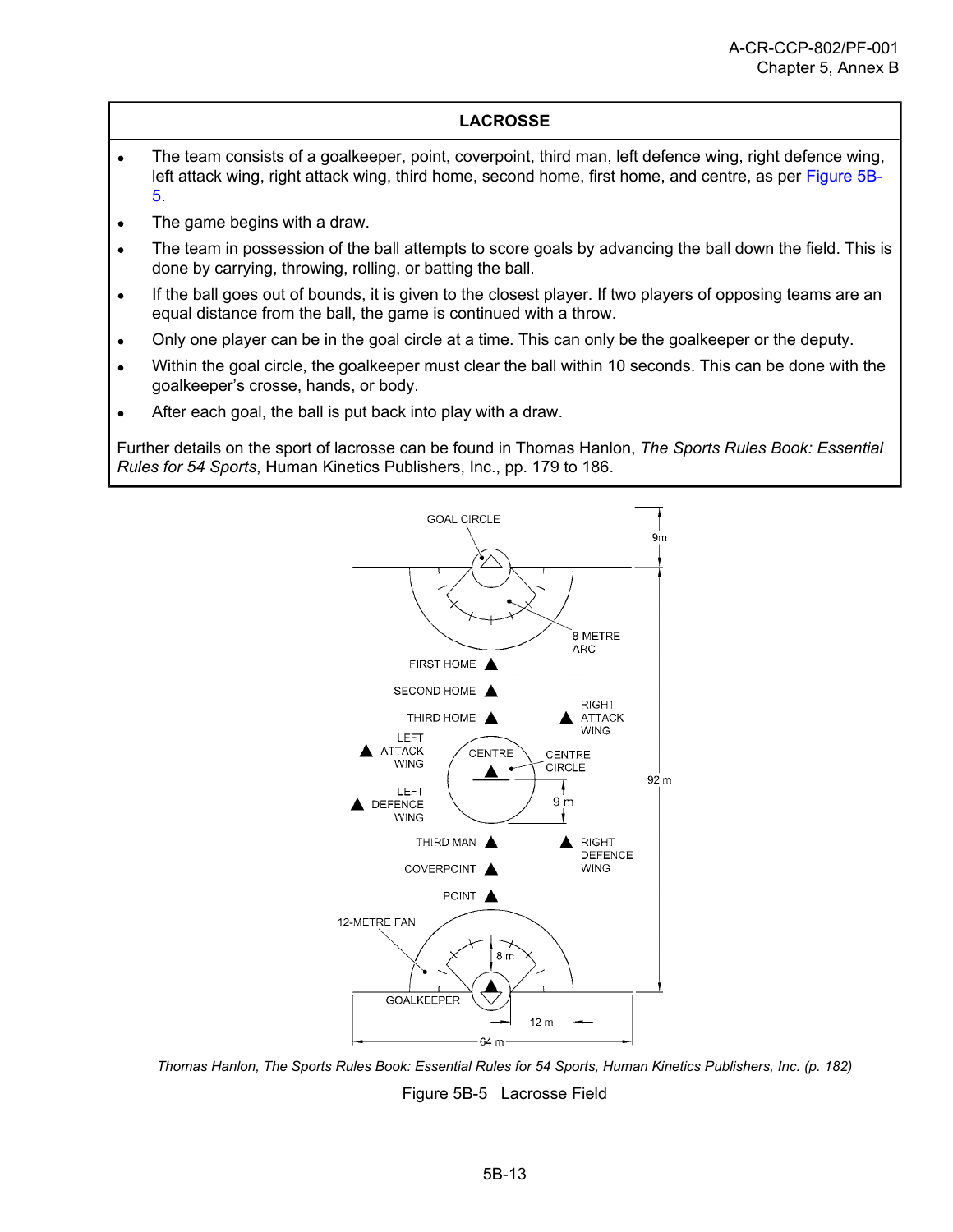# RINGETTE (OFF ICE VERSION)

Objective: Teams attempt to score as many points as possible by getting the ring in the opposing team's net. The team with the highest score at the end of the game is the winner.

Scoring: One point for every time a player gets the ring in the opposing team's net.

### Definitions: N/A.

Number of Players: Six players per team on the floor at one time.

### Equipment Required:

- $\bullet$ Nets (two),
- Safety equipment,
- Rubber ring,  $\bullet$
- Straight sticks for number of players,
- Goalkeeper's sticks (two), and  $\bullet$
- Goalkeeper's masks (two).  $\bullet$

### Basic Rules:

- Play begins with the visiting team being given a free centre free pass circle (which is like a faceoff  $\bullet$ circle in hockey).
- Teams consist of a goalkeeper, two defencemen, and three forwards.  $\bullet$
- The ring is passed up the playing field in order to get the ring in the opposing team's net.
- Free passes are used in ringette to restart play. The ring is placed in the free pass circle for this and  $\bullet$ one player gets to take possession, having five seconds to pass the ring to a teammate. Shots on goal are allowed from the free pass.
- The stick is placed inside the ring to play.  $\bullet$
- If the ring is within the goal crease the only player who is allowed to touch it is the goalie. The goalie will pick up the ring and throw it like a Frisbee to a teammate but it cannot be thrown beyond the blue line. The goalkeeper can also hit the ring with their stick or foot to move it out of the goal crease.

Further details on the sport of ringette can be found at www.ringette.ca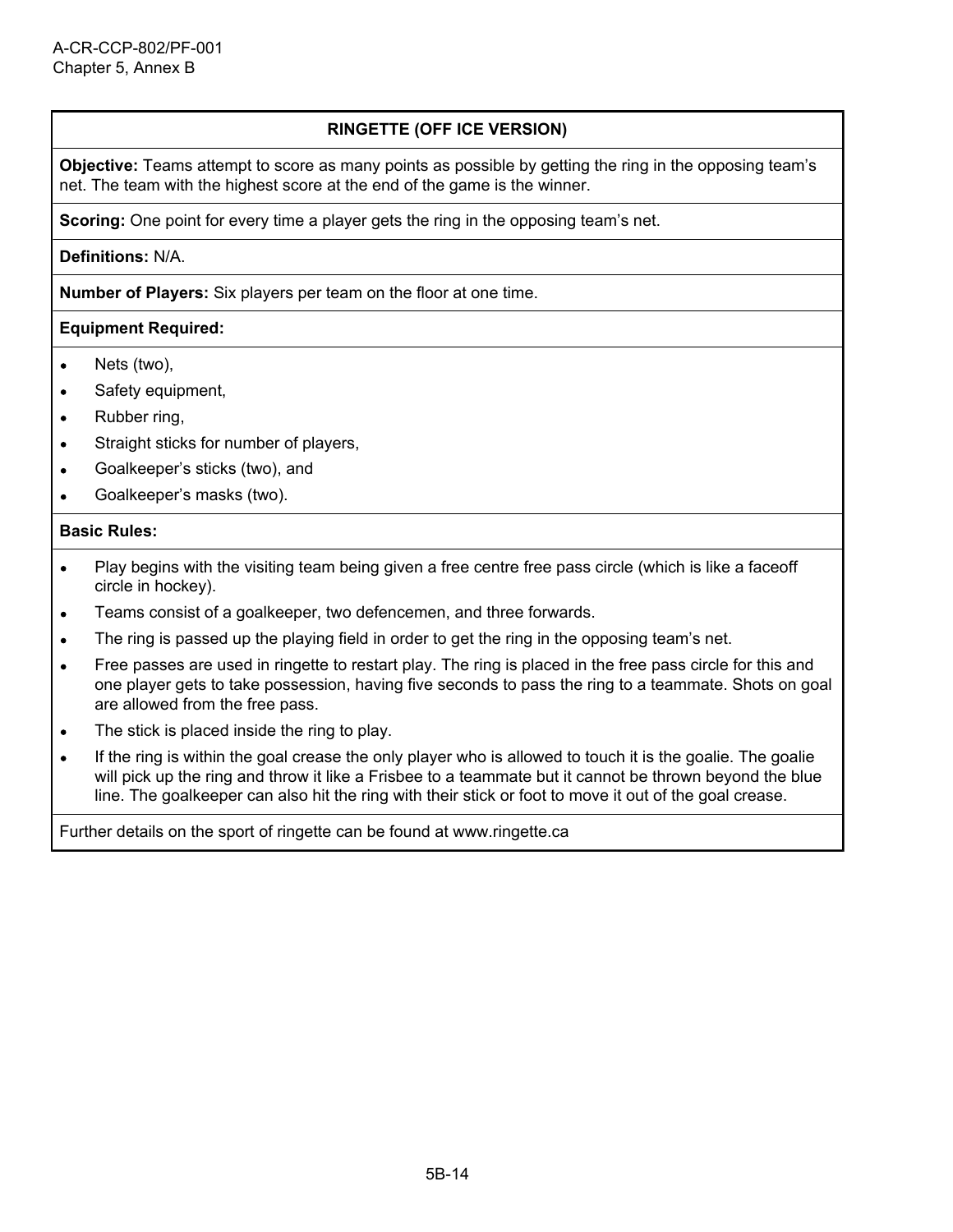

### TEAM A'S DEEP DEFENSIVE ZONE





CENTRE FORWARD DEFENCE GOALIE

"How Ringette Is Played", Ringette Canada. Retrieved 30 October 2006, from http://www.ringette.ca/e/about/played.htm

Figure 5B-6 Ringette Ice/Playing Field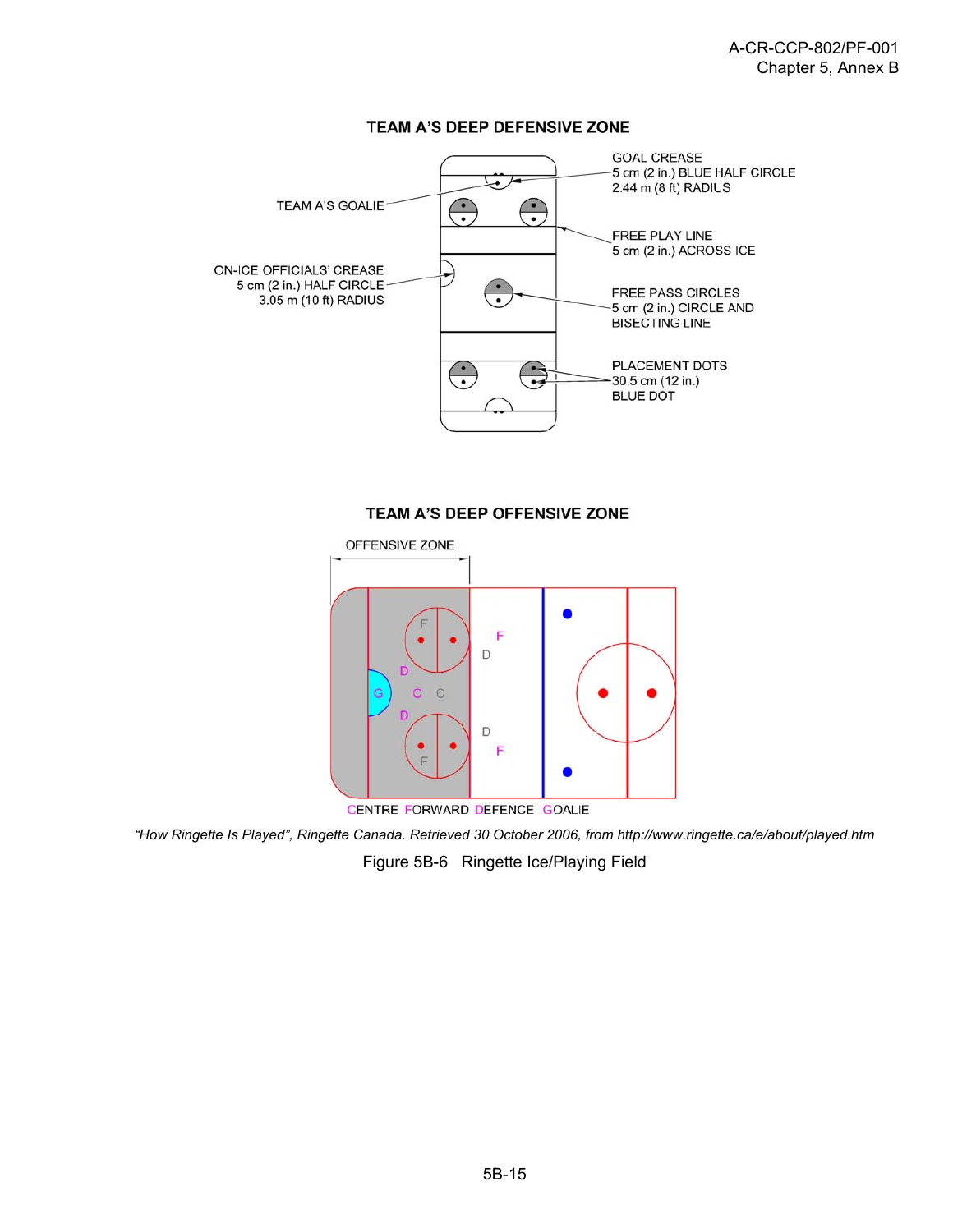### **SOCCER**

Objective: Teams attempt to score as many points as possible by getting the ball in the opposing team's net. The team with the highest score at the end of the game is the winner.

Scoring: One point is scored for every goal made into the opposing team's net which completely crosses the goal line.

| <b>Definitions:</b> |                                                                                                                                                                                                                                                                                                                                                                                                                                                                                                                                                                                                                                                                                                                                                                                                                                                                                                                                                                                                                       |  |
|---------------------|-----------------------------------------------------------------------------------------------------------------------------------------------------------------------------------------------------------------------------------------------------------------------------------------------------------------------------------------------------------------------------------------------------------------------------------------------------------------------------------------------------------------------------------------------------------------------------------------------------------------------------------------------------------------------------------------------------------------------------------------------------------------------------------------------------------------------------------------------------------------------------------------------------------------------------------------------------------------------------------------------------------------------|--|
| <b>Corner Kick</b>  | Awarded to the opposing team when players kick the ball over their own goal line. All<br>opposing players must be at least 10 yards (9 metres/29-1/2 feet) from the ball for a<br>corner kick.                                                                                                                                                                                                                                                                                                                                                                                                                                                                                                                                                                                                                                                                                                                                                                                                                        |  |
| <b>Dribble</b>      | To move the ball with the feet in a continuous motion by passing the ball from one foot to<br>the other.                                                                                                                                                                                                                                                                                                                                                                                                                                                                                                                                                                                                                                                                                                                                                                                                                                                                                                              |  |
| Foul                | Results in a direct or indirect free kick for the opposing team at the spot where the foul<br>occurred. Fouls include:<br>kicking, tripping, or pushing;<br>$\bullet$<br>jumping into an opponent;<br>$\bullet$<br>violently or dangerously charging an opponent;<br>$\bullet$<br>striking an opponent with the hand, arm, or elbow;<br>٠<br>holding an opponent's body or clothing;<br>$\bullet$<br>playing the ball anywhere on the arm;<br>$\bullet$<br>offsides;<br>٠<br>obstructing an opponent by deliberately blocking their path;<br>٠<br>kicking too high, putting an opponent in danger;<br>$\bullet$<br>bending low, putting themselves in danger;<br>٠<br>unsportsmanlike conduct;<br>$\bullet$<br>charging an opponent when the ball is no more than one step away;<br>٠<br>charging into the goalkeeper while in the goal area, preventing them from playing<br>$\bullet$<br>the ball or retaining possession of the ball; and<br>the goalkeeper taking more than four steps before releasing the ball. |  |
| Free Kick           | Direct free kicks are awarded for fouls on a player; indirect free kicks are awarded for<br>other violations made by the opposing team.                                                                                                                                                                                                                                                                                                                                                                                                                                                                                                                                                                                                                                                                                                                                                                                                                                                                               |  |
| <b>Goal Kick</b>    | Occurs when a player kicks the ball over the opposing team's goal line. The opposing<br>team is awarded the goal kick. Opposing players must be outside the penalty box area;<br>either the goalkeeper or another player may kick the ball. The ball must be kicked<br>beyond the penalty box area to be put into play. The player who performs the goal kick<br>cannot touch the ball again until another player has done so.                                                                                                                                                                                                                                                                                                                                                                                                                                                                                                                                                                                        |  |
| Heads the Ball      | When a player hits the ball with their head.                                                                                                                                                                                                                                                                                                                                                                                                                                                                                                                                                                                                                                                                                                                                                                                                                                                                                                                                                                          |  |
| <b>Penalty Kick</b> | Is awarded to a team when an opposing player commits an intentional foul. All players,<br>except the kicker and the goalkeeper, must stand outside the penalty area, at least ten                                                                                                                                                                                                                                                                                                                                                                                                                                                                                                                                                                                                                                                                                                                                                                                                                                     |  |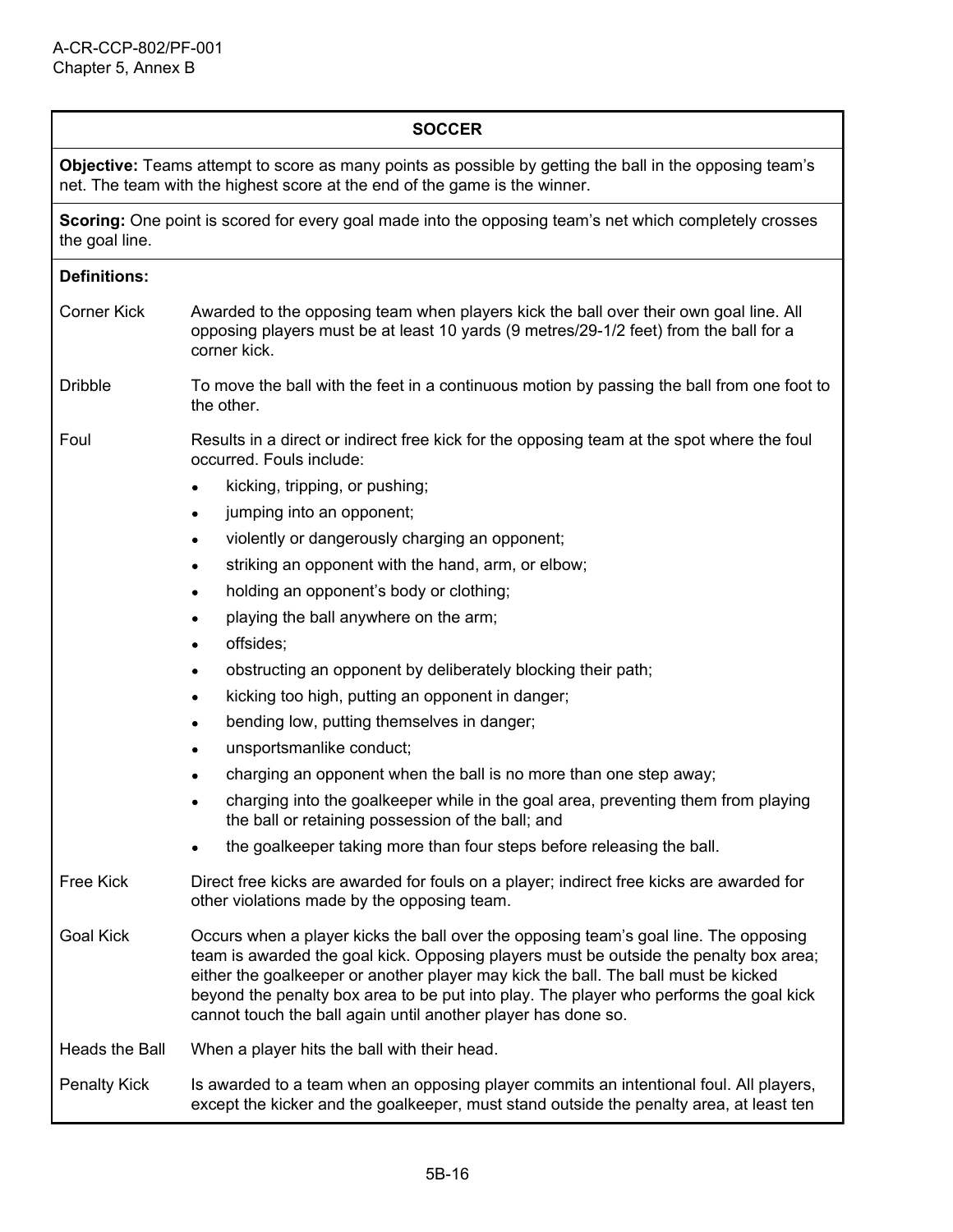## **SOCCER**

yards (9 metres/29-1/2 feet) from the ball. The goalkeeper must stand on the goal line and not move their feet until the kick is made. If a goal is not scored and the ball goes out of bounds after being touched by the goalkeeper, the attacking team gets a corner kick.

Throw-in Is awarded to a team when the ball goes over the sideline and was last touched by an opponent. A player throws the ball in from over their head, keeping both feet on the ground while releasing the ball. At least part of each foot must be on or behind the sideline.

Number of Players: Up to 11 players per team on the field at one time.

## Equipment Required:

- $\bullet$ Soccer ball,
- $\bullet$ Nets (two), and
- Field or gymnasium.

## Basic Rules:

- The game consists of two 45-minute halves.  $\bullet$
- Teams will consist of a goalkeeper, defenders, midfielders, and forwards, or strikers.
- The game begins with a kickoff at the centre of the playing field, where the ball is placed in a  $\bullet$ stationary position at the centre spot.
- All players must be on their team's half of the playing field before the kick off takes place. The player  $\bullet$ who kicks off may not touch the ball again until another player has.
- Players have to move the ball up the field with their feet, head, or chest. They may not touch the ball  $\bullet$ with their hands.
- The game continues in this manner, with players dribbling the ball and moving it toward the opposing  $\bullet$ teams goal in order to score.
- When a goal is scored the play begins again with the team losing the goal taking the kick off.  $\bullet$
- A goal may not be scored directly off a kick off, goal kick, or throw-in.

Further details on the sport of soccer can be found in Thomas Hanlon, The Sports Rules Book: Essential Rules for 54 Sports, Human Kinetics Publishers, Inc., pp. 237 to 245.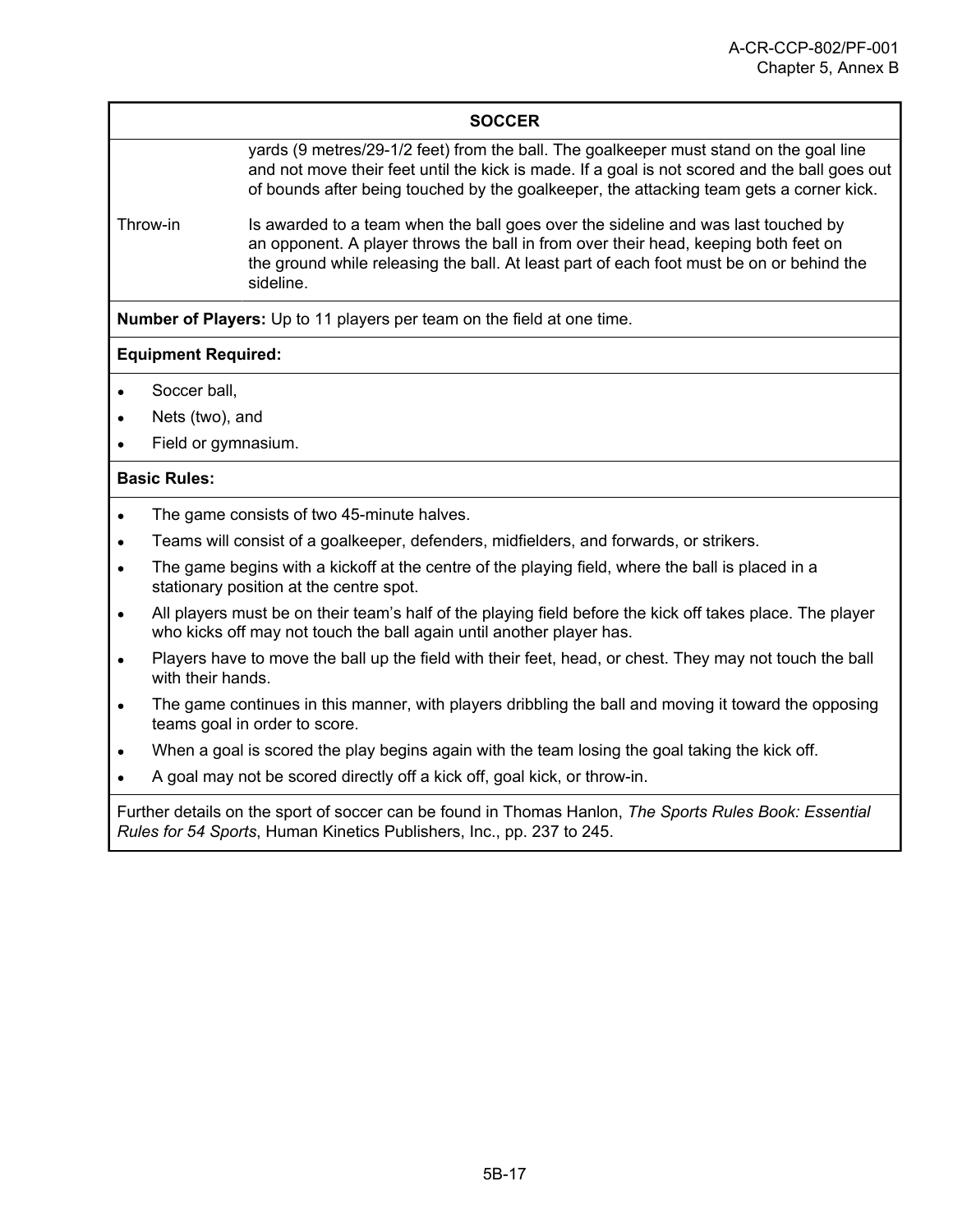

Thomas Hanlon, The Sports Rules Book: Essential Rules for 54 Sports, Human Kinetics Publishers, Inc. (p. 241) Figure 5B-7 Soccer Field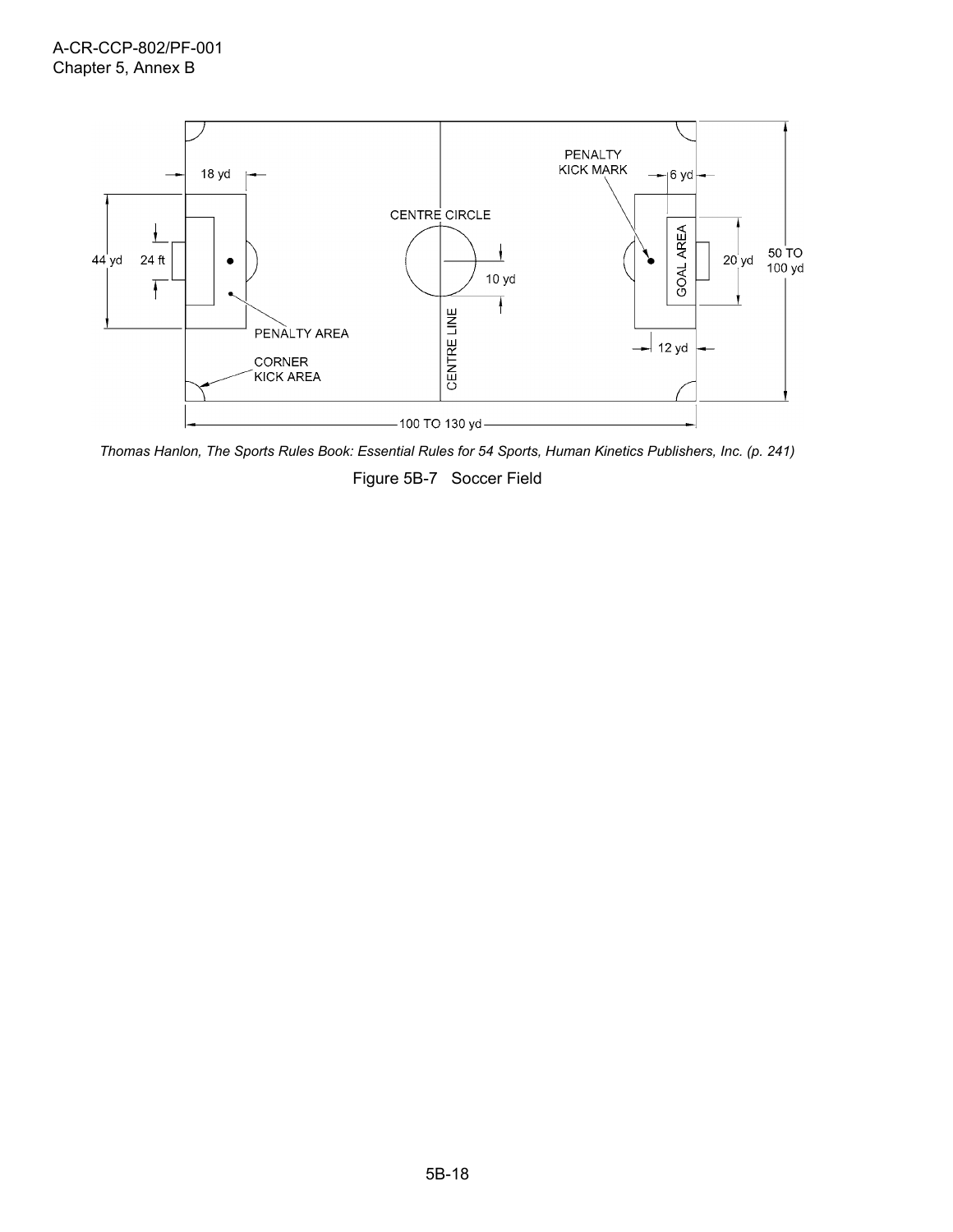# SOCCER BASEBALL/KICKBALL

Objective: While trying to prevent the opposing team from scoring runs, each team tries to score as many runs as possible. A run is scored when a team's player runs (in a counter-clockwise direction) and steps on all three bases and the home plate.

Scoring: One point is awarded as a member completes a circuit around the bases. A game lasts nine innings where the team with the highest score wins, unless there is a tie. In the case of a tie the game will continue for additional innings until a team, scoring an additional run, breaks the tie.

#### Definitions:

| Double Play                                                                | When two outs are made on the same play.                                                                                                                                                                                 |                                                                                                                 |
|----------------------------------------------------------------------------|--------------------------------------------------------------------------------------------------------------------------------------------------------------------------------------------------------------------------|-----------------------------------------------------------------------------------------------------------------|
| Double                                                                     | A kick in which the batter safely runs to second base.                                                                                                                                                                   |                                                                                                                 |
| <b>Fair Ball</b>                                                           | The ball when it is legally in play.                                                                                                                                                                                     |                                                                                                                 |
| Force Play                                                                 | a runner.                                                                                                                                                                                                                | Occurs when a runner is forced to advance to the next base because the batter becomes                           |
| Foul Play                                                                  | Any ball hit into foul territory.                                                                                                                                                                                        |                                                                                                                 |
| <b>Foul Territory</b>                                                      | The area outside the foul lines.                                                                                                                                                                                         |                                                                                                                 |
| Home Run                                                                   | When a batter kicks a fair ball over the fence or circles all bases on a kick that was inside<br>the fence.                                                                                                              |                                                                                                                 |
| Lead Off                                                                   | When a runner leads off a base before the ball has left the pitcher's hand.                                                                                                                                              |                                                                                                                 |
| Legal Touch                                                                | When a defensive player tags a runner with the ball while the runner is not on a base.<br>This results in an out.                                                                                                        |                                                                                                                 |
| Out                                                                        | An out can be given due to strikeout, force-out, tag-out, and fly-out.                                                                                                                                                   |                                                                                                                 |
|                                                                            | <b>Strikeout</b>                                                                                                                                                                                                         | When a batter has three strikes.                                                                                |
|                                                                            | Force-out                                                                                                                                                                                                                | When a fielder touches second base with the ball in their possession<br>before the runner reaches second.       |
|                                                                            | Tag-out                                                                                                                                                                                                                  | When a fielder tags a runner with the ball when they are not on a<br>base. This is also known as a legal touch. |
|                                                                            | Fly-out                                                                                                                                                                                                                  | When a fly ball is caught before it touches the ground or fence.                                                |
| <b>Steal</b>                                                               | When a runner attempts to steal a base during a pitch to the kicker.                                                                                                                                                     |                                                                                                                 |
| Tag-up Rule                                                                | If the ball is caught in the air after the kicker has kicked it, the kicker is out. Other players<br>who are on bases must touch the base they were on after the ball is caught before they<br>can run to the next base. |                                                                                                                 |
| <b>Number of Players:</b> Eight players per team on the field at one time. |                                                                                                                                                                                                                          |                                                                                                                 |
| <b>Equipment Required:</b>                                                 |                                                                                                                                                                                                                          |                                                                                                                 |
|                                                                            |                                                                                                                                                                                                                          |                                                                                                                 |

Soccer ball,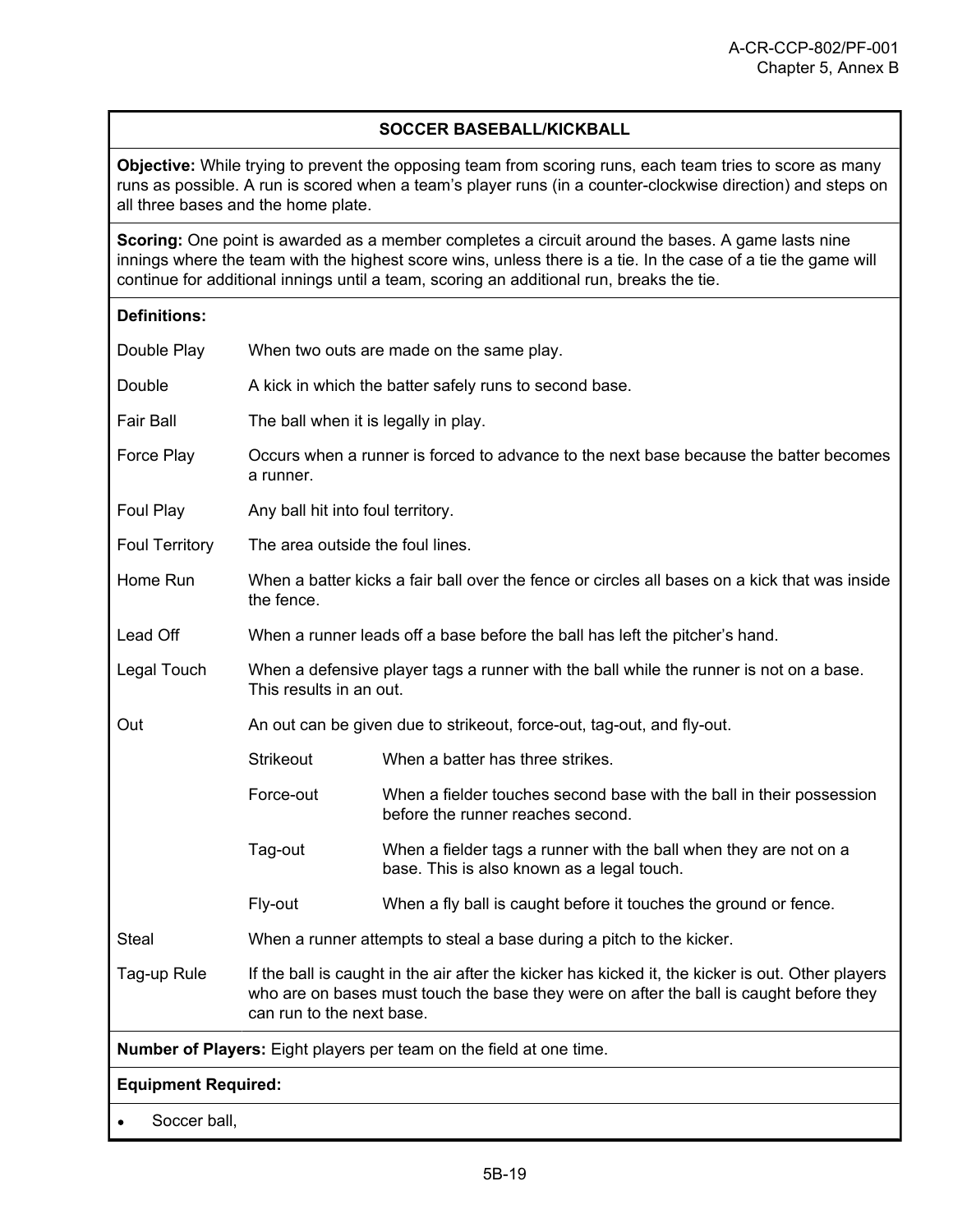## SOCCER BASEBALL/KICKBALL

- Baseball/softball field or a gymnasium or field, and  $\bullet$
- Bases/pylons (four).  $\bullet$

## Basic Rules:

- The game consists of five innings, with three outs per inning (for each team).  $\bullet$
- One team takes the field first, taking up the various positions, to include a pitcher, catcher, first  $\bullet$ baseman, second baseman, third baseman, shortstop, left fielder, centre fielder, right fielder, and other fielders depending on the number of players.
- When pitching, the ball must touch the ground at least once and cannot be higher than one foot above  $\bullet$ the plate when it gets to the kicker. The ball should be pitched to roll as smoothly as possible.
- A ball is put into play once the pitcher rolls the ball toward home plate and the kicker has attempted to  $\bullet$ kick the ball.
- The kicker must wait for the ball to be within three feet of the home plate before they can attempt to  $\bullet$ kick the ball.
- Leading off and stealing bases is not allowed.  $\bullet$
- Bunts are not permitted.
- The kicker at home plate must kick the ball with the leg or foot, below the knee.  $\bullet$
- Field players can tag the runner out while either carrying the ball or throwing it at the runner and  $\bullet$ making contact. Thrown balls are to hit below the waist.
- A runner who leaves their base before the pitch reaches home plate or before the pitch is kicked, is out and the ball is considered dead.

Further details on the sport of soccer baseball/kickball can be found at www.kickball.com.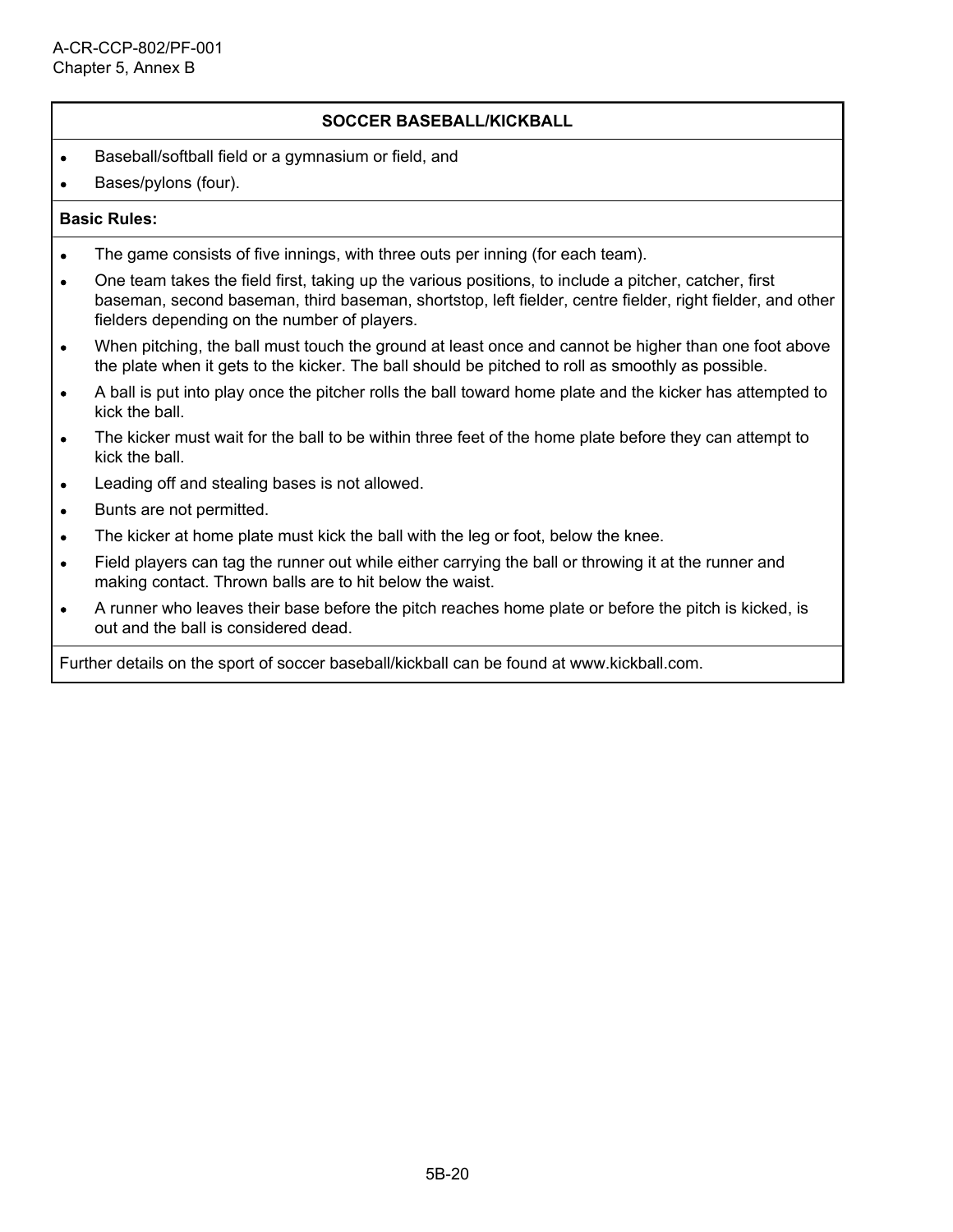

# **LEGEND**

- 1. Pitcher
- 2. Catcher
- 3. First Baseman
- 4. Second Baseman
- 5. Third Baseman
- 6. Shortstop
- 7. Left Fielder
- 8. Centre Fielder
- 9. Right Fielder
- 10. Extra Fielder

Thomas Hanlon, The Sports Rules Book: Essential Rules for 54 Sports, Human Kinetics Publishers, Inc. (p. 31)

Figure 5B-8 Baseball Diamond (Can Be Used for Soccer Baseball)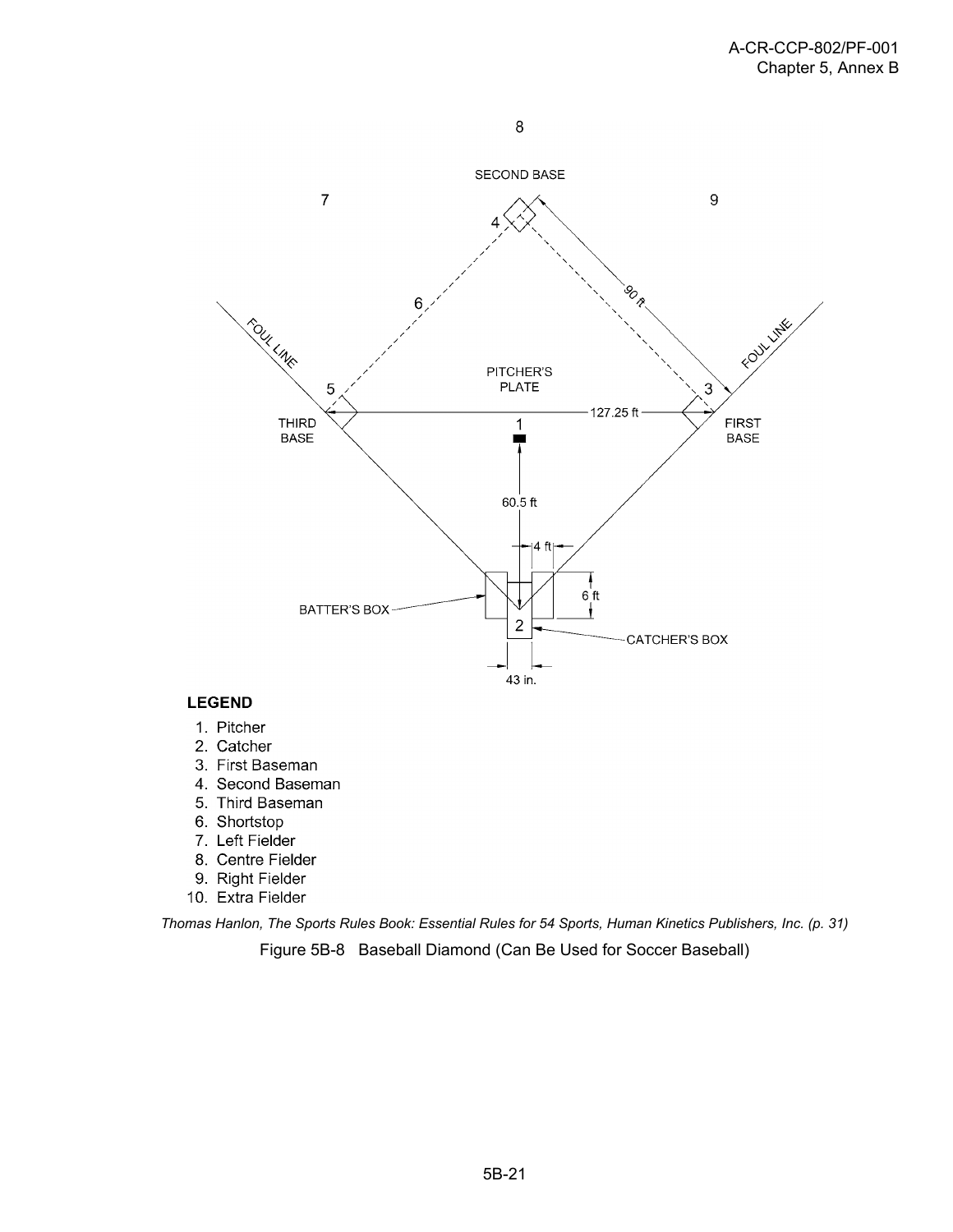# SOFTBALL (SLOW PITCH)

Objective: While trying to prevent the opposing team from scoring runs, each team tries to score as many runs as possible. A run is scored when a team's player runs (in a counterclockwise direction) and steps on all three bases and the home plate.

Scoring: One point is awarded as a member completes a circuit around the bases. A game lasts nine innings where the team with the highest score wins, unless there is a tie. In the case of a tie the game will continue for additional innings until a team scoring an additional run, breaks the tie.

## Definitions:

| Ball                  | A pitch that is outside the strike zone.                                                                                                                                                                        |                                                                                                           |  |
|-----------------------|-----------------------------------------------------------------------------------------------------------------------------------------------------------------------------------------------------------------|-----------------------------------------------------------------------------------------------------------|--|
| <b>Bunt</b>           | When a batter hits the ball by letting the ball meet the bat to drop as a soft ground ball on<br>the infield.                                                                                                   |                                                                                                           |  |
| Double Play           |                                                                                                                                                                                                                 | When two outs are made on the same play.                                                                  |  |
| <b>Fair Ball</b>      | The ball when it is legally in play.                                                                                                                                                                            |                                                                                                           |  |
| Fake Tag              | A form of obstruction of a runner by a fielder who neither has the ball nor is about to<br>receive it. The umpire will award the runner the base they would have made, if the<br>obstruction had not been made. |                                                                                                           |  |
| Fly Ball              | A ball batted high into the air.                                                                                                                                                                                |                                                                                                           |  |
| Fly-out               | A fly ball that is caught before it touches the ground or the fence.                                                                                                                                            |                                                                                                           |  |
| Force Play            | When a runner is forced to advance to the next base because the batter becomes a<br>runner.                                                                                                                     |                                                                                                           |  |
| Foul Play             | Any ball hit into foul territory.                                                                                                                                                                               |                                                                                                           |  |
| <b>Foul Territory</b> | The area outside the foul lines (see Figure 5B-9).                                                                                                                                                              |                                                                                                           |  |
| Home Run              | When a batter hits a fair ball over the fence or circles all bases on a ball that was hit<br>inside the fence.                                                                                                  |                                                                                                           |  |
| Inning                | An inning consists of a top and a bottom. During either the top or bottom half each team<br>will get the opportunity to bat and field accordingly.                                                              |                                                                                                           |  |
| Interference          | This occurs when an offensive player impedes or confuses a defensive player as they<br>are trying to make a play. Interference can be physical or verbal.                                                       |                                                                                                           |  |
| Lead Off              | When a runner leads off a base once the ball has been batted, touches the ground, or<br>reaches home plate, but must return to the base if the ball is not hit.                                                 |                                                                                                           |  |
| Out                   | An out can be given due to strikeout, force-out, tag-out, and fly-out.                                                                                                                                          |                                                                                                           |  |
|                       | <b>Strikeout</b>                                                                                                                                                                                                | When a batter has three strikes.                                                                          |  |
|                       | Force-out                                                                                                                                                                                                       | When a fielder touches second base with the ball in their possession<br>before the runner reaches second. |  |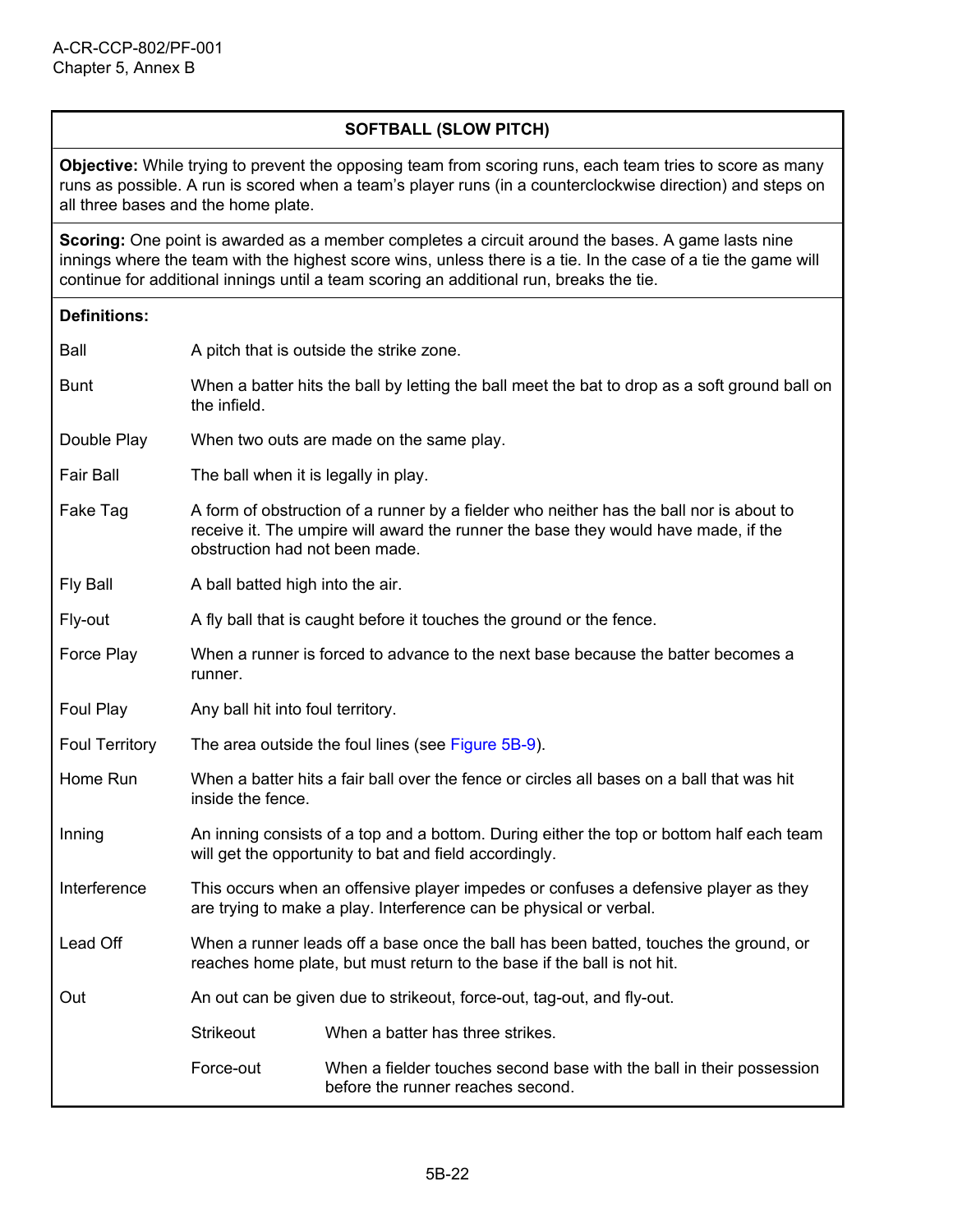| <b>SOFTBALL (SLOW PITCH)</b>                                                                 |                                                                                                                                                |                                                                                                                 |
|----------------------------------------------------------------------------------------------|------------------------------------------------------------------------------------------------------------------------------------------------|-----------------------------------------------------------------------------------------------------------------|
|                                                                                              | Tag-out                                                                                                                                        | When a fielder tags a runner with the ball when they are not on a<br>base. This is also known as a legal touch. |
|                                                                                              | Fly-out                                                                                                                                        | When a fly ball is caught before it touches the ground or fence.                                                |
| Overslide                                                                                    | When a player over slides first base when running. It is allowed at first base, but at<br>second and third base, the runner may be tagged out. |                                                                                                                 |
| Steal                                                                                        | In fast-pitch, a runner may attempt to steal a base during a pitch to the batter.                                                              |                                                                                                                 |
| Strike Zone                                                                                  | The area over the home plate, between the batter's back shoulder and front knee.                                                               |                                                                                                                 |
| Walk                                                                                         | A batter is awarded first base if four "balls" are pitched to the batter during one time up to<br>bat.                                         |                                                                                                                 |
| <b>Number of Players:</b> 10 players per team on the field at a time if team is not batting. |                                                                                                                                                |                                                                                                                 |
| <b>Equipment Required:</b>                                                                   |                                                                                                                                                |                                                                                                                 |

- 
- Bases (four),  $\bullet$
- Bat,
- Batter's helmets,  $\bullet$
- Softball,  $\bullet$
- Various gloves for the number of players, and  $\bullet$
- Baseball/softball field.  $\bullet$

## Basic Rules:

- The game consists of seven innings, with three outs per inning (for each team).  $\bullet$
- One team takes the field first, taking up the various positions, to include a pitcher, catcher, first  $\bullet$ baseman, second baseman, third baseman, shortstop, left fielder, centre fielder, right fielder, and extra fielder.
- $\bullet$ The other team bats first in the top half of the inning, according to the batting order for their players.
- The pitcher attempts to get the batter out, preventing them from reaching first base and the  $\bullet$ subsequent bases.
- The pitcher must use an underhand pitch.  $\bullet$
- A batter is out if they receive a strikeout, force-out, tag-out, or fly-out.  $\bullet$
- The batter's objective is to get around the bases without being tagged and before the ball reaches the  $\bullet$ base.
- A team scores a run when a player has safely touched first, second, and third base, and has made it  $\bullet$ back home or hits the ball over the fence.

Further details on the sport of softball can be found in Thomas Hanlon, The Sports Rules Book: Essential Rules for 54 Sports, Human Kinetics Publishers, Inc., pp. 247 to 259.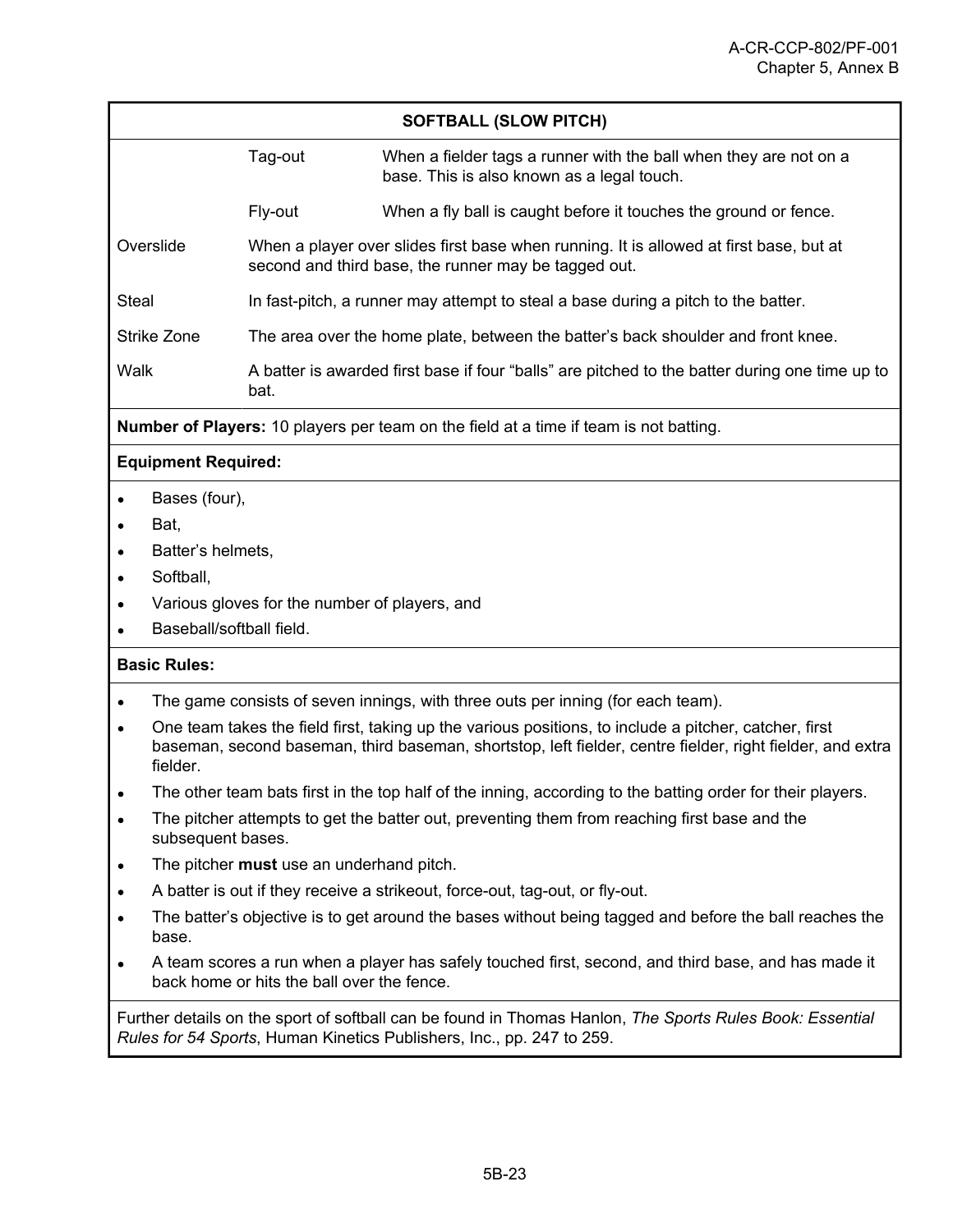

Thomas Hanlon, The Sports Rules Book: Essential Rules for 54 Sports, Human Kinetics Publishers, Inc. (p. 251)

Figure 5B-9 Softball Field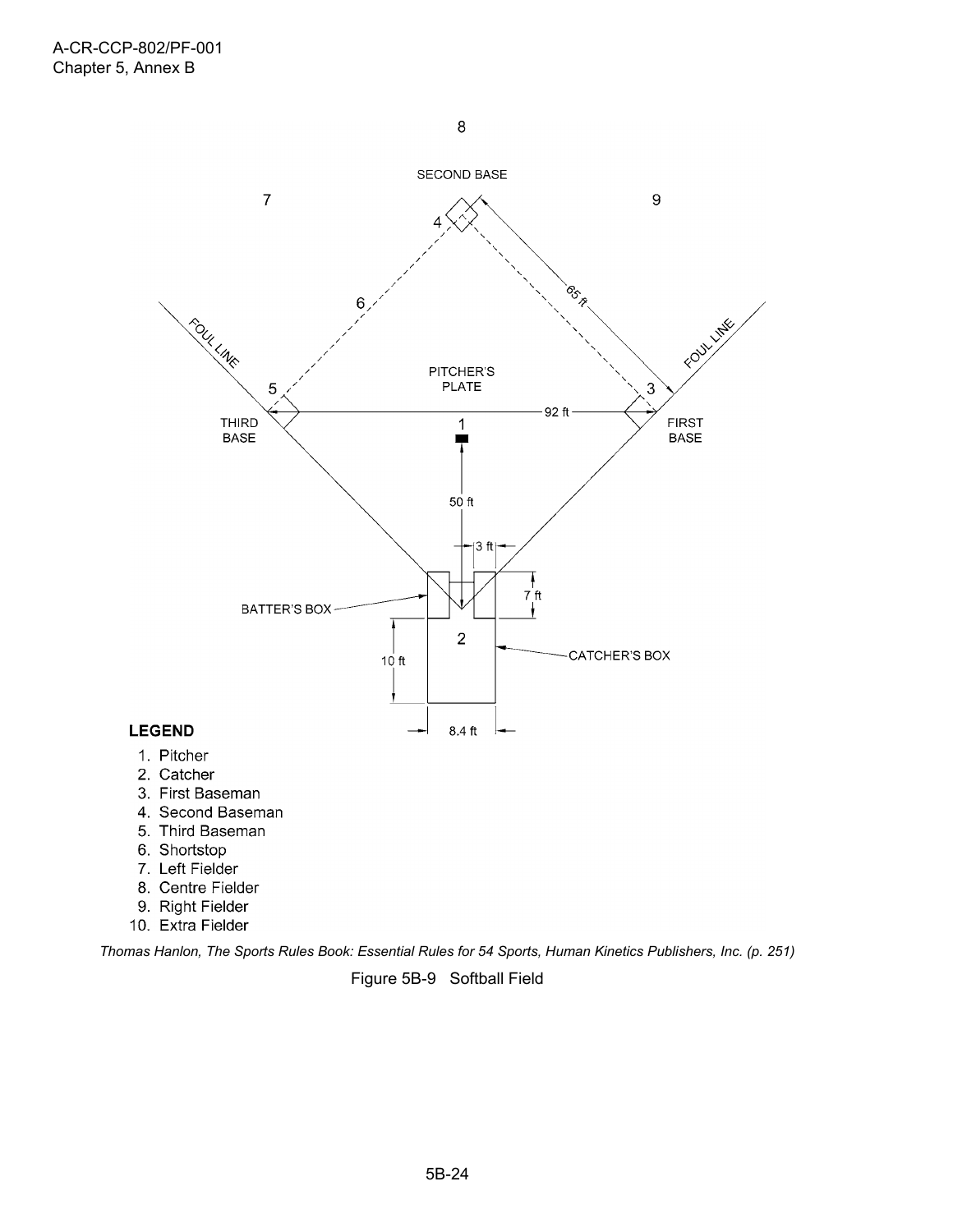# ULTIMATE FRISBEE

Objective: Teams attempt to score as many points as possible by catching a pass in the opponent's end zone. The team with the highest score at the end of the game is the winner.

Scoring: Points are awarded to a team when a player catches a pass in the opponent's end zone. A typical game is scored to 15 points.

### Definitions:

| Clearing    | To get out of the area where the thrower wants to pass the disc.                                                                            |
|-------------|---------------------------------------------------------------------------------------------------------------------------------------------|
| Cut         | An attempt to get free of other players in order to receive a pass.                                                                         |
| Force       | To make it difficult for the thrower to throw the disc in a certain direction in an attempt to<br>try to get them to pass it the other way. |
| <b>Huck</b> | A long high pass that is nearly the length of the field.                                                                                    |
| Layout      | When a player dives to catch or intercept the disc.                                                                                         |
| Poach       | When a defender moves away from their marker to try to intercept a pass to another<br>player.                                               |
| Swing       | A lateral pass across the pitch, instead of upfield.                                                                                        |
| Switch      | When two defenders exchange the offensive players they were marking.                                                                        |
|             |                                                                                                                                             |

Number of Players: Seven players per team on the field at one time.

## Equipment Required:

- Plastic disc (Frisbee), and  $\bullet$
- Pylons to mark boundaries.  $\bullet$

## Basic Rules:

- Each team lining up on the front of their respective end zone line initiates play. The defence throws the  $\bullet$ disc to the offence.
- The disc may be played in any direction by passing to teammates. Players must remain stationary  $\bullet$ when they hold the disc. It must be passed to other players on the field that is closer to the opponent's end zone.
- A player cannot hold the disc for longer than 10 seconds. The defender, who is guarding the player  $\bullet$ holding the disc (staller), must count out the stall count.
- When a pass is not completed due to being out of bounds, being dropped, blocked or intercepted, etc.  $\bullet$ the defence takes possession of the disc and becomes the offence.
- To bring the disc back into play it must be brought to the point on the pitch where it went out, or the  $\bullet$ nearest point where a defender touched it.
- There is no physical contact allowed between the players.
- A throw can be made without stopping if it is within three steps of the catch. The thrower cannot  $\bullet$ change direction or speed up after catching the disc.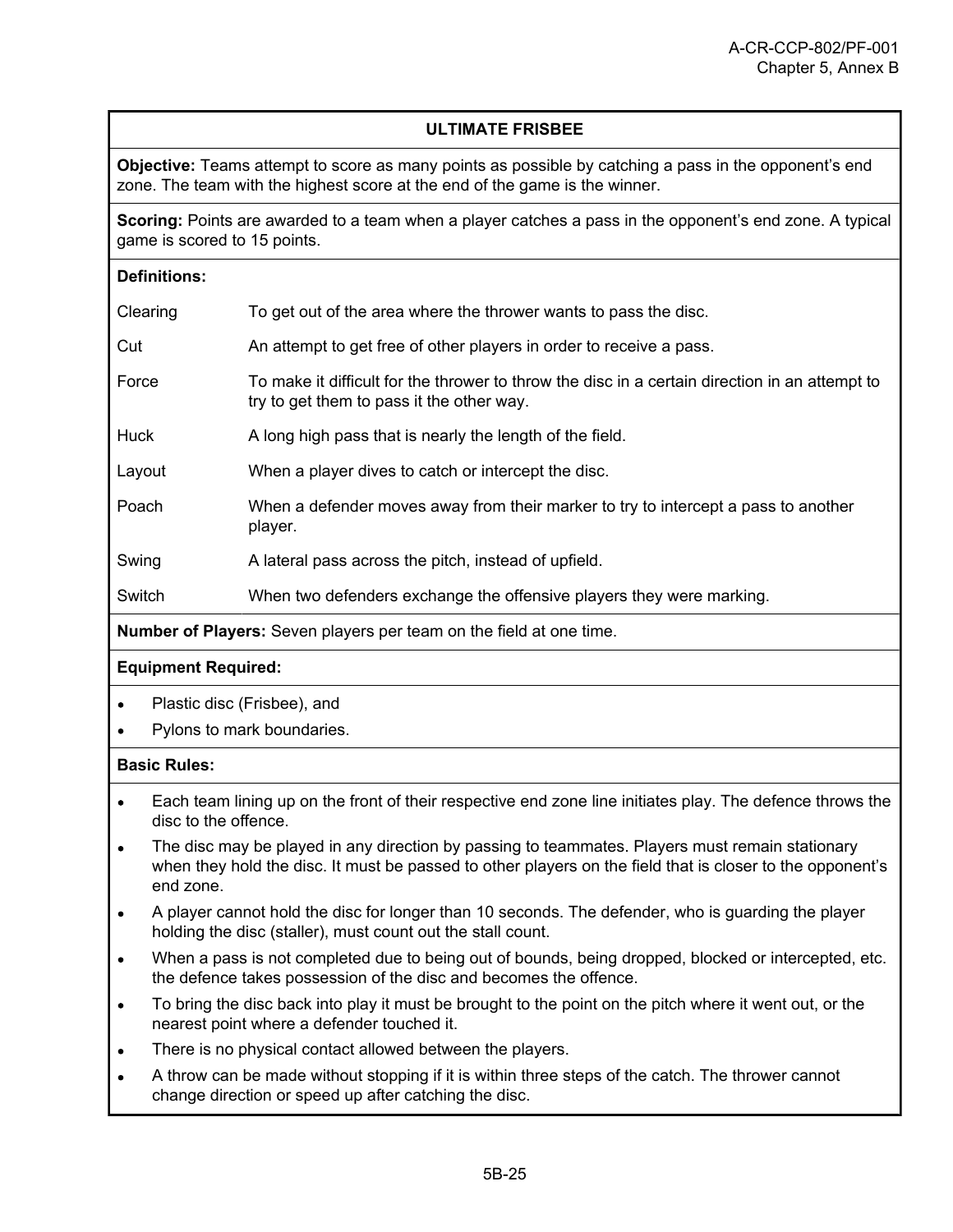## ULTIMATE FRISBEE

Further details on the sport of ultimate Frisbee can be found at www.whatisultimate.com or www.upa.org/ ultimate.



"What Is Ultimate Frisbee", What Is Ultimate. Retrieved 30 October 2006, from http://www.whatisultimate.com/what/what\_game\_en.html

Figure 5B-10 Ultimate Frisbee Field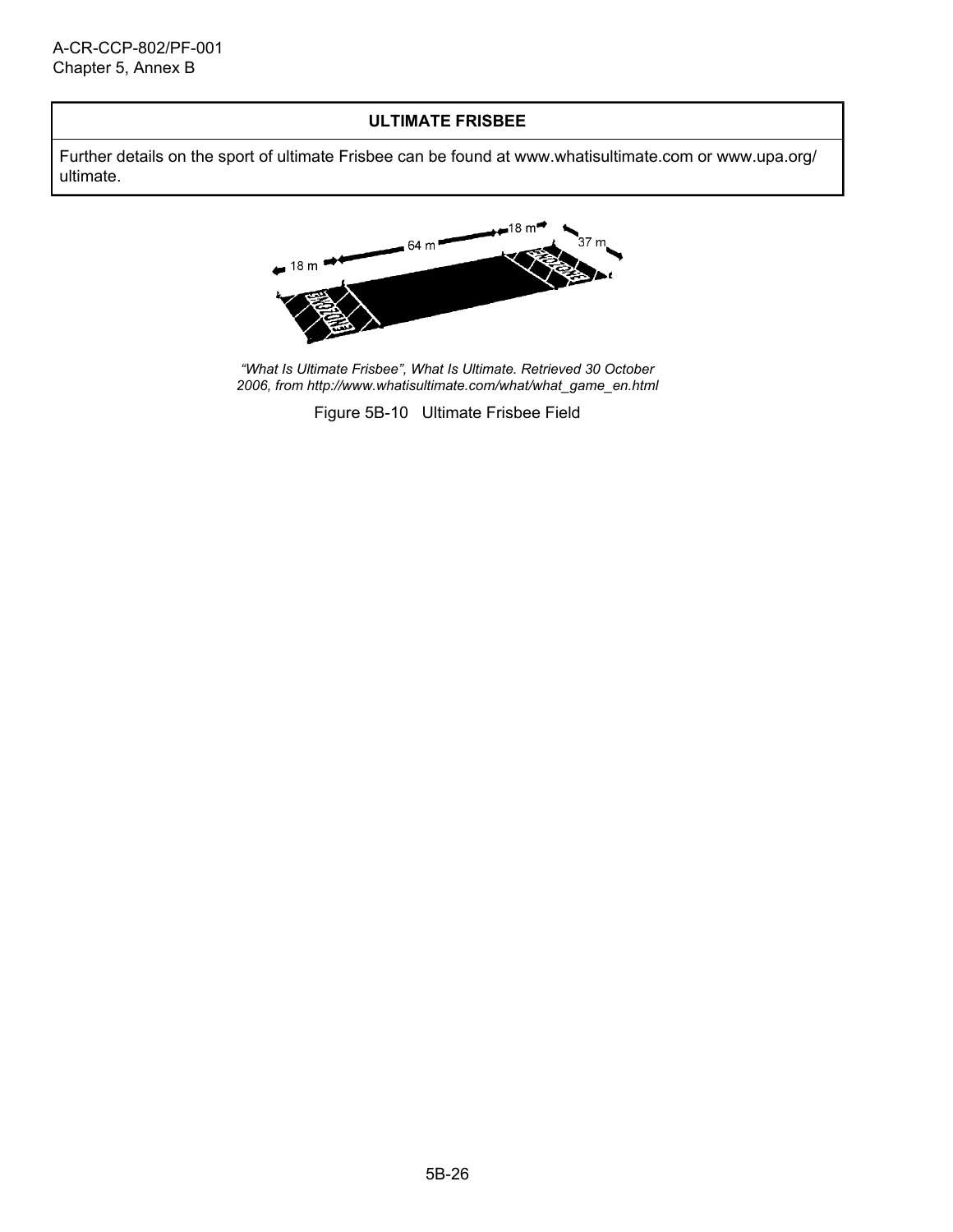## VOLLEYBALL

Objective: Teams attempt to score as many points as possible by hitting the ball into the opposing team's portion of the court. The team with the highest score at the end of the game is the winner.

Scoring: One point is awarded every time the ball hits inside the boundary lines of the opposing teams court; the opponents are unable to return the serve within three hits; the opponents hit the ball out of bounds; or the opponents commit a fault or foul when the team was the serving team.

### Definitions:

| Attack Hit | A hit aimed into the opponent's court. |
|------------|----------------------------------------|
|------------|----------------------------------------|

Attack Lines These separate each side of the court into a front zone and a back zone.

Block Occurs when one or more players stop the ball before, or just after, it crosses the net.

Rally The exchange of hits back and forth between the teams. The team that wins the rally gets the serve.

Rotation Order Each team has a rotation order that must be kept when it gains the serve. Each time a team gains a serve, players will rotate one position clockwise.

Number of Players: Six players per team on the court at one time.

#### Equipment Required:

- Volleyball,  $\bullet$
- Volleyball net, and  $\bullet$
- Volleyball court.

#### Basic Rules:

- The game continues until a team scores 15 points and has a two-point advantage.
- The team has three players on the front of the court and three on the back of the court.  $\bullet$
- Players can hit the ball with their hands clasped together or with either an open or closed fist. Players  $\bullet$ can strike the ball overhand or underhand.
- One team will start the serving, the other receiving. A player retains the serve until the other team wins  $\bullet$ the right to serve.
- Upon completing the serve a team must rotate positions.
- The server may stand anywhere behind the end line to serve.  $\bullet$
- A service fault occurs if the ball touches a player of the serving team; fails to pass through the crossing  $\bullet$ space over the net; touches the net or any other object; or lands out of bounds.
- Only the serving team can score points.
- If the team that is receiving stops their opponents from scoring, they are awarded the serve.  $\bullet$
- Each team has a maximum of three hits to get the ball over the net to return the ball. This is in addition  $\bullet$ to blocking.
- Except on the serve, the ball is still in play if it touches the net.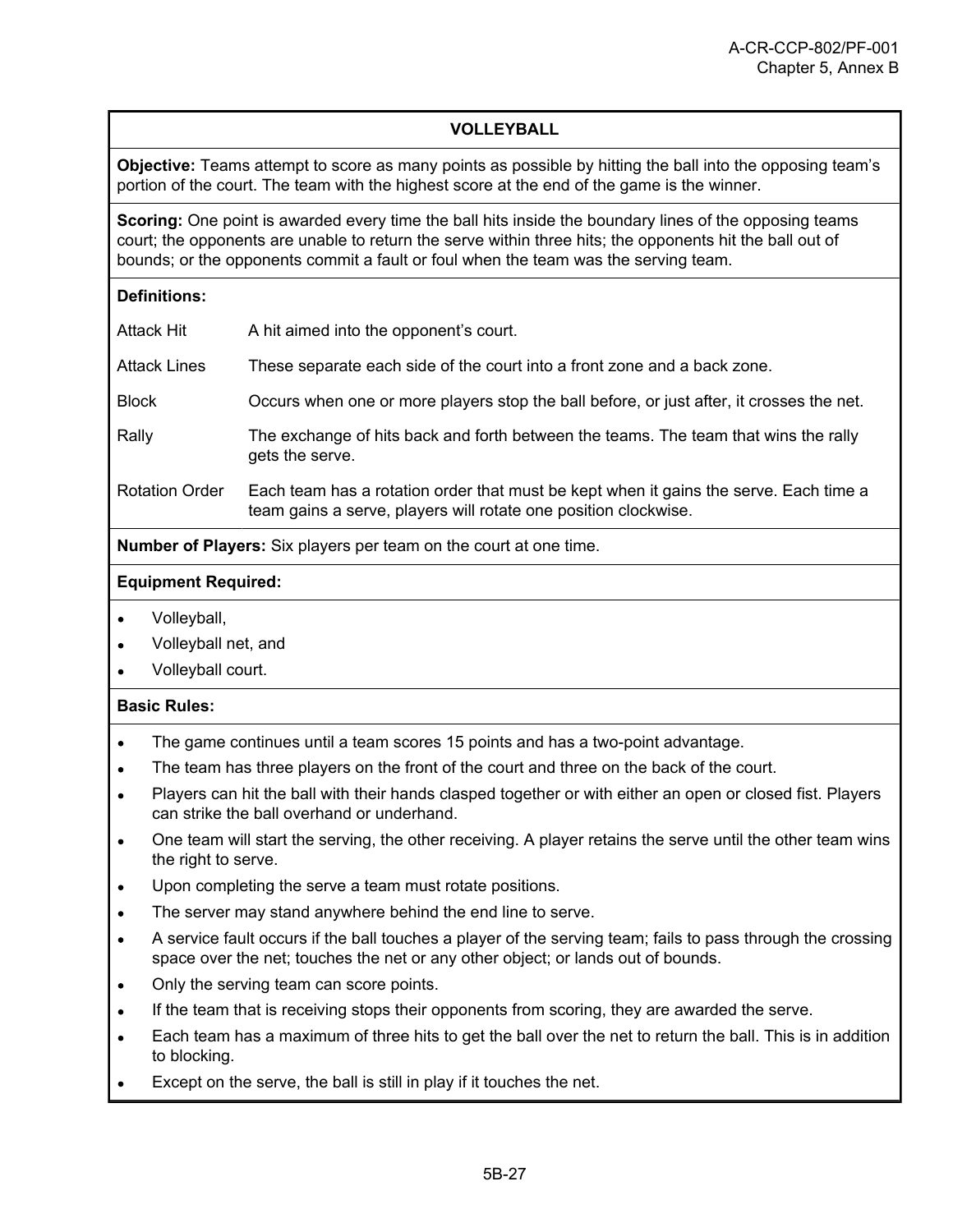# VOLLEYBALL

Further details on the sport of volleyball can be found in Thomas Hanlon, The Sports Rules Book: Essential Rules for 54 Sports, Human Kinetics Publishers, Inc., pp. 325 to 334.

|                  |                     | <b>SUBSTITUTION</b><br><b>ZONE</b><br>$\circ$ |                            | FREE ZONE   |                     |              |
|------------------|---------------------|-----------------------------------------------|----------------------------|-------------|---------------------|--------------|
| SERVICE ZONE     | <b>BACK</b><br>ZONE |                                               | FRONT ZONE<br>PLAYING AREA | ATTACK LINE | <b>BACK</b><br>ZONE | SERVICE ZONE |
|                  |                     | $\circ$                                       |                            |             |                     |              |
| <b>FREE ZONE</b> |                     |                                               |                            |             |                     |              |
| $-59$ ft         |                     |                                               |                            |             |                     |              |

Thomas Hanlon, The Sports Rules Book: Essential Rules for 54 Sports, Human Kinetics Publishers, Inc. (p. 327)

Figure 5B-11 Volleyball Court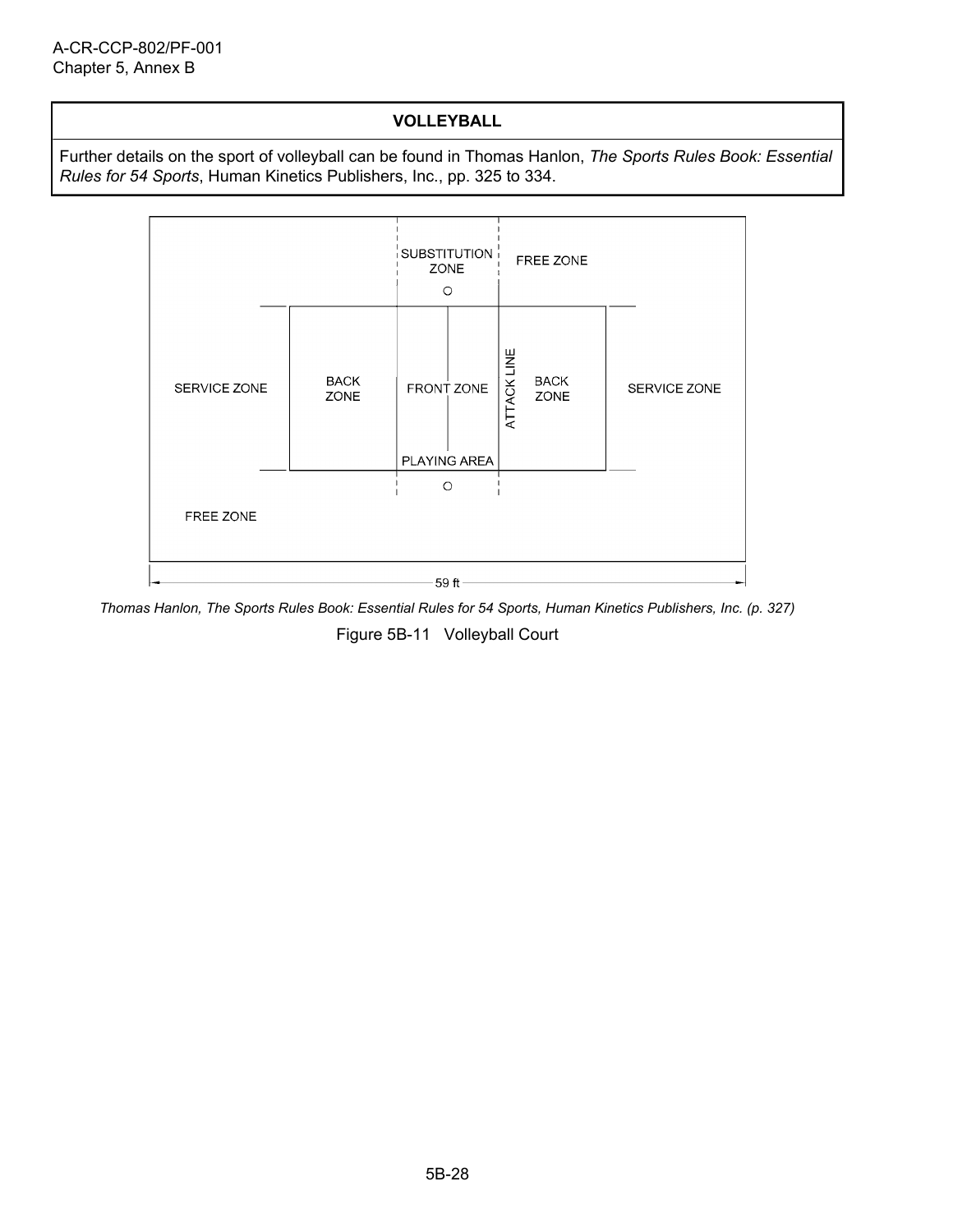## SAMPLE STRETCHES



## **SHOULDERS**

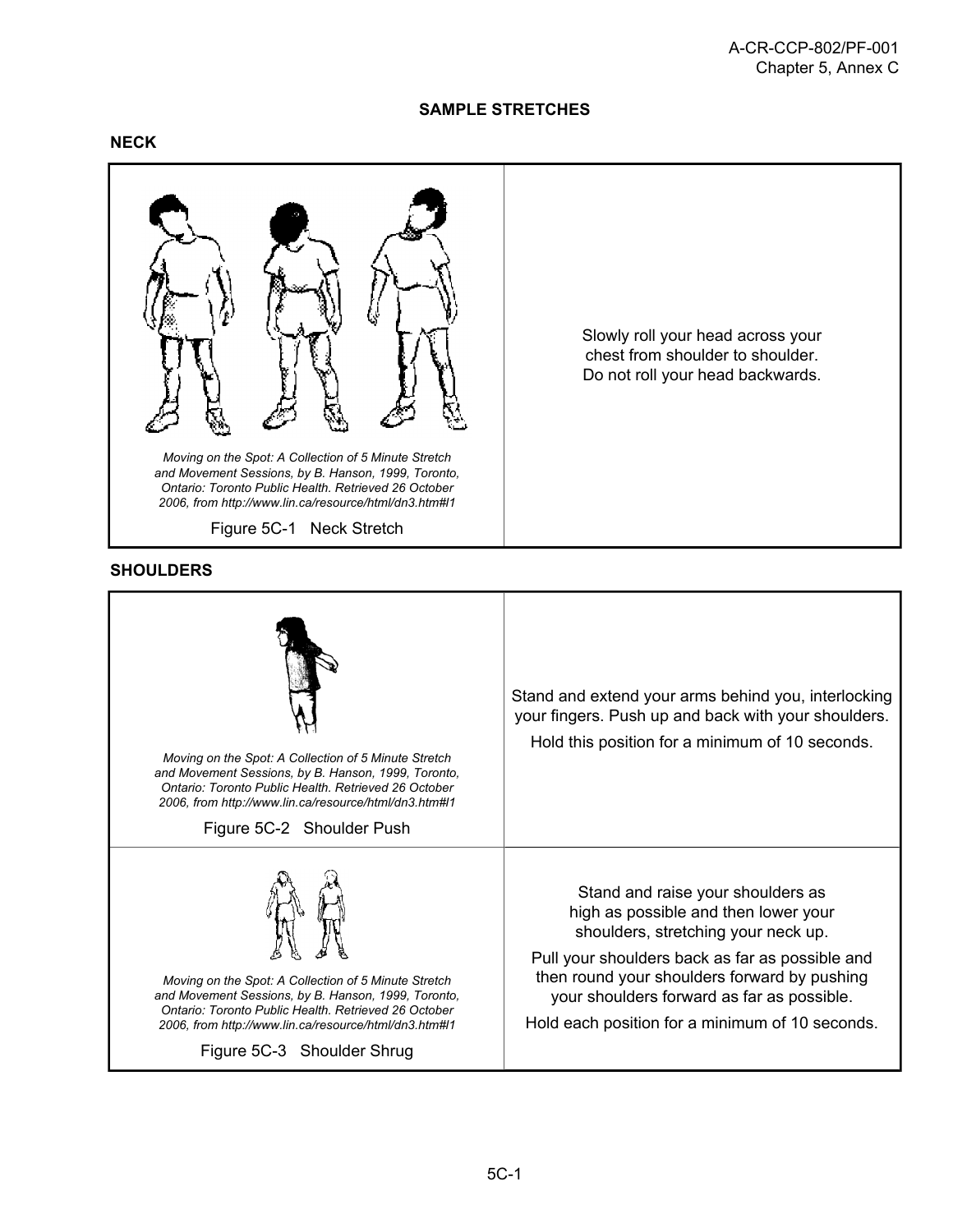

## ARMS

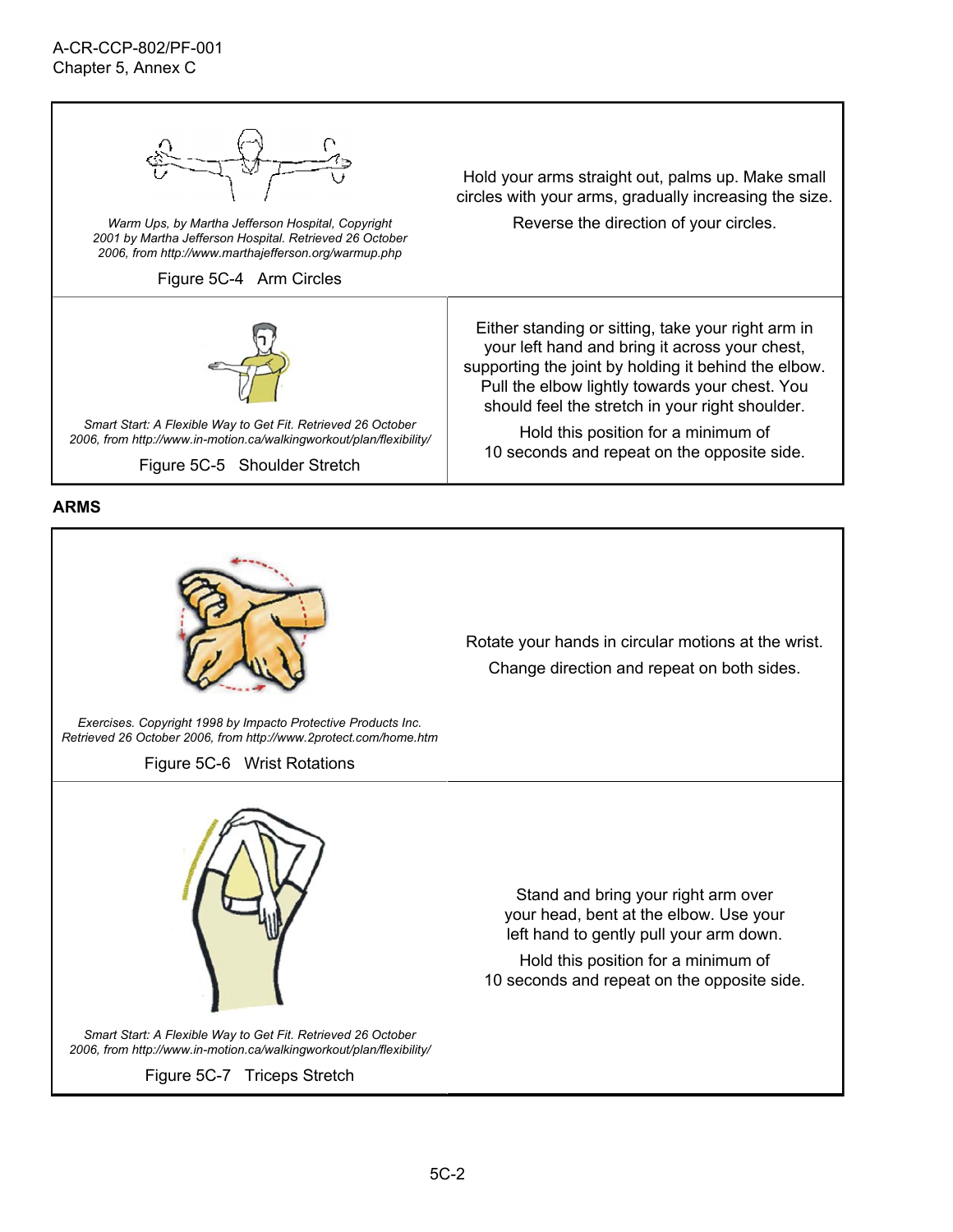

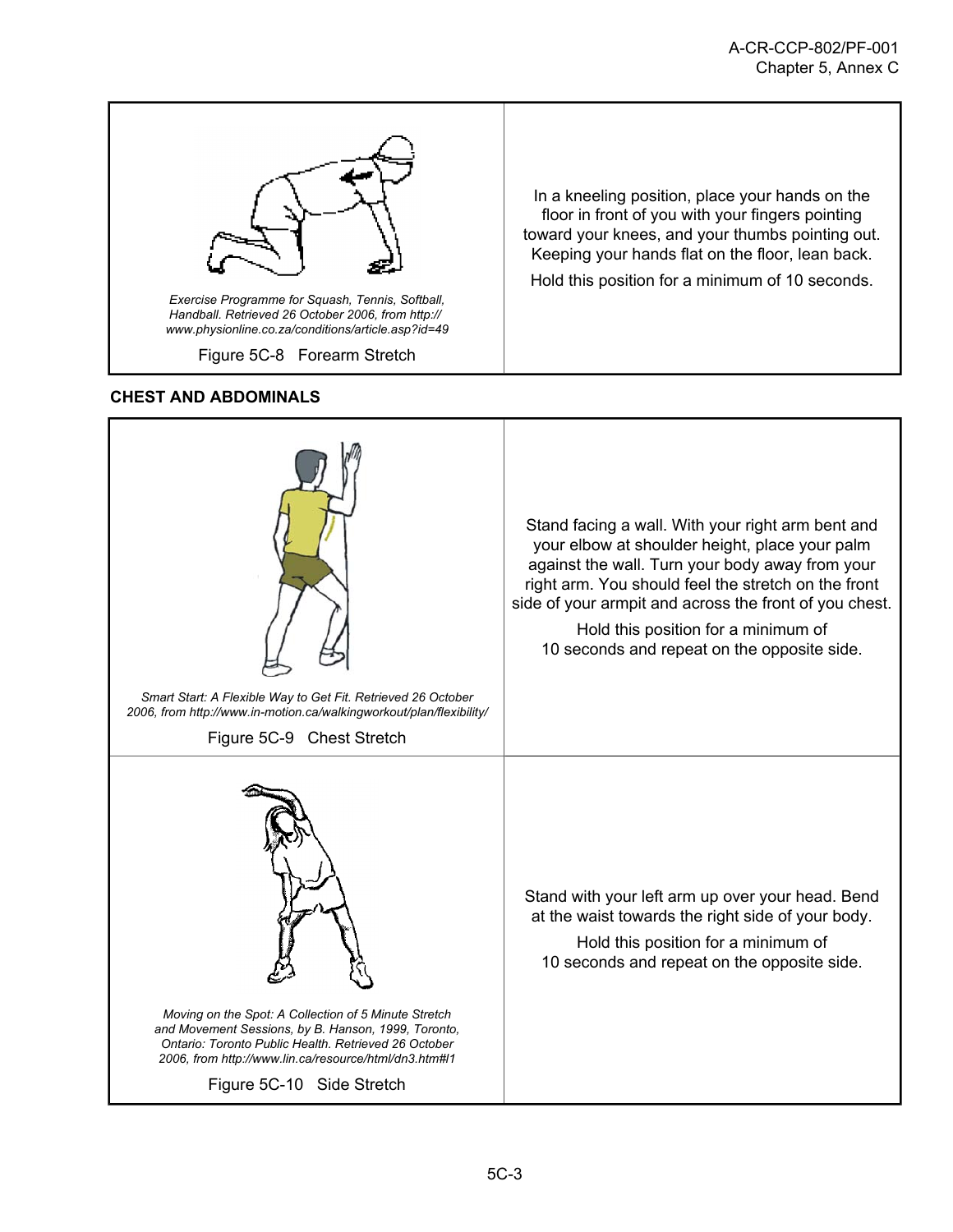## **BACK**



## LEGS



Figure 5C-13 Hamstring Stretch

Lie flat on the floor with your knees bent and your back flat on the floor. Slowly raise and straighten one leg, grasping it behind your thigh with both hands.

Hold this position for a minimum of 10 seconds.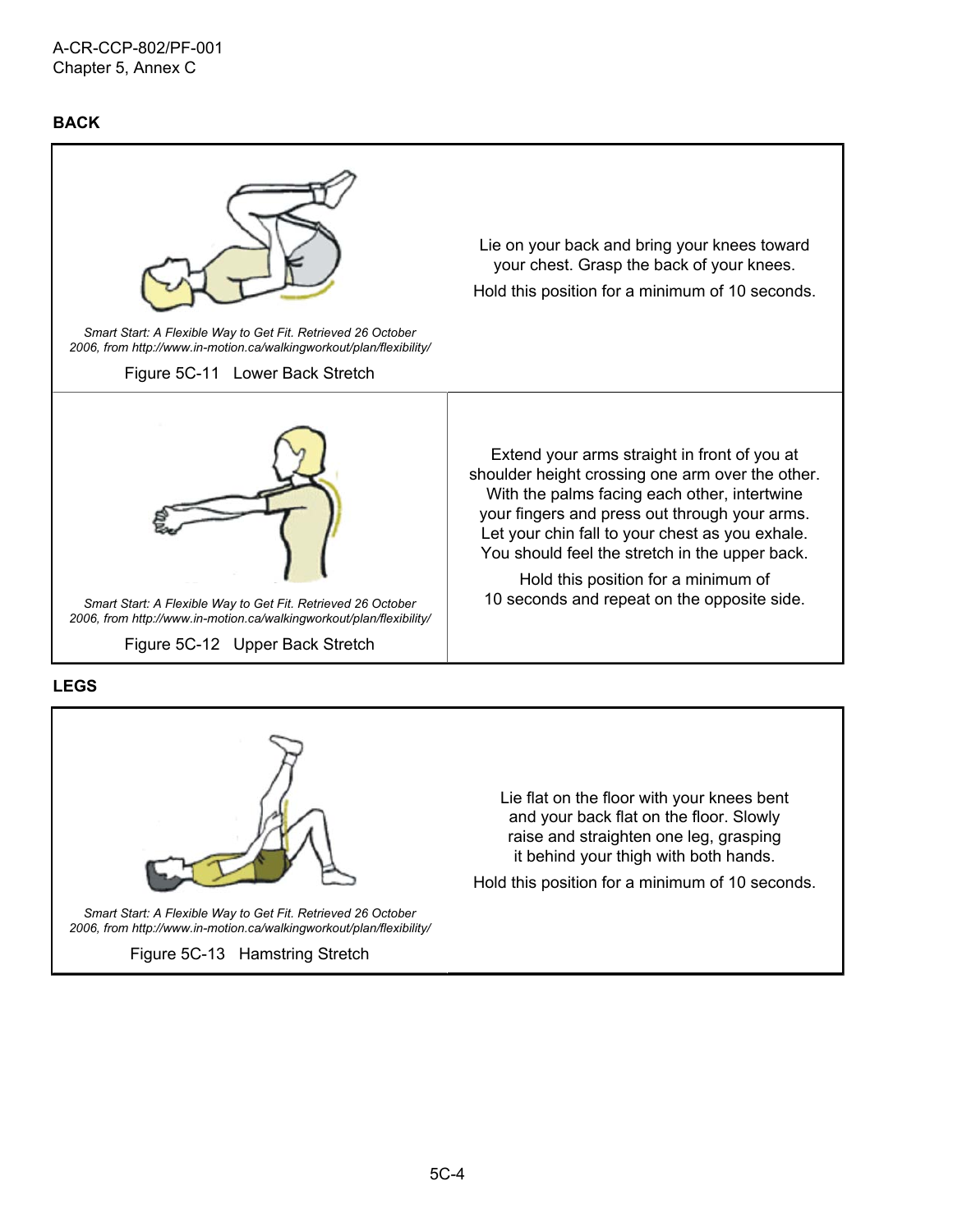